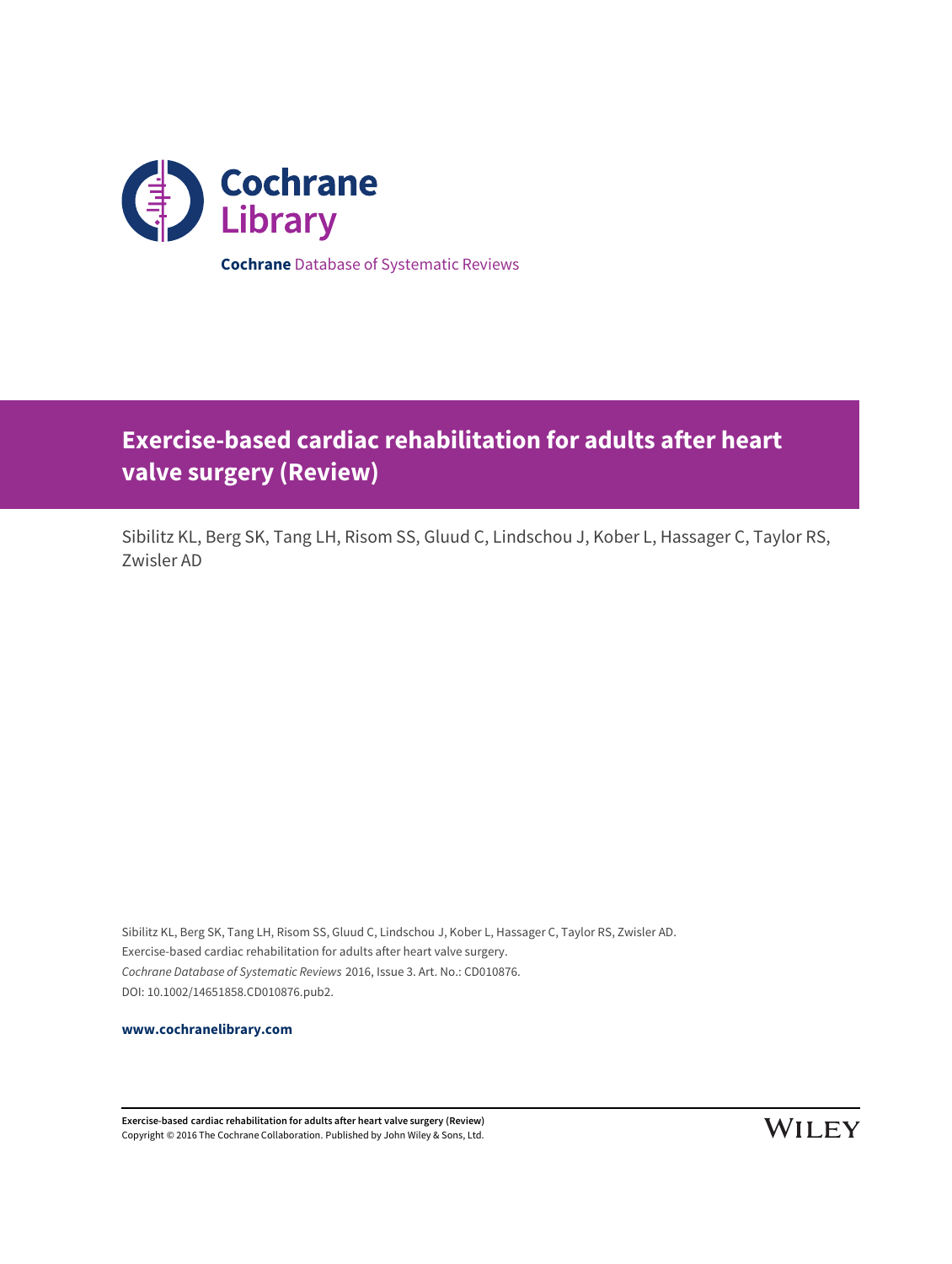# **TABLE OF CONTENTS**

| <b>HEADER</b>                                                                                                                                                                                                                                                    |
|------------------------------------------------------------------------------------------------------------------------------------------------------------------------------------------------------------------------------------------------------------------|
| ABSTRACT<br>والمتعاونة والمتعاونة والمتعاونة والمتعاونة والمتعاونة والمتعاونة والمتعاونة والمتعاونة والمتعاونة والمتعاونة                                                                                                                                        |
|                                                                                                                                                                                                                                                                  |
|                                                                                                                                                                                                                                                                  |
|                                                                                                                                                                                                                                                                  |
| <b>OBJECTIVES</b><br><u>. In the second contract of the second contract of the second contract of the second contract of the second contract of the second contract of the second contract of the second contract of the second contract of the secon</u>        |
| 6                                                                                                                                                                                                                                                                |
| 10                                                                                                                                                                                                                                                               |
| 11                                                                                                                                                                                                                                                               |
| 13                                                                                                                                                                                                                                                               |
| 14                                                                                                                                                                                                                                                               |
| 16                                                                                                                                                                                                                                                               |
| 18                                                                                                                                                                                                                                                               |
| 19                                                                                                                                                                                                                                                               |
| <b>REFERENCES</b><br>19                                                                                                                                                                                                                                          |
| 24                                                                                                                                                                                                                                                               |
| 34                                                                                                                                                                                                                                                               |
| Analysis 1.1. Comparison 1 Exercise versus no exercise, Outcome 1 Mortality.<br>34                                                                                                                                                                               |
| Analysis 1.2. Comparison 1 Exercise versus no exercise, Outcome 2 Mortality: best/worst-case scenario.<br>35                                                                                                                                                     |
| Analysis 1.3. Comparison 1 Exercise versus no exercise, Outcome 3 Mortality: worst/best-case scenario.<br>35                                                                                                                                                     |
| Analysis 1.4. Comparison 1 Exercise versus no exercise, Outcome 4 Serious adverse events.<br>36                                                                                                                                                                  |
| Analysis 1.5. Comparison 1 Exercise versus no exercise, Outcome 5 Serious adverse events: best/worst-case scenario. .<br>36                                                                                                                                      |
| Analysis 1.6. Comparison 1 Exercise versus no exercise, Outcome 6 Serious adverse events: worst/best-case scenario. .<br>37                                                                                                                                      |
| Analysis 1.7. Comparison 1 Exercise versus no exercise, Outcome 7 Exercise capacity at the end of intervention.<br>38                                                                                                                                            |
| Analysis 1.8. Comparison 1 Exercise versus no exercise, Outcome 8 Exercise capacity at longest follow-up.<br>38                                                                                                                                                  |
| Analysis 1.9. Comparison 1 Exercise versus no exercise, Outcome 9 Return to work.<br>39                                                                                                                                                                          |
| 39                                                                                                                                                                                                                                                               |
| <b>APPENDICES</b><br>39                                                                                                                                                                                                                                          |
| 45                                                                                                                                                                                                                                                               |
| 45                                                                                                                                                                                                                                                               |
| <b>SOURCES OF SUPPORT</b><br>45<br>and a construction of the construction of the construction of the construction of the construction of the construction of the construction of the construction of the construction of the construction of the construction of |
| 45                                                                                                                                                                                                                                                               |
| <b>INDEX TERMS</b><br>46                                                                                                                                                                                                                                         |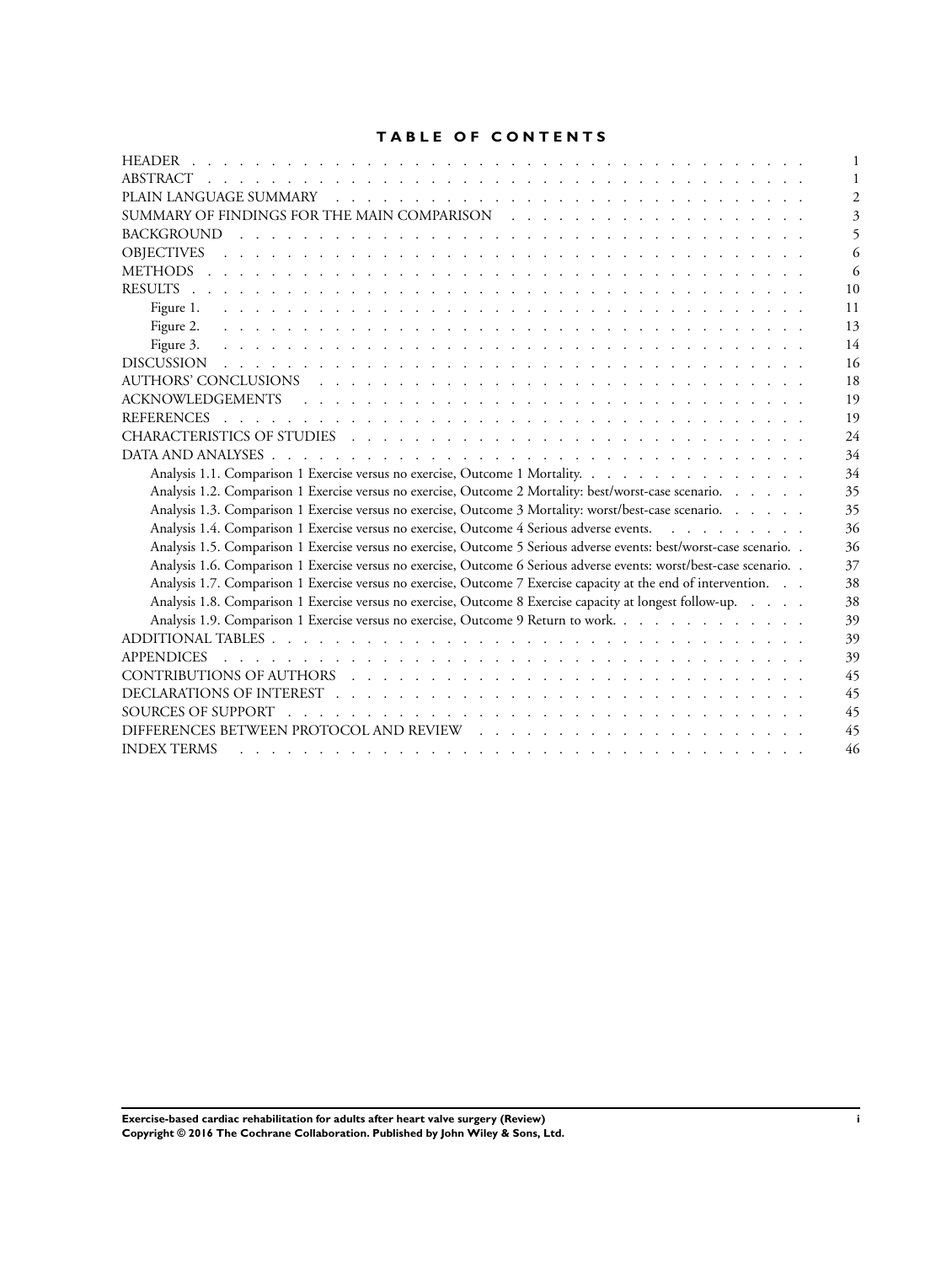**[Intervention Review]**

# **Exercise-based cardiac rehabilitation for adults after heart valve surgery**

Kirstine L Sibilitz<sup>1</sup>, Selina K Berg<sup>1</sup>, Lars H Tang<sup>2</sup>, Signe S Risom<sup>1</sup>, Christian Gluud<sup>3</sup>, Jane Lindschou<sup>4</sup>, Lars Kober<sup>2</sup>, Christian Hassager  $^2$ , Rod S Taylor<sup>5</sup>, Ann-Dorthe Zwisler $^1$ 

<sup>1</sup>Department of Cardiology, The Heart Centre, Rigshospitalet, Copenhagen University Hospital, Copenhagen, Denmark. <sup>2</sup>Department of Cardiology, The Heart Centre, Rigshospitalet, Copenhagen University Hospital, Copenhagen, Denmark. <sup>3</sup>The Cochrane Hepato-Biliary Group, Copenhagen Trial Unit, Centre for Clinical Intervention Research, Department 7812, Rigshospitalet, Copenhagen University Hospital, Copenhagen, Denmark. <sup>4</sup>Copenhagen Trial Unit, Centre for Clinical Intervention Research, Department 7812, Rigshospitalet, Copenhagen University Hospital, Copenhagen, Denmark. <sup>5</sup>Institute of Health Research, University of Exeter Medical School, Exeter, UK

Contact address: Kirstine L Sibilitz, Department of Cardiology, The Heart Centre, Rigshospitalet, Copenhagen University Hospital, Blegdamsvej 9, Copenhagen, 2100, Denmark. [laerum@gmail.com.](mailto:laerum@gmail.com)

**Editorial group:** Cochrane Heart Group. **Publication status and date:** New, published in Issue 3, 2016.

**Citation:** Sibilitz KL, Berg SK, Tang LH, Risom SS, Gluud C, Lindschou J, Kober L, Hassager C, Taylor RS, Zwisler AD. Exercise-based cardiac rehabilitation for adults after heart valve surgery. *Cochrane Database of Systematic Reviews* 2016, Issue 3. Art. No.: CD010876. DOI: 10.1002/14651858.CD010876.pub2.

Copyright © 2016 The Cochrane Collaboration. Published by John Wiley & Sons, Ltd.

## **A B S T R A C T**

## **Background**

Exercise-based cardiac rehabilitation may benefit heart valve surgery patients. We conducted a systematic review to assess the evidence for the use of exercise-based intervention programmes following heart valve surgery.

## **Objectives**

To assess the benefits and harms of exercise-based cardiac rehabilitation compared with no exercise training intervention, or treatment as usual, in adults following heart valve surgery. We considered programmes including exercise training with or without another intervention (such as a psycho-educational component).

#### **Search methods**

We searched: the Cochrane Central Register of Controlled Trials (CENTRAL); the Database of Abstracts of Reviews of Effects (DARE); MEDLINE (Ovid); EMBASE (Ovid); CINAHL (EBSCO); PsycINFO (Ovid); LILACS (Bireme); and Conference Proceedings Citation Index-S (CPCI-S) on Web of Science (Thomson Reuters) on 23 March 2015. We handsearched Web of Science, bibliographies of systematic reviews and trial registers (ClinicalTrials.gov, Controlled-trials.com, and The World Health Organization International Clinical Trials Registry Platform).

#### **Selection criteria**

We included randomised clinical trials that investigated exercise-based interventions compared with no exercise intervention control. The trial participants comprised adults aged 18 years or older who had undergone heart valve surgery for heart valve disease (from any cause) and received either heart valve replacement, or heart valve repair.

**Exercise-based cardiac rehabilitation for adults after heart valve surgery (Review) 1 Copyright © 2016 The Cochrane Collaboration. Published by John Wiley & Sons, Ltd.**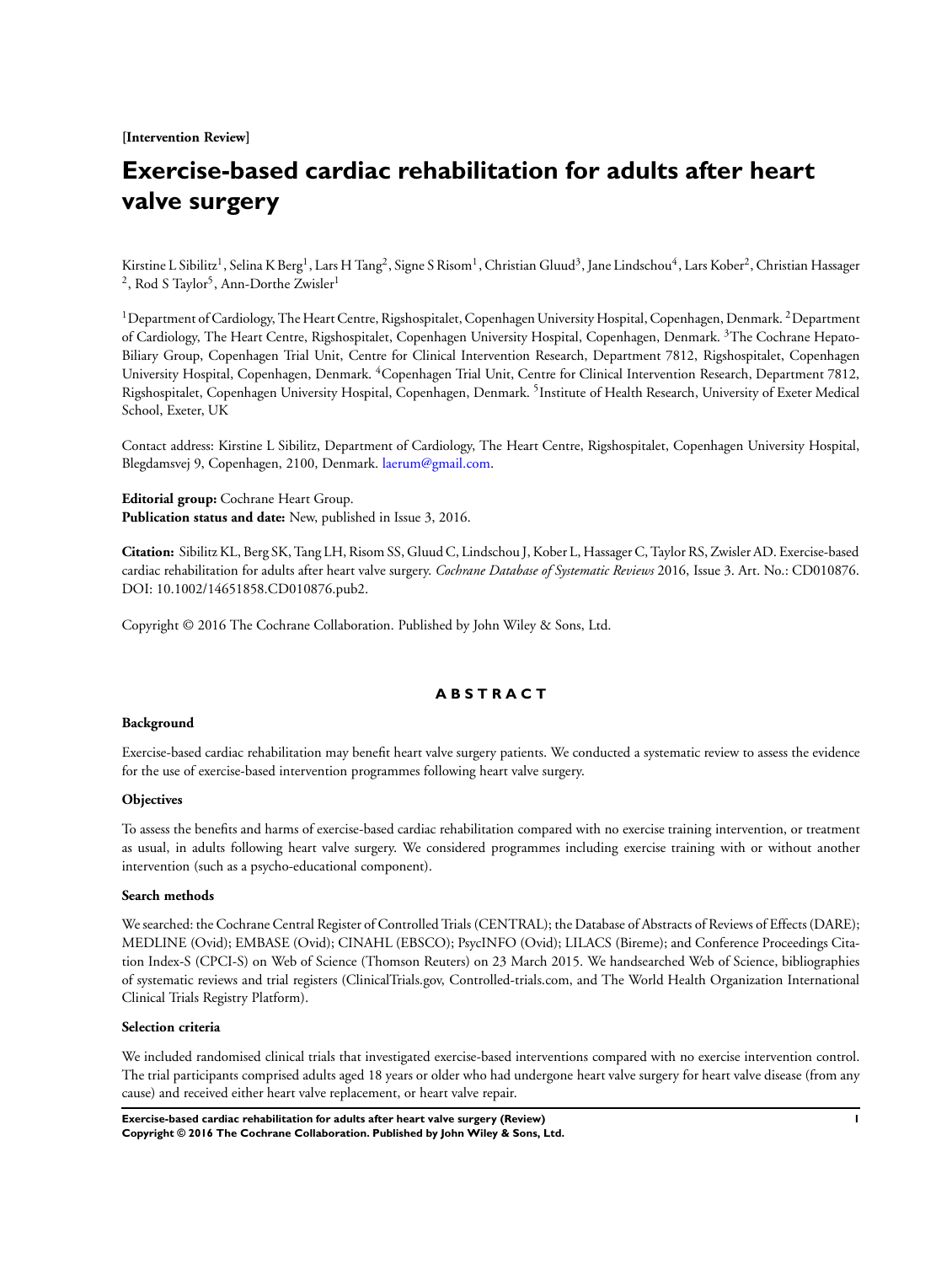## **Data collection and analysis**

Two authors independently extracted data. We assessed the risk of systematic errors ('bias') by evaluation of bias risk domains. Clinical and statistical heterogeneity were assessed. Meta-analyses were undertaken using both fixed-effect and random-effects models. We used the GRADE approach to assess the quality of evidence. We sought to assess the risk of random errors with trial sequential analysis.

## **Main results**

We included two trials from 1987 and 2004 with a total 148 participants who have had heart valve surgery. Both trials had a high risk of bias.

There was insufficient evidence at 3 to 6 months follow-up to judge the effect of exercise-based cardiac rehabilitation compared to no exercise on mortality (RR 4.46 (95% confidence interval (CI) 0.22 to 90.78); participants = 104; studies = 1; quality of evidence: very low) and on serious adverse events (RR 1.15 (95% CI 0.37 to 3.62); participants = 148; studies = 2; quality of evidence: very low). Included trials did not report on health-related quality of life (HRQoL), and the secondary outcomes of New York Heart Association class, left ventricular ejection fraction and cost. We did find that, compared with control (no exercise), exercise-based rehabilitation may increase exercise capacity (SMD -0.47, 95% CI -0.81 to -0.13; participants = 140; studies = 2, quality of evidence: moderate). There was insufficient evidence at 12 months follow-up for the return to work outcome (RR 0.55 (95% CI 0.19 to 1.56); participants = 44; studies = 1; quality of evidence: low). Due to limited information, trial sequential analysis could not be performed as planned.

## **Authors' conclusions**

Our findings suggest that exercise-based rehabilitation for adults after heart valve surgery, compared with no exercise, may improve exercise capacity. Due to a lack of evidence, we cannot evaluate the impact on other outcomes. Further high-quality randomised clinical trials are needed in order to assess the impact of exercise-based rehabilitation on patient-relevant outcomes, including mortality and quality of life.

# **P L A I N L A N G U A G E S U M M A R Y**

### **Exercise-based cardiac rehabilitation for adults after heart valve surgery**

## **Background**

Cardiac rehabilitation has been recommended as a treatment after heart valve surgery, but we have been unable to identify a previous systematic review of the evidence. This systematic review assesses the benefits and harms of exercise-based cardiac rehabilitation in adults who have undergone heart valve surgery.

## **Study characteristics**

We searched for randomised clinical trials (experiments in which participants are randomly allocated to an experimental compared with a control intervention) examining the effect of exercise-based cardiac rehabilitation compared with no exercise after heart valve surgery for heart valve disease (from any cause) in adults (18 years or older). Our literature searches were undertaken up to March 2015.

## **Key results**

We found two randomised clinical trials published in 1987 and 2004 that included a total of 148 participants. Due to the limited amount of data, we were not able to determine the effect of exercise-based rehabilitation on mortality, serious adverse events, healthrelated quality of life, ability to return to work, New York Heart Association class, left ventricular ejection fraction, or cost. However, exercise-based rehabilitation did appear to increase exercise capacity at up to 12 months follow-up, although this should be interpreted with caution as the included trials had a high risk of systematic error (bias). Further randomised clinical trials are needed to definitely understand the effect of physical exercise in adults after heart valve surgery.

## **Quality of the evidence**

Given that the included studies are relatively old, and included narrowly-selected trial populations, the evidence is likely to be of limited applicability to clinical practice. Both trials had a high risk of bias (systematic errors) and the quality of the evidence was low. Due to the scarcity of the evidence there is also a high risk that the results may be subject to random errors (play of chance). Therefore, further high-quality randomised clinical trials are needed to assess the effects of exercise-based interventions.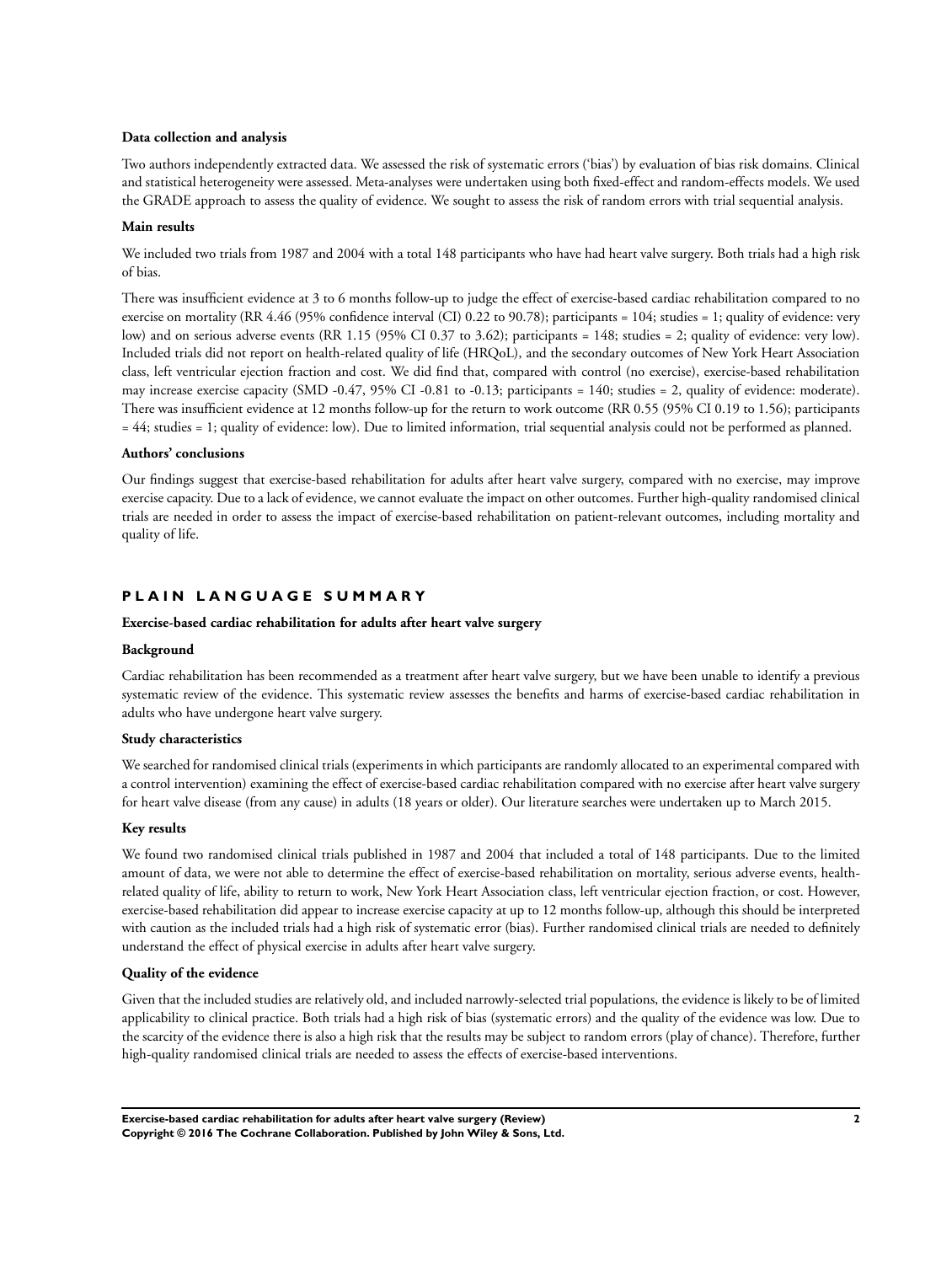# <span id="page-4-0"></span>SUMMARY OF FINDINGS FOR THE MAIN COMPARISON *[\[Explanation\]](http://www.thecochranelibrary.com/view/0/SummaryFindings.html)*

**Exercise compared with no exercise for patients after heart valve surgery**

**Patient or population: patients after heart valve surgery**

**Settings: in hospital and home-based**

**Intervention: exercise**

**Comparison: no exercise**

| <b>Outcomes</b>                                           | Illustrative comparative risks* (95% CI) |                                                                                                                                                                                                                                | <b>Relative effect</b><br>(95% CI) | <b>No of Participants</b><br>(studies) | Quality of the evidence Comments<br>(GRADE)   |         |
|-----------------------------------------------------------|------------------------------------------|--------------------------------------------------------------------------------------------------------------------------------------------------------------------------------------------------------------------------------|------------------------------------|----------------------------------------|-----------------------------------------------|---------|
|                                                           | <b>Assumed risk</b>                      | <b>Corresponding risk</b>                                                                                                                                                                                                      |                                    |                                        |                                               |         |
|                                                           | No exercise group                        | Exercise group                                                                                                                                                                                                                 |                                    |                                        |                                               |         |
| <b>Mortality</b><br>range 3 to 6 months                   | $0/49(0.0\%)$                            | $2/55(3.6\%)$                                                                                                                                                                                                                  | <b>RR 4.46</b> (0.22 to 90.78) 104 | $(1$ RCT)                              | $\bigoplus$ OOO<br>very low                   | 1, 2, 3 |
| Serious adverse events 5/72 (6.9%)<br>range 3 to 6 months |                                          | $6/76$ $(7.9\%)$                                                                                                                                                                                                               | <b>RR 1.15</b> (0.37 to 3.62)      | 148 (2 RCTs)                           | $\bigoplus$ $\bigodot$ $\bigodot$<br>very low | 1, 2, 3 |
| follow-up 3 to 6 months 86 to -84                         |                                          | <b>Exercise capacity at</b> The mean range in the The mean range in SMD 0.47 lower (0.81 140 (2 RCTs)<br>the end of intervention control groups was -6. the intervention groups to 0.13 lower) i.e. SMD<br>was -8.67 to -111.6 | $-0.47$ ( $-0.81$ to $-0.13$ )     |                                        | moderate<br>$\oplus \oplus \oplus \bigcirc$   | 3       |
| <b>Return to work</b><br>Follow-up 12 months              | $8/23$ $(34.7\%)$ <sup>4</sup>           | $4/21(19\%)^4$                                                                                                                                                                                                                 | RR 0.55 (0.19 to 1.56)             | 44 (1 RCT)                             | $\oplus \oplus \odot \odot$<br>low            | 1,3     |

\* The basis for the **assumed risk** (e.g. the median control group risk across studies) is provided in footnotes. The **corresponding risk** (and its 95% confidence interval (CI)) is based on the assumed risk in the comparison group and the **relative effect** of the intervention (and its 95% CI). **CI:** Confidence interval; **RR:** Risk Ratio; **SM D:** Standardised Mean Difference.

GRADE Working Group grades of evidence

**High quality:** Further research is very unlikely to change our confidence in the estimate of effect.

**M oderate quality:** Further research is likely to have an important impact on our confidence in the estimate of effect and may change the estimate.

**Low quality:** Further research is very likely to have an important impact on our confidence in the estimate of effect and is likely to change the estimate.

**<sup>3</sup>Very low quality:** We are very uncertain about the estimate.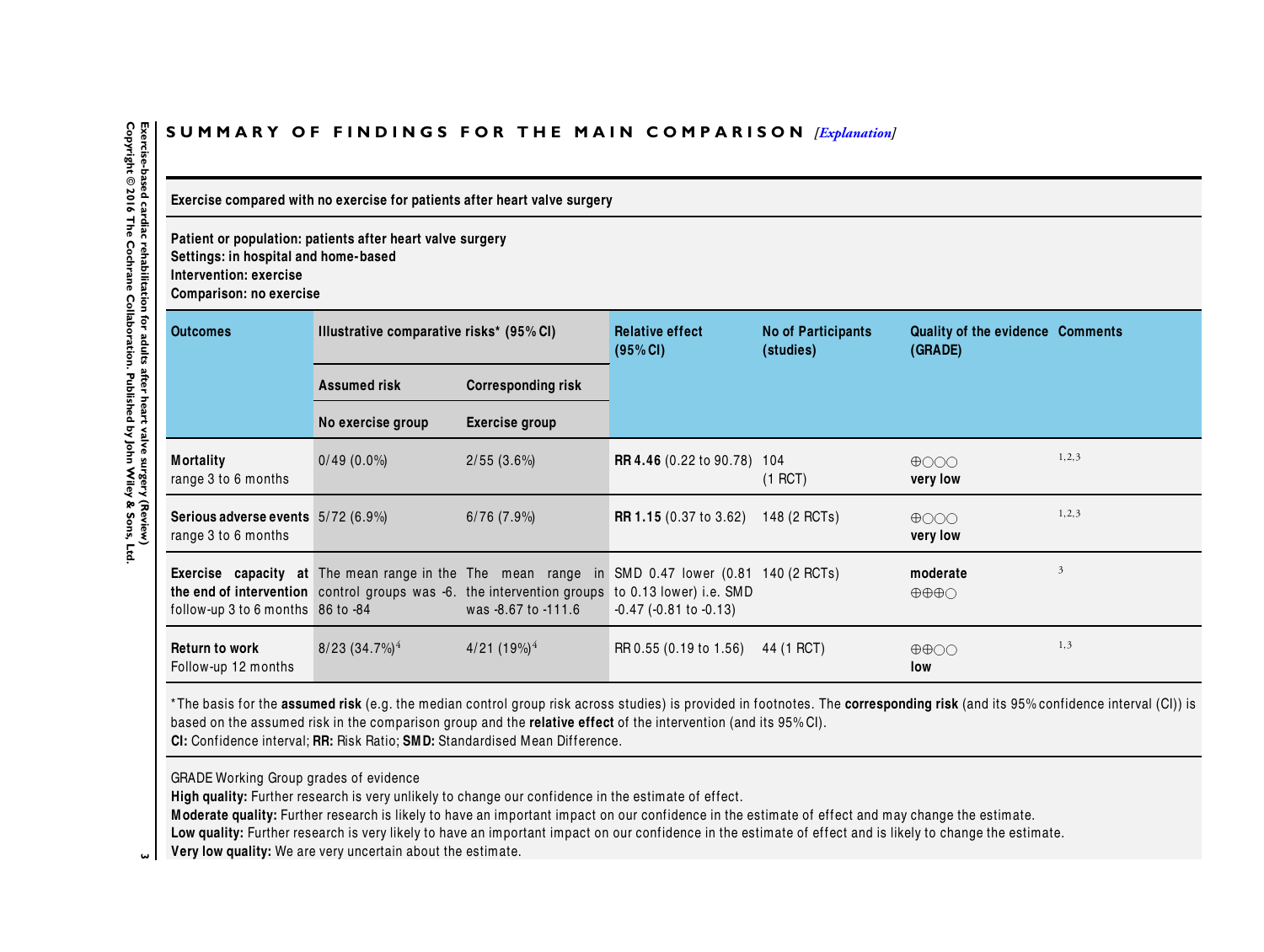|                                                              | 1: Downgraded due to no or few events. One of the trials did not report of any deaths. In total across the trials, in the exercise |  |
|--------------------------------------------------------------|------------------------------------------------------------------------------------------------------------------------------------|--|
| group there were 2 deaths and in the control group 0 deaths. |                                                                                                                                    |  |

2: Downgraded due to none of the trials planned to formally collect data regarding mortality or serious adverse events as an

outcome. Therefore, potential information regarding the reporting could be missed.

3: Downgraded due to high risk of bias. Both studies failed to give sufficient detail to assess their potential risk of bias. Based

on the information available, both trials were classified as overall high risk of bias.

4: Events here represents participants not returning to work.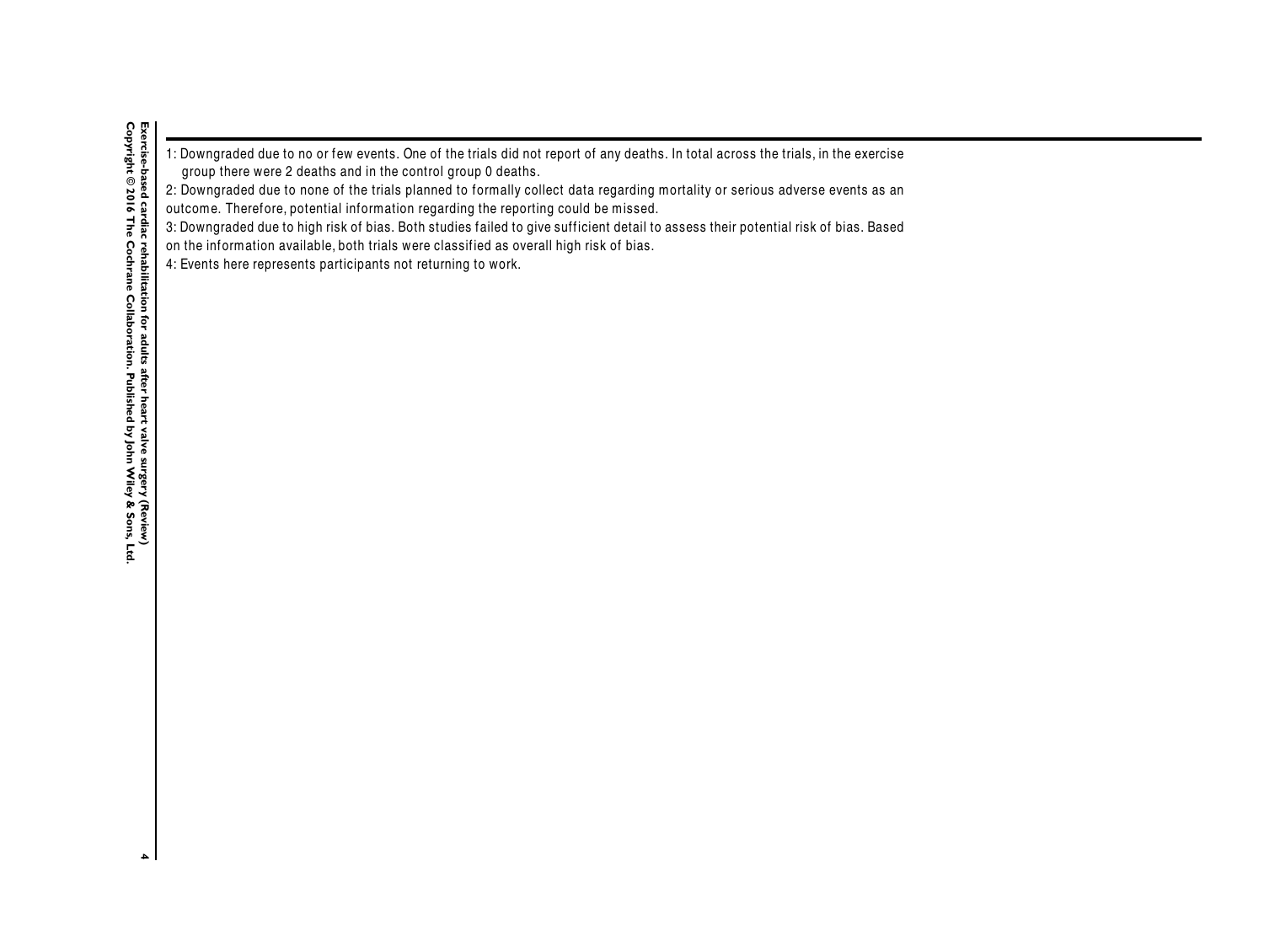# <span id="page-6-0"></span>**B A C K G R O U N D**

## **Description of the condition**

Heart valve diseases account for one-third of all heart disease and are increasing in prevalence due to an ageing population and advances in treatment methods. At present, heart valve diseases are mostly degenerative in nature ([Nkomo 2006](#page-20-0)), and yet highly prevalent in developing countries due to rheumatic heart disease. The overall prevalence of heart valve diseases is widely discussed, as exact estimates do not exist, both because studies have largely focused on hospitalised patients ([Iung 2003\)](#page-20-0), and due to the diagnostic inaccuracy of echocardiography ([Nkomo 2006\)](#page-20-0). The prevalence in the United States is 2.5% and it is likely to be similar in Europe, although divergent counts exist worldwide [\(Supino](#page-20-0) [2006](#page-20-0)).

Heart valve disease is either left-sided (aortic and mitral valve disease), right-sided (tricuspid and pulmonary valves), or a combination. Initially, heart valve disease is often asymptomatic; when symptomatic, the clinical presentation includes dyspnoea (difficulty breathing), fatigue, fluid retention, and decreased physical capacity. Symptomatic heart valve disease is associated with significant mortality and morbidity, and severely impacts health-related quality of life and physical capacity [\(Ben-Dor 2010](#page-20-0)). Treatment includes medical stabilisation with clinical and echocardiographic follow-up [\(Vahanian 2012](#page-20-0)). The treatment of choice when serious symptoms and/or haemodynamic changes occur is valve surgery with valve repair or replacement [\(Nishimura 2014;](#page-20-0) [Vahanian 2012](#page-20-0)).

The changing disease pattern and expected increase in healthcare burden of people after heart valve surgery require a well-established after-care programme to support the patient's post-surgical problems. These include both physical and psychological issues and the challenge of returning to work.

Before valve surgery, inactivity due to dyspnoea and physical incapacity is common. After surgery, people are often immobilised due to hospitalisation, possible post-surgery complications, and restrictions designed to assist healing of the sternum. Consequently, their physical capacity is at risk of additional decline. As open heart surgery can be an extraordinary and stressful life event [\(Karlsson](#page-20-0) [2010](#page-20-0)), quality of life may be affected [\(Hansen 2009](#page-20-0)), with mental problems such as depressive symptoms and anxiety ([Fredericks](#page-20-0) [2012](#page-20-0)). A Cochrane review [\(Whalley 2011](#page-20-0)) showed that people who had undergone surgery for a coronary artery bypass graft might benefit from psychological interventions; however, the bias risk of the trials was considered to be high [\(Whalley 2011](#page-20-0)). Little is known about the effects of psychological interventions in people after heart valve surgery.

In summary, after heart valve surgery not only is there a risk of mortality and morbidity, including hospital readmissions and resultant healthcare costs, but importantly patients also experience

physical, mental or social recovery problems that might negatively impact on their health-related quality of life.

#### **Description of the intervention**

Exercise training is a recognised treatment for patients with heart disease. Cardiac rehabilitation is a comprehensive complex intervention including components of exercise training, education, psychosocial management and a behaviour-modification programme designed to improve the physical and emotional conditions of people with heart disease ([Piepoli 2010\)](#page-20-0). Whilst rehabilitation programmes can include exercise training alone, comprehensive exercise-based rehabilitation programmes usually consist of exercise training in combination with other interventions, particularly psycho-educational components ([Piepoli 2010](#page-20-0)).

While there are many definitions of cardiac rehabilitation, the following contains their combined key elements: "The coordinated sum of activities required to influence favourably the underlying cause of cardiovascular disease, as well as to provide the best possible physical, mental and social conditions, so that the patients may, by their own efforts, preserve or resume optimal functioning in their community and through improved health behaviour, slow or reverse progression of disease" [\(BACPR 2012\)](#page-20-0).

European guidelines for people after heart valve surgery recommend rehabilitation that includes exercise training, anticoagulant therapy, and medical and echocardiographic follow-up, but do not mention that psycho-educational interventions should be part of the rehabilitation programmes ([Butchart 2005\)](#page-20-0). In contrast, American guidelines do not currently include any recommendations or information about cardiac rehabilitation after heart valve surgery, either exercise-based or including psycho-education [\(Balady 2007;](#page-20-0) [Nishimura 2014\)](#page-20-0).

No specific information exists about how exercise training should be delivered for people after heart valve surgery. The European Society of Cardiology recommends that physical exercise for people with cardiovascular disease should consist of 150 minutes per week, while others recommend three to four hours per week [\(Piepoli 2010\)](#page-20-0). Further, the recommendations state that low-risk patients should perform 30 minutes of aerobic exercise daily in order to achieve a weekly expenditure of 1000 kcal, whereas highrisk patients should have the amount of physical activity individually prescribed ([Gianuzzi 2003](#page-20-0)). Preferably, exercise should consist of submaximal endurance training (that is, starting at an intensity of 50% of maximum load), the intensity of which is increased over time, and the programme expanded to also include weight/ resistance training. Interventions including psychological and educational interventions should offer individual and/or small group education and counselling on adjustment to heart disease, stress management, and health-related lifestyle change [\(Gianuzzi 2003](#page-20-0)). We have not been able to identify any international guidelines or consensus statements providing detailed recommendations for the provision of exercise-based cardiac rehabilitation following heart

**Exercise-based cardiac rehabilitation for adults after heart valve surgery (Review) 5 Copyright © 2016 The Cochrane Collaboration. Published by John Wiley & Sons, Ltd.**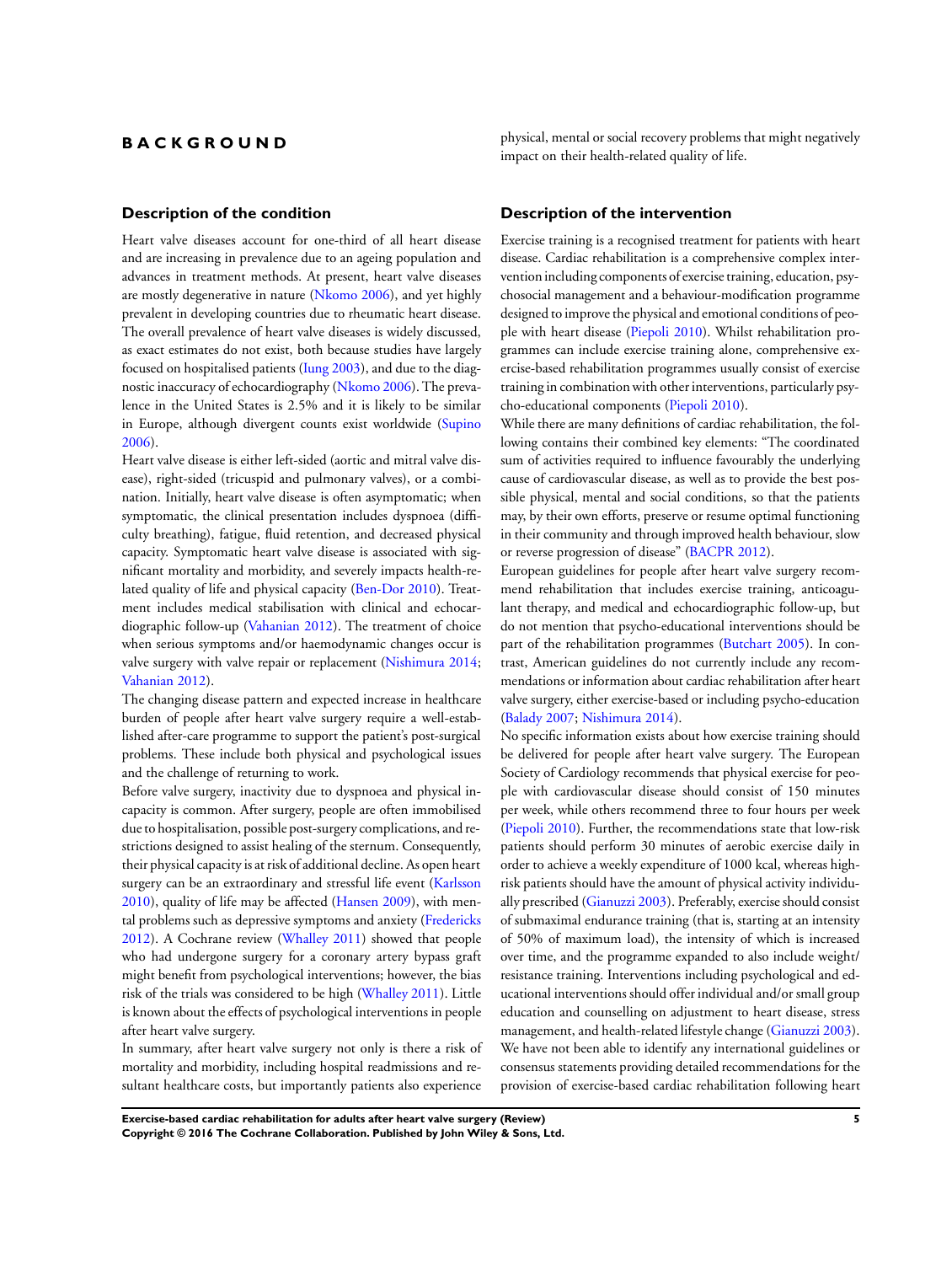valve surgery. Moreover, we could not find any systematic reviews or meta-analyses on the topic.

## **How the intervention might work**

At present, the effect of exercise-based cardiac rehabilitation on total mortality, serious adverse events, and health-related quality of life after heart valve surgery remains uncertain. Existing evidence from both randomised clinical trials and observational studies indicates that exercise-based interventions following heart valve surgery positively affect physical recovery, blood pressure (decrease), New York Heart Association class (decrease), and left ventricular ejection fraction (increase) ([Gohlke-Bärwolf 1992;](#page-20-0) [Landry](#page-20-0) [1984](#page-20-0); [Newell 1980;](#page-20-0) [Pardaens 2014;](#page-20-0) [Sire 1987](#page-20-0)). Further, exercise training for cardiac patients may have direct benefits for the heart and coronary vasculature, including on myocardial oxygen demand, endothelial function, autonomic tone, coagulation and clotting factors, inflammatory markers, and the development of coronary collateral vessels [\(Clausen 1976](#page-20-0); [Hambrecht 2000](#page-20-0)). A trial that included heart valve surgery patients as well as other cardiac patients found that exercise training positively affects exercise duration time, the intensity of exercise performed measured by heart rate, and increased oxygen uptake  $(VO<sub>2</sub>)$  [\(Vanhees 2004\)](#page-20-0). We might anticipate the same or similar types of effects of exercisebased cardiac rehabilitation after heart valve surgery as those seen in other cardiac populations that typically receive cardiac rehabilitation, i.e., those with myocardial infarction, post-percutaneous intervention, and heart failure. Further, heart function changes due to valve dysfunction such as changed cardiac output, decreased stroke volume and left ventricular ejection fraction, may respond to exercise. Two Cochrane reviews have shown that exercise-based cardiac rehabilitation has a number of positive effects in these latter populations ([Taylor 2014](#page-20-0); [Heran 2011\)](#page-20-0), that include reductions in hospitalisation and improvements in health-related quality of life. It might also be anticipated that exercise-based cardiac rehabilitation following heart valve surgery reduces the symptom burden, improves symptom and disease management, and decreases rates of anxiety and depression as shown for atrial fibrillation patients [\(Hegbom 2007\)](#page-20-0).

Possible harmful effects of exercise-based cardiac rehabilitation after heart valve surgery could include increased risk of surgery-related adverse events (e.g. arrhythmias, arterial embolism, death), as well as adverse events associated with valve disease per se (e.g. any arrhythmias, heart failure, death). A prospective trial of rehabilitation after cardiac surgery reported a cardiac event rate (defined as chest pain with typical electrocardiographic modifications, severe ventricular arrhythmias, syncope, cardiopulmonary arrest, or a clinical condition necessitating cardiopulmonary resuscitation, immediate transfer to a coronary care unit or cardiac surgery, and/ or use of intravenous drugs) of 1/49,565 patient-hours of training, which the authors considered to be low ([Pavy 2006\)](#page-20-0).

## **Why it is important to do this review**

Whilst a review based on non-randomised trial evidence has summarised the efficacy and safety of exercise-based intervention after valve surgery ([Kiel 2011\)](#page-20-0), we have been unable to identify systematic reviews or meta-analyses of the evidence in this field. Without a systematic review, the impact of exercise-based cardiac rehabilitation programmes for adults after heart valve surgery remains unclear.

# **O B J E C T I V E S**

To assess the benefits and harms of exercise-based cardiac rehabilitation compared with no exercise training intervention, or treatment as usual, in adults following heart valve surgery. We considered programmes including exercise training with or without another intervention (such as a psycho-educational component).

# **M E T H O D S**

## **Criteria for considering studies for this review**

#### **Types of studies**

Randomised clinical trials irrespective of the language of publication, publication year, publication type, and publication status were eligible for inclusion in the review. Observational studies that we identified in our searches for randomised clinical trials have been included for assessment of adverse events.

## **Types of participants**

We included adults aged 18 years or older of both sexes and of any ethnicity, who have undergone heart valve surgery for any cause of heart valve disease (i.e. aortic valve disease; mitral valve disease; tricuspid or pulmonary valve disease, or a combination), and received either heart valve replacement or heart valve repair (surgery to the valve and the related anatomical areas without valve replacement, e.g. mitraclips, mitral ring, chordae rupture treatment).

#### **Types of interventions**

## **Experimental interventions: exercise-based interventions with or without psycho-educational intervention**

'Exercise-based' interventions are defined as a supervised or unsupervised programme, conducted in an inpatient, outpatient, community, or home-based setting, that includes any kind of exercise

**Exercise-based cardiac rehabilitation for adults after heart valve surgery (Review) 6 Copyright © 2016 The Cochrane Collaboration. Published by John Wiley & Sons, Ltd.**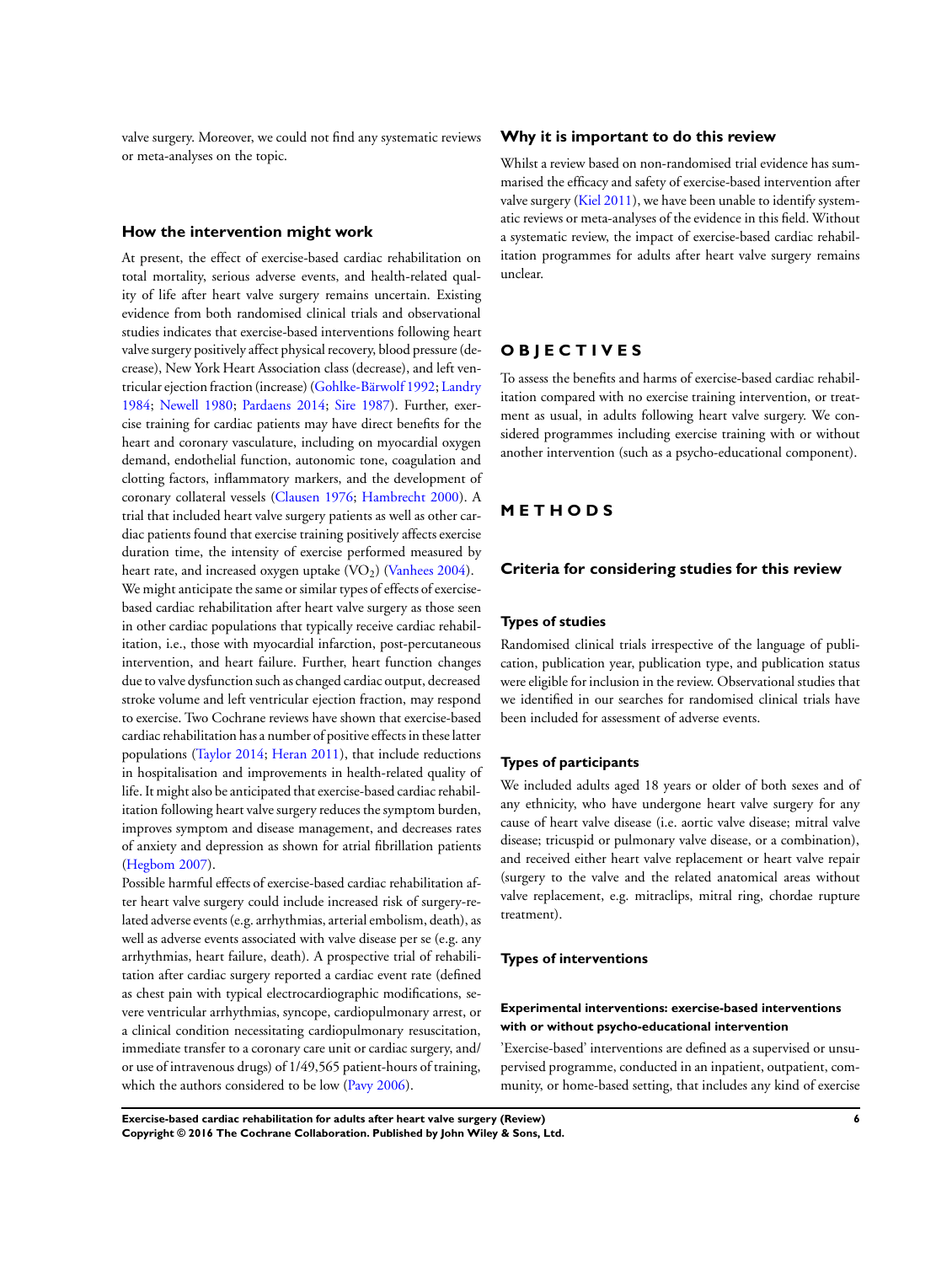training. The intervention must have included an exercise training component focusing on increasing exercise capacity, and it may also have included a psycho-educational intervention that focuses on improving mental health and the patient's self-management skills. Patients could engage in the exercise intervention before or after discharge from hospital for heart valve surgery [\(Kiel 2011](#page-20-0)). For inclusion in this review, the intervention must have included a post-surgical element and may have included a pre-surgical element in advance of surgery. There was no restriction in the length, intensity, or content of the exercise training intervention.

#### **Control interventions**

We sought control interventions including:

• treatment as usual (e.g. standard medical care, such as drug and anticoagulant therapy and medical follow-up with echocardiography);

• no intervention;

• any other type of cardiac rehabilitation programme, as long as it does not include a physical exercise element.

#### **Co-interventions**

We included trials with co-interventions other than rehabilitation of any kind, as long as these were delivered equally in the experimental and the control groups. Co-interventions could include drug, surgical (percutaneous versus transthoracic surgery), or dietary interventions.

## **Types of outcome measures**

We planned to assess all outcomes at two time points:

- At the end of the intervention (as defined by the trialists);
- At the longest available follow-up.

There was no minimum length of follow-up for the studies that were eligible for inclusion in the review.

#### **Primary outcomes**

We sought the following primary outcomes:

- 1. Mortality: all-cause mortality and cardiovascular mortality.
- 2. Serious adverse events: defined as any untoward medical

occurrence that is life threatening, results in death, or is persistent or leads to significant disability; or any medical event that has jeopardised the patient or required intervention to prevent it, or any hospital admission or prolongation of existing hospital admission ([ICH-GCP 1997](#page-20-0)).

3. Health-related quality of life using generic or diseasespecific validated instruments, e.g. Short Form-36, EQ-5D, HeartQoL.

#### **Secondary outcomes**

We sought the following secondary outcomes:

1. Symptoms that meet New York Heart Association classification of III or IV.

2. Left ventricular ejection fraction.

3. Exercise capacity: any measure of exercise capacity including direct measurement of oxygen uptake  $(VO<sub>2</sub>$  peak/VO<sub>2</sub> max) or indirect measures such as exercise time, walking distance etc.

4. Return to work.

5. Costs and cost-effectiveness.

## **Search methods for identification of studies**

#### **Electronic searches**

We searched the following electronic databases from their inception to 23 March 2015 (unless otherwise stated):

• Cochrane Central Register of Controlled Trials

(CENTRAL) Issue 2 of 12, 2015 on *The Cochrane Library;*

• Database of Abstracts of Reviews of Effectiveness (DARE) Issue 1 of 4, 2015 on *The Cochrane Library;*

- MEDLINE (Ovid) 1946 to March week 3 2015;
- EMBASE Classic + EMBASE (Ovid) 1947 to 2015 March 20;
	- CINAHL plus with Full Text (EBSCO);
	- PsycINFO (Ovid) 1806 to March week 3 2015;
	- LILACS (Bireme) in English;
	- Conference Proceedings Citation Index-S (CPCI-S) on

Web of Science (Thomson Reuters) 1990 to 19 March 2015.

The preliminary search strategy for MEDLINE (Ovid) was translated for use in the other databases ([Appendix 1](#page-41-0)). The Cochrane sensitivity-maximising RCT filter was applied to MEDLINE [\(Lefebvre 2011](#page-20-0)), and adaptations of it to the other databases where applicable.

## **Searching other resources**

We applied no language restrictions. Studies written in languages that the author group did not understand were translated professionally. We handsearched for ongoing trials on:

- ClinicalTrial.gov ([www.clinicaltrials.gov](http://www.clinicaltrials.gov));
- Controlled-trials.com

• The World Health Organization (WHO) International Clinical Trials Registry Platform (ICTRP) search platform ( [http://apps.who.int/trialsearch/\)](http://apps.who.int/trialsearch/).

The reference list of relevant publications was checked for any unidentified randomised trials. Further, we searched for unpublished studies in the field by handsearching conference programmes and attending relevant conferences in the field such as

**Exercise-based cardiac rehabilitation for adults after heart valve surgery (Review) 7 Copyright © 2016 The Cochrane Collaboration. Published by John Wiley & Sons, Ltd.**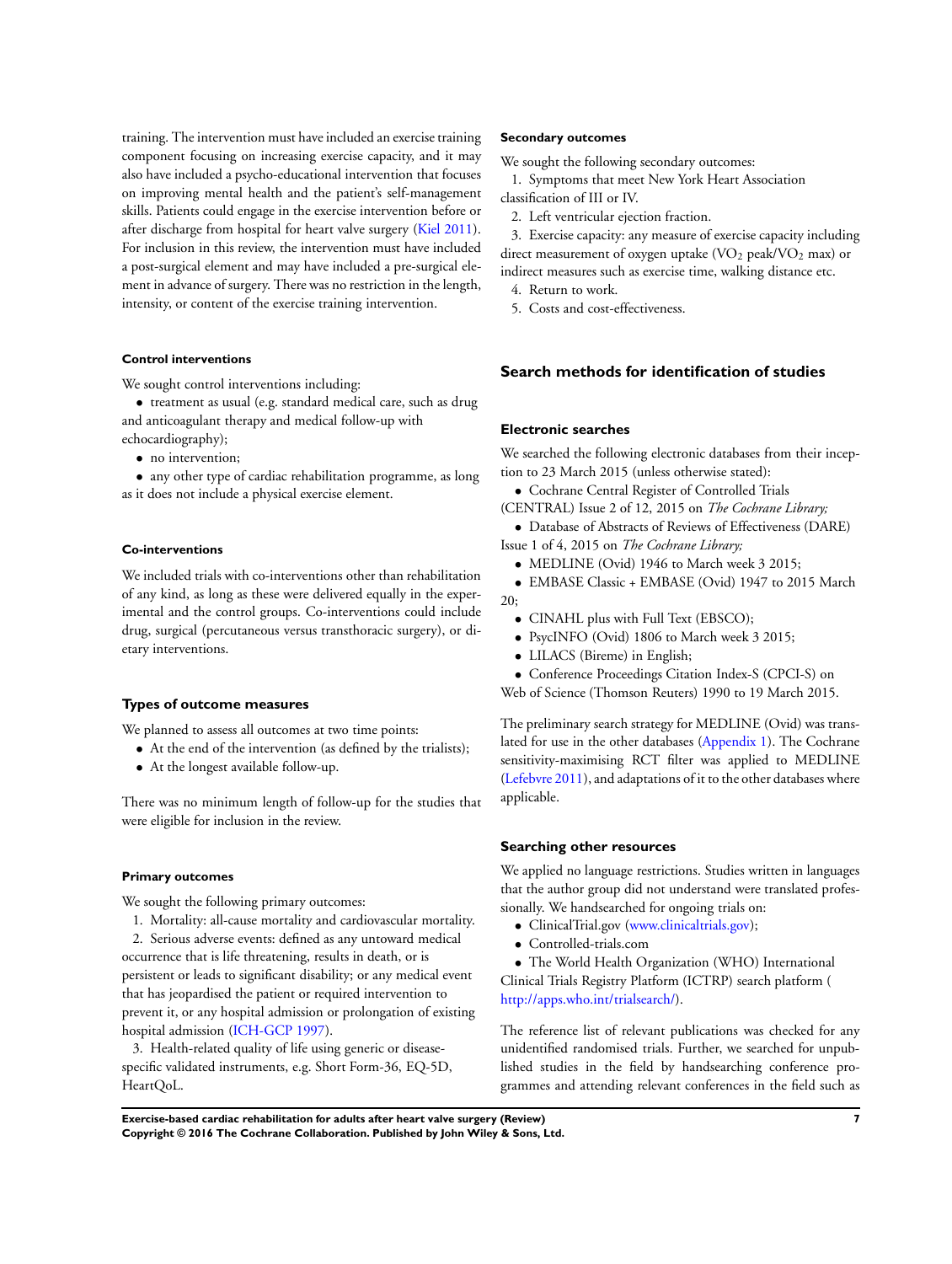EuroPrevent. Several of the co-authors are experts in the field with knowledge of current unpublished trials.

## **Data collection and analysis**

## **Selection of studies**

Two authors (KLS and LT) independently read the titles and abstracts of potentially relevant papers retrieved by the searching activities described above. If in doubt about whether a title was relevant, we read the full article. We retrieved full publications of all potentially-relevant studies and they were stored electronically and translated where required. Two authors (KLS and LT) determined trial eligibility independently using a standardised inclusion form, excluding studies that did not meet the inclusion criteria. We resolved any disagreements by discussion between the two authors (KLS and LT), and where necessary, a third author (ADZ) was asked to mediate. Excluded studies and reasons for their exclusion are detailed in the [Characteristics of excluded studies](#page-31-0) table.

### **Data extraction and management**

Two authors (KLS and LT) independently extracted data from the identified papers using standardised data extraction forms. Where data were presented numerically (in tables or text) and graphically (in figures), we used numeric data, because of the possibility of making measurement errors when estimating from graphs. A third author (ADZ) confirmed all numeric calculations and extractions from graphs or figures. We resolved any discrepancies by consensus. One of the included studies was only available in Chinese. The data extraction for this paper was undertaken by one of the authors (KLS) in the presence of a translator (native Chinese speaker). The data for the Chinese article were double checked with the English abstract (KLS and LT).

We extracted the following data.

• General information: publication status, title, authors' names, source, country, contact address, language of publication, year of publication, duplicate publication, financial conditions.

• Trial characteristics: design and duration.

• Intervention: type of exercise training, type of rehabilitation programme (comprehensive cardiac rehabilitation or only exercise training), setting (e.g., inpatient, outpatient, community, home setting, or a combination), time after hospitalisation, and nature of control group.

• Participants: sampling method (e.g., convenience, random, etc.), inclusion and exclusion criteria, number of participants in intervention and control groups, participant demographics such as sex and age, baseline characteristics including type of valve affected and classification of heart valve disease, and number of participants lost to follow-up.

• Outcomes: data were sought for primary and secondary outcomes as defined earlier. Following publication of the

protocol, we decided to seek all data on the outcomes of employment and costs.

• Risk of bias: see [Assessment of risk of bias in included](#page-6-0) [studies](#page-6-0) below.

We sought to compare data from each intervention group for parallel group trials and for cross-over trials, using data from the first phase of the trial (i.e. before the cross-over).

#### **Data analysis**

#### **Obtaining standard deviations from standard errors**

For assessment of the outcome of exercise capacity, one of the included studies ([Lin 2004](#page-20-0)) reported mean ± standard error of the mean (SEM). We wished to use the standard deviation (SD) in the meta analysis and therefore obtained the SD from the SEM by multiplying the square root of the sample size with the SEM [\(Higgins 2011a](#page-20-0); chapter 7.3.3.2).

## **Assessment of risk of bias in included studies**

Two authors (KLS and LT) independently assessed the risk of bias in the included studies as described in the protocol [\(Sibilitz](#page-20-0) [2013b\)](#page-20-0) using The Cochrane Collaboration's recommended tool for assessing risk of bias [\(Higgins 2011b](#page-20-0)).

Factors considered included the quality of the random sequence generation and allocation concealment, blinding (participants, personnel, and outcome assessors), incomplete outcome data, selective outcome reporting, performance bias, for-profit bias, overall risk of bias, groups balanced at baseline, intention-to-treat analysis and groups received the same intervention [\(Higgins 2011a](#page-20-0)). As it is impossible to blind participants and trial staff for this intervention, when we interpreted results from the domain 'Blinding of participants and personnel' we took the risks of bias due to lack of blinding of participants and of personnel into consideration, and had it in mind when we assessed intervention effects [\(Savovic](#page-20-0) [2012](#page-20-0); [Wood 2008](#page-20-0)). We provided assessments of risk of bias in the [Risk of bias in included studies](#page-13-0) for each trial.

#### **Small trial (publication) bias**

We planned to construct funnel plots for each outcome, to establish the potential influence of small trial effects and potential publication bias. We planned not to use funnel plots for outcomes for which there were ten or fewer trials, or where all trials were of similar sizes ([Sterne 2011\)](#page-20-0). However, due to the limited number of included studies (2 studies) we could not construct a funnel plot.

**Exercise-based cardiac rehabilitation for adults after heart valve surgery (Review) 8 Copyright © 2016 The Cochrane Collaboration. Published by John Wiley & Sons, Ltd.**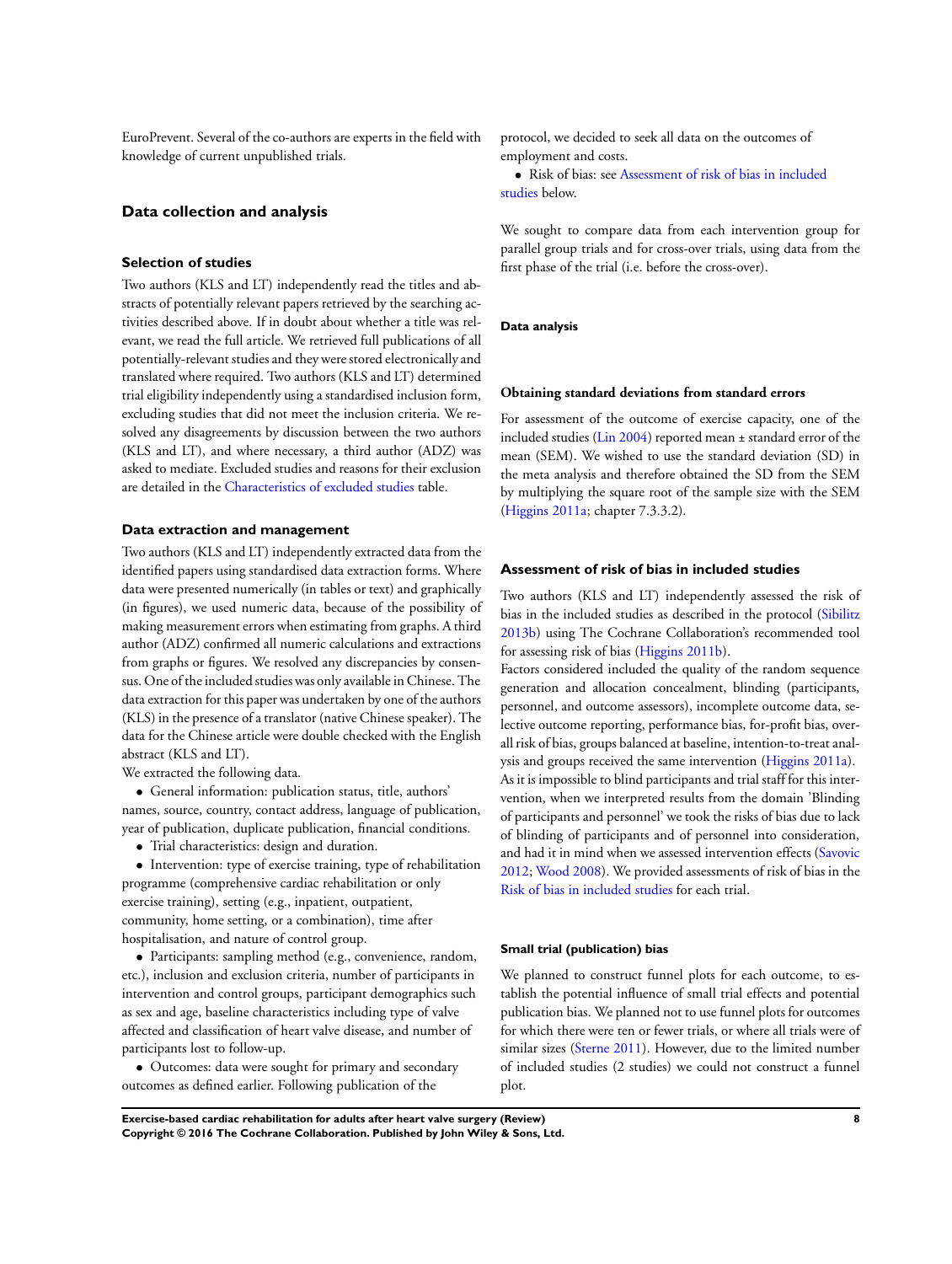## **'Summary of findings' tables**

We used GRADE ([tech.cochrane.org/revman/other-resources/](http://tech.cochrane.org/revman/other-resources/gradepro) [gradepro\)](http://tech.cochrane.org/revman/other-resources/gradepro) to construct a 'Summary of findings' table for the review outcomes where possible. The GRADE approach appraises the quality of a body of evidence based on the extent to which one can be confident that an estimate of effect or association reflects the item being assessed. The quality of a body of evidence considers within-study risk of bias, the directness of the evidence, heterogeneity of the data, precision of effect estimates, and risk of publication bias.

#### **Measures of treatment effect**

Dichotomous data are expressed as risk ratios (RR) with 95% confidence intervals (CI). For continuous variables net changes were compared (that is exercise group minus control group to give differences). For each trial we sought the mean change (and standard deviation (SD)) in outcome between baseline and followup for both exercise and control groups, and when not available we used the absolute mean (and SD) outcome at follow-up for both groups. Results are expressed as a mean difference (MD) except where studies used different scales or measurements, when we used the standardised mean difference (SMD) ([Thompson 2002\)](#page-20-0).

#### **Unit of analysis issues**

If any cluster-randomised clinical trials were included, we planned to contact the trial authors to obtain an estimate of the intra-cluster correlation where appropriate adjustments for the correlation between participants within clusters had not been made, or otherwise impute it using estimates from the other included trials, or from similar external trials. However, we did not identify or include any cluster-randomised clinical trials.

## **Dealing with missing data**

As we did not obtain missing data by contacting the authors of the trials, we sought to undertake sensitivity analysis to explore the effect of this missingness. For dichotomous outcomes, analyses have been made according to the intention-to-treat method ([Higgins](#page-20-0) [2011c\)](#page-20-0), which includes all participants according to their original random group allocation irrespective of compliance or followup. For the primary analyses, we assumed that participants lost to follow-up were alive, and had no serious adverse events. For continuous outcomes we have performed available patient analysis and included data only on those for whom results are known [\(Higgins 2011c\)](#page-20-0). It was possible to obtain SDs either directly from the articles or by calculation ([Furukawa 2006](#page-20-0)). Where studies reported outcomes with a standard error, the SD was calculated by multiplying the standard error by the square root of the sample size with the SEM [\(Higgins 2011a;](#page-20-0) chapter 7.3.3.2). We sought to undertake two sensitivity analyses for binary primary outcomes to examine the impact of losses to follow-up.

## **Assessment of heterogeneity**

Clinical heterogeneity was explored by comparing the population, intervention and control groups across included trials. Statistical heterogeneity was observed in the trials both by visual inspection of forest plots, by using a standard Chi<sup>2</sup> value with a significance cut off level of P = 0.10, and by the  $I^2$  statistic. An  $I^2$  estimate greater than or equal to 50% with a significant value for Chi<sup>2</sup>, was interpreted as evidence of statistical heterogeneity ([Higgins](#page-20-0) [2011a\)](#page-20-0).

#### **Assessment of reporting biases**

Although we planned to create funnel plots to give a visual assessment of whether intervention effects are associated with the size of the trial, due to the small number of included trials this was not possible.

## **Data synthesis**

Data synthesis was performed according to recommendations in the *Cochrane Handbook for Systematic Reviews of Interventions* [\(Higgins 2011a\)](#page-20-0), using Review Manager 5.3 ([RevMan 2014](#page-20-0)). Meta-analyses were undertaken using a random-effects and a fixedeffect model ([Deeks 2011](#page-20-0); [DeMets 1987;](#page-20-0) [DerSimonian 1986](#page-20-0)). The SMD was used because the studies all assessed the same outcome but measured it in different ways. As we did not find any differences in inference across outcomes between the two models, only the result for the random-effects model is reported, as stated in the protocol. We used the random-effects model as we assume that the true effect size varies from one study to the next, and that the studies in our analysis represent a random sample of effect sizes that could have been observed.

## **Trial sequential analysis**

We performed trial sequential analysis for the dichotomous outcomes mortality and serious adverse events [\(Thorlund 2011](#page-20-0); [TSA](#page-20-0) [2011](#page-20-0); [Wetterslev 2008](#page-20-0)), but due to the limited number of included studies we did not reach the adjusted boundaries. For the continuous outcomes we could not perform trial sequential analysis as the outcomes in the trials do not use the same unit.

## **Subgroup analysis and investigation of heterogeneity**

We planned to analyse the primary outcomes, using stratified meta-analysis, according to the following subgroups:

• trials at overall low risk of bias compared to trials at overall high risk of bias; for trials categorised as being at overall low risk of bias, we would perform subgroup analysis on trials at overall lower risk of bias compared to trials at overall higher risk of bias;

• trials including women only versus trials including men only;

• trials including younger patients only versus trials including older patients only;

**Exercise-based cardiac rehabilitation for adults after heart valve surgery (Review) 9 Copyright © 2016 The Cochrane Collaboration. Published by John Wiley & Sons, Ltd.**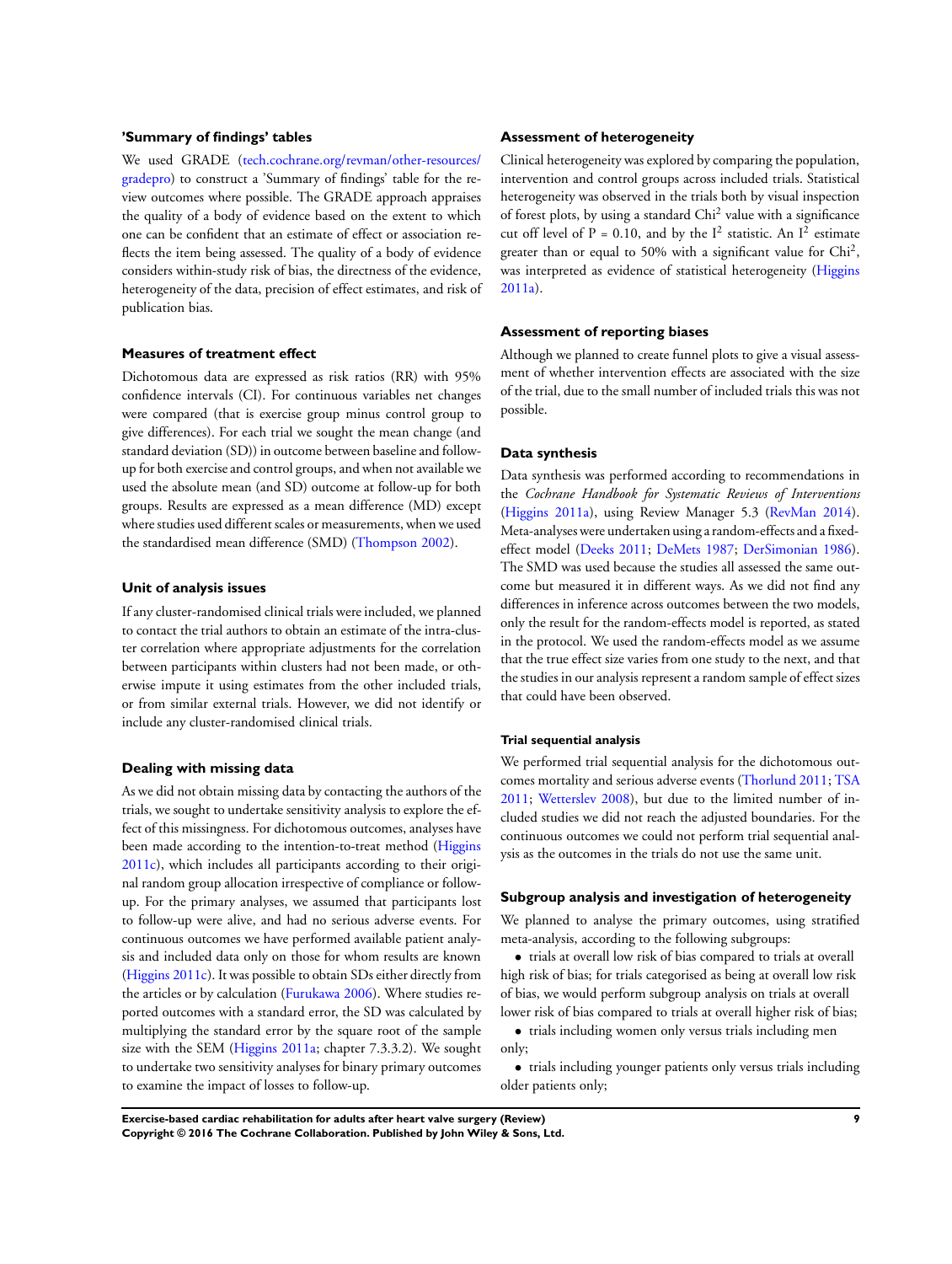• trials with an exercise intervention only, compared to trials with an exercise intervention plus any other co-intervention, such as a psycho-educational intervention.

However, due to the small number of included trials and limited amount of data, it was not possible to perform these subgroup analyses.

## **Sensitivity analysis**

For the primary outcomes, we planned to perform the following sensitivity analyses:

## **Binary outcomes**

*Best/worst-case scenario:* for this analysis we would assume that all participants lost to follow-up in the intervention group have survived, and have had no serious adverse events; and all those with missing outcomes in the control group have not survived, and have had serious adverse events.

*Worst/best-case scenario***:** for this analysis we would assume that all participants lost to follow-up in the intervention group have not

survived, and have had serious adverse events; and all those with missing outcomes in the control group have survived, and have had no serious adverse events.

# **Continuous data**

We had planned to perform the following sensitivity analyses: *Assumptions for lost data:* where assumptions had been made for lost data [\(Dealing with missing data\)](#page-6-0), we compared the findings from our assumptions with data only from those participants who completed the trials.

# **R E S U L T S**

## **Description of studies**

The trial selection process is shown in the PRISMA flowchart shown in [Figure 1.](#page-12-0)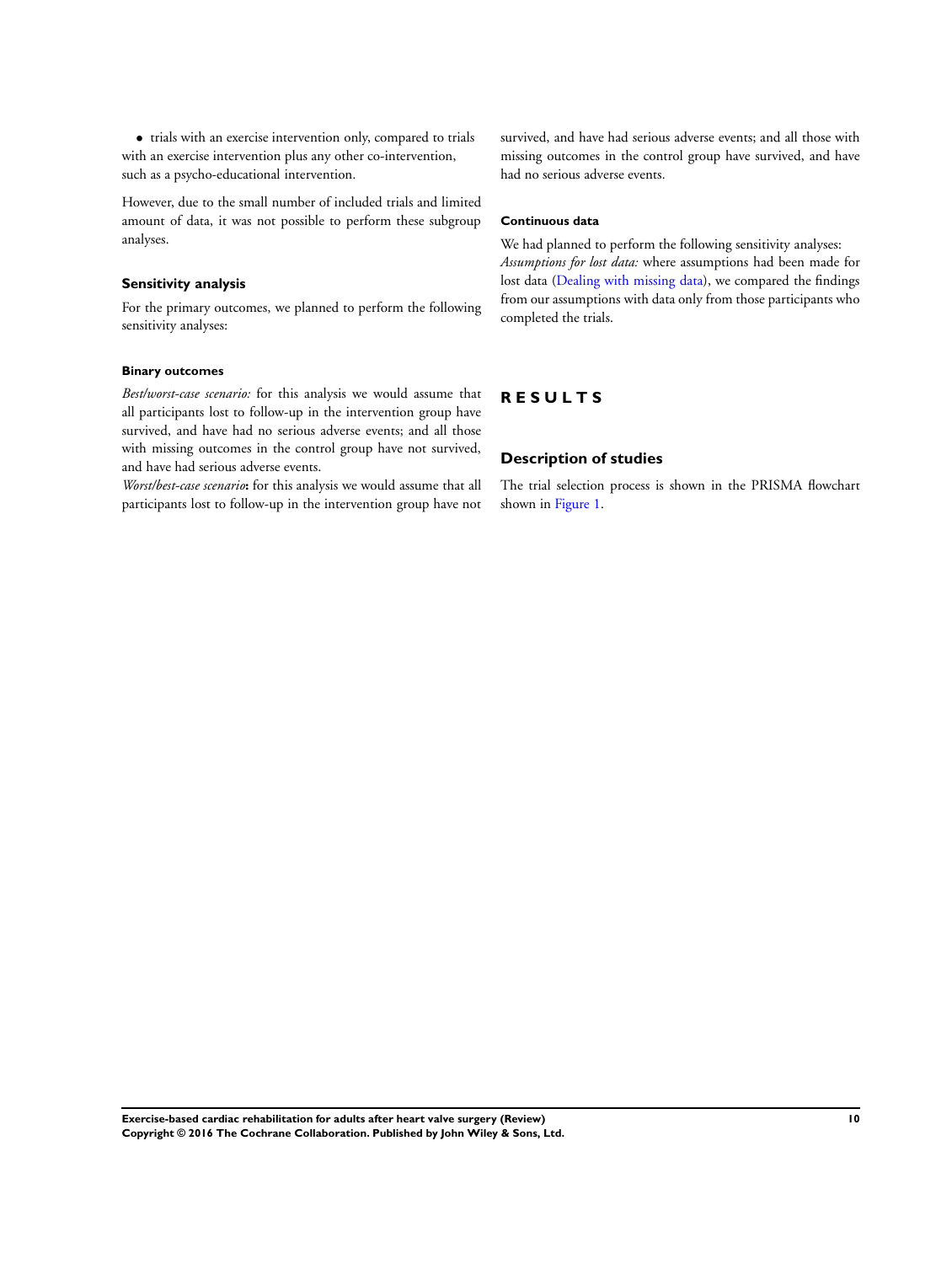<span id="page-12-0"></span>

## **Figure 1. Study flow diagram**

**Exercise-based cardiac rehabilitation for adults after heart valve surgery (Review) 11 Copyright © 2016 The Cochrane Collaboration. Published by John Wiley & Sons, Ltd.**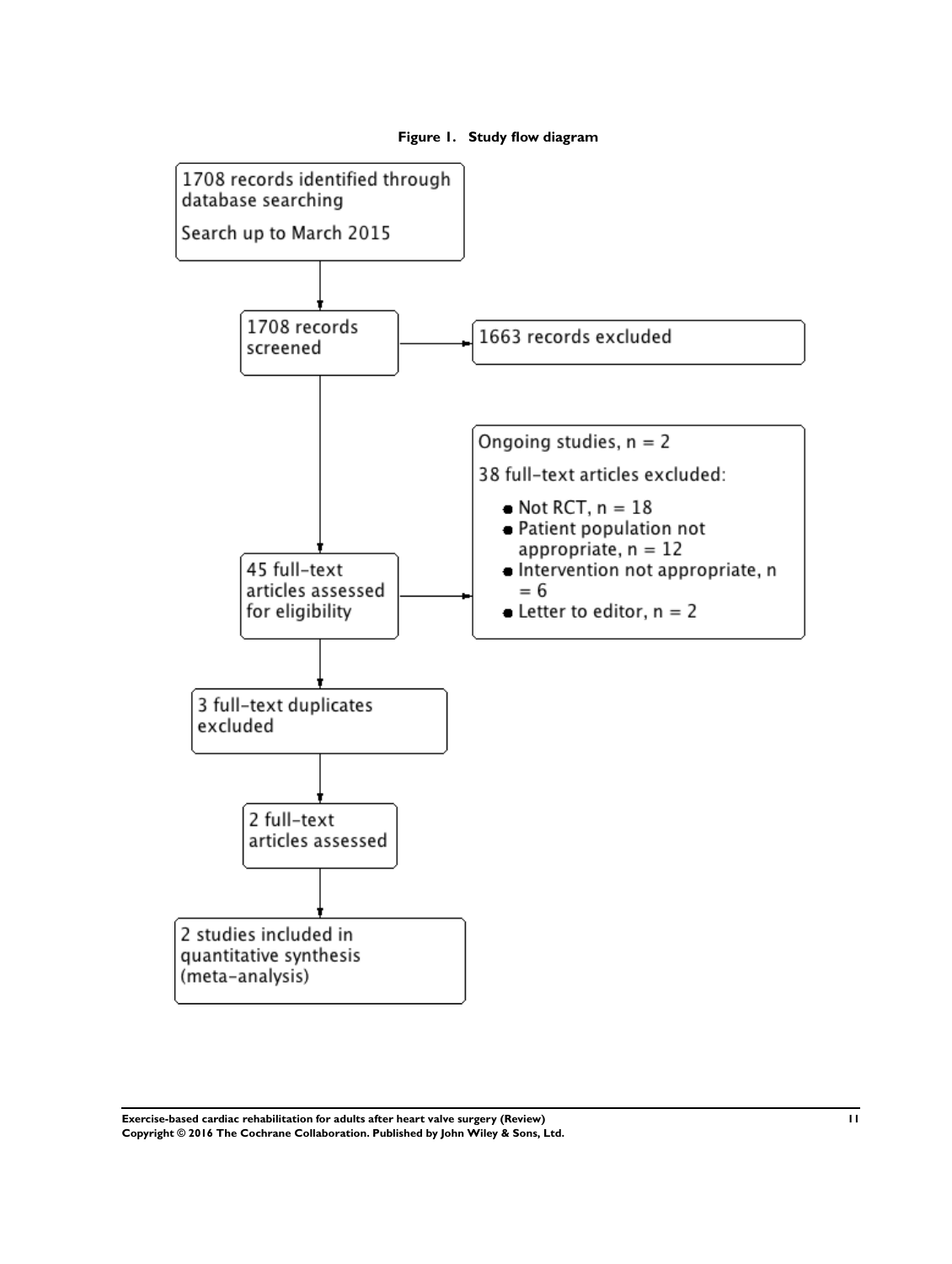## <span id="page-13-0"></span>**Results of the search**

Our searches retrieved a total of 1708 titles, of which 1663 did not fulfil the inclusion criteria and were excluded. At full paper review stage we excluded 40 records (38 completed studies and 2 ongoing studies): 18 were non-randomised studies, 6 had an inappropriate intervention, 12 included non-valve surgery patients, 2 were published letters, and 3 were duplicate publications with no additional data. Two were ongoing trials ([CopenHeartVR 2014;](#page-20-0) [Rehabilitation in Aortic Stenosis Patients \(RASP\)\)](#page-20-0) and will be assessed during future updates of this review. For description, please see [Characteristics of ongoing studies](#page-33-0). Two studies (two publications) met the inclusion criteria.

## **Included studies**

## See: [Characteristics of included studies](#page-26-0) and [Characteristics of](#page-31-0) [excluded studies.](#page-31-0)

The two included trials randomised a total of 148 participants with either aortic valve replacement [\(Sire 1987](#page-20-0)) or mitral valve replacement ([Lin 2004](#page-20-0)). Both trials included participants with several valve procedures at a time (e.g. two valve procedures) and excluded patients with ischaemic heart disease. Whilst both studies had published abstracts in English, one was published in full in Chinese. Both were single-centre trials and neither seemed to be industry-sponsored.

Patients were predominantly male (57% [\[Lin 2004](#page-20-0)] and 72% [[Sire](#page-20-0) [1987](#page-20-0)]) and the trials had a mean participant age of 31.3 years [\(Lin 2004\)](#page-20-0) and 45.5 years ([Sire 1987](#page-20-0)). Ethnicity was not reported. However, as one trial was undertaken in Norway and the other in

China, ethnicity was likely to be Caucasian and Chinese, respectively. The longest trial follow-up time reported was 12 months [\(Sire 1987](#page-20-0)) and 3 months [\(Lin 2004](#page-20-0)).

Both trials had one exercise arm that consisted of combined aerobic and resistance training, that began either one day [\(Lin 2004](#page-20-0)) or eight weeks post-surgery [\(Sire 1987](#page-20-0)). One of the trials [\(Lin 2004](#page-20-0)) also included a psychological intervention and an exercise training element that were both undertaken before surgery. In both trials the intervention was in a combined hospital- and home-based setting. The dose and intensity of the prescribed exercise training varied from 20 to 30 minutes per session for two to three times weekly over a three month period [\(Lin 2004\)](#page-20-0) to four hours daily for four weeks [\(Sire 1987](#page-20-0)). Further details of the studies included in the review are shown in the [Characteristics of included studies.](#page-26-0)

## **Excluded studies**

Thirty eight studies were excluded and the reasons for exclusion are presented in the [Characteristics of excluded studies.](#page-31-0) The most common reason was that the study was not a randomised clinical trial.

## **Risk of bias in included studies**

Risk of bias assessments are summarised in Risk of bias in included studies and [Figure 2](#page-14-0) and [Figure 3](#page-15-0). Both studies failed to give sufficient detail to enable a clear assessment of their potential risk of bias. Based on the information available, both trials were classified as having an overall high risk of bias.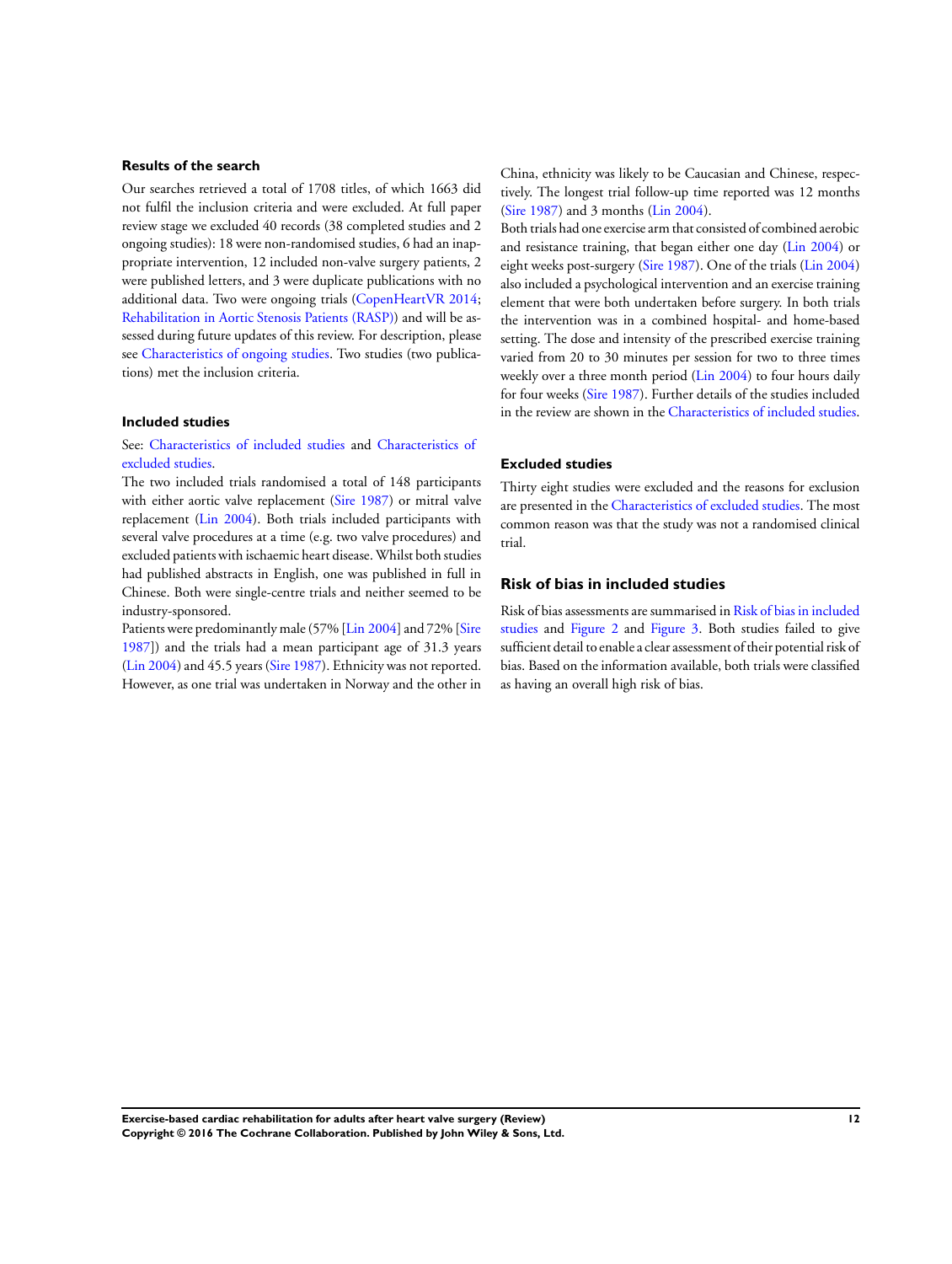| Sire 1987    | Lin 2004  |                                                           |
|--------------|-----------|-----------------------------------------------------------|
| 7            | ÷         | Random sequence generation (selection bias)               |
| Ĩ,           | Ż         | Allocation concealment (selection bias)                   |
|              |           | Blinding of participants and personnel (performance bias) |
| 7            | Ż         | Blinding of outcome assessment (detection bias)           |
| $\ddot{}$    | Ż,        | Incomplete outcome data (attrition bias)                  |
| Ż            | Ż         | Selective reporting (reporting bias)                      |
| 7            | Ż,        | For-profit bias                                           |
| $\ddot{}$    | ÷         | Groups balanced at baseline?                              |
| Ż            | ۰         | Intention-to-treat analysis?                              |
| <sup>7</sup> | $\ddot{}$ | Groups received same intervention?                        |
|              |           |                                                           |

<span id="page-14-0"></span>**Figure 2. Risk of bias summary: review authors' judgements about each risk of bias item for each included study.**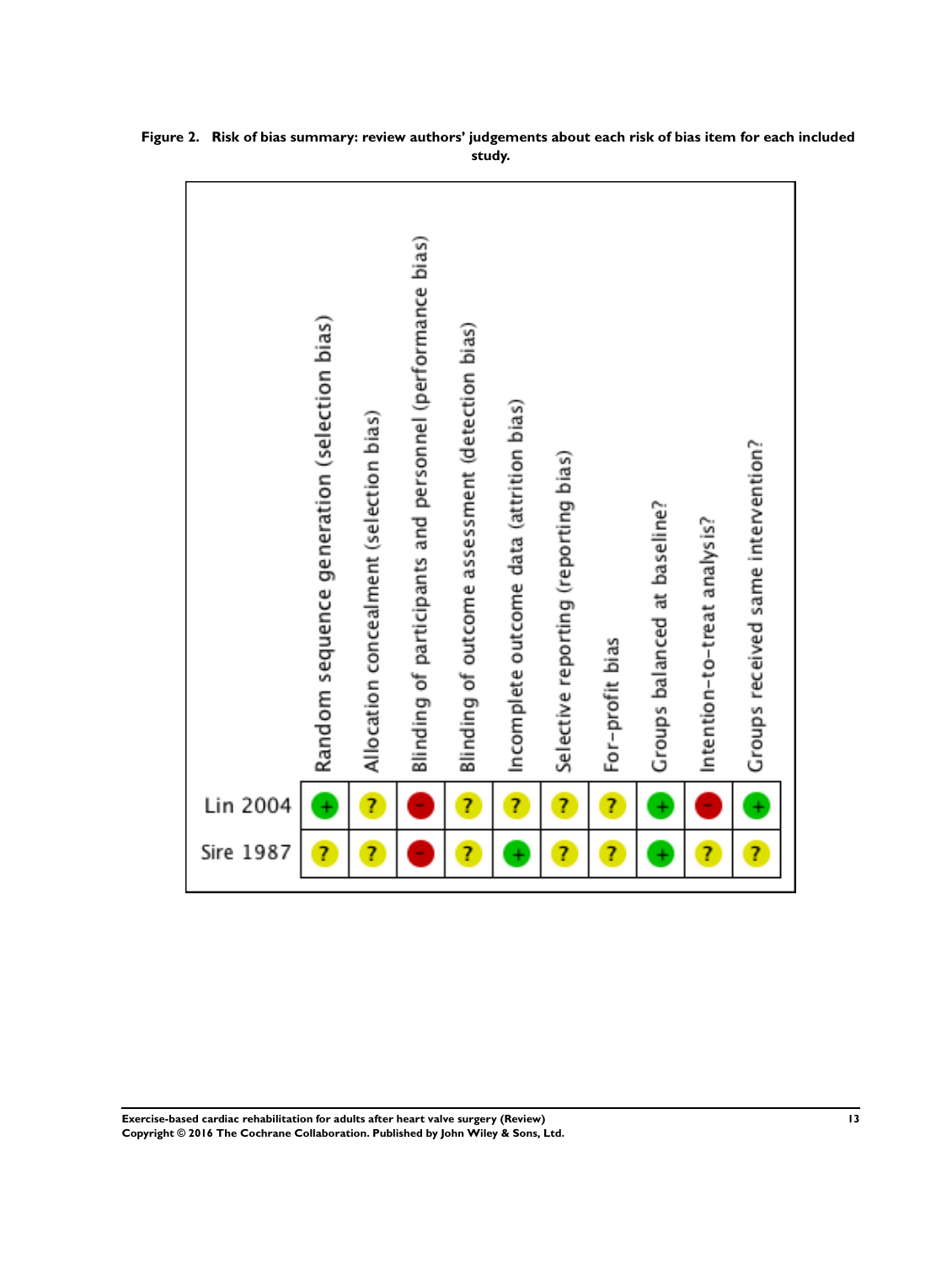

# <span id="page-15-0"></span>**Figure 3. Risk of bias graph: review authors' judgements about each risk of bias item presented as percentages across all included studies.**

## **Allocation**

Whilst one of the trials ([Lin 2004](#page-20-0)) reported the use of a table of random numbers to generate the allocation sequence, neither trial provided details on allocation concealment. However, neither trial appeared to have imbalance in baseline characteristics between intervention and control groups.

## **Blinding**

Given the nature of an exercise intervention, it was not possible to blind participants and personnel. Information about blinding of outcome assessment was not reported in either trial.

#### **Incomplete outcome data**

The number and reasons for dropouts and withdrawals was fully described in both trials, but imputation is not described and therefore probably not is used. One trial [\(Lin 2004](#page-20-0)) used available case analysis. Whilst neither of the studies formally stated the use of intention-to-treat analysis, both appeared to analyse groups according the original random allocation. However, one trial [\(Lin](#page-20-0) [2004](#page-20-0)) reported that only patients who did not drop out and were

not lost to follow-up were included in analysis, and therefore the results of this trial are subject to bias.

## **Selective reporting**

All intended outcomes for the two trials were reported as stated in the objectives of the trials, but we did not identify any published protocols for the trials to confirm this. However, neither trial was specifically designed to capture the primary outcomes of this review (i.e. mortality, serious adverse events, and healthrelated quality of life).

#### **Other potential sources of bias**

#### **Co-interventions (performance bias)**

One trial might be prone to performance bias because a part of the exercise-based intervention programme included breathing and coughing exercises [\(Lin 2004](#page-20-0)), which could be a potential confounder. Both trials included a co-intervention in the intervention group but not in the control group (psychological co-intervention [\(Lin 2004](#page-20-0)) and vocational assistance [\(Sire 1987\)](#page-20-0)).

**Exercise-based cardiac rehabilitation for adults after heart valve surgery (Review) 14 Copyright © 2016 The Cochrane Collaboration. Published by John Wiley & Sons, Ltd.**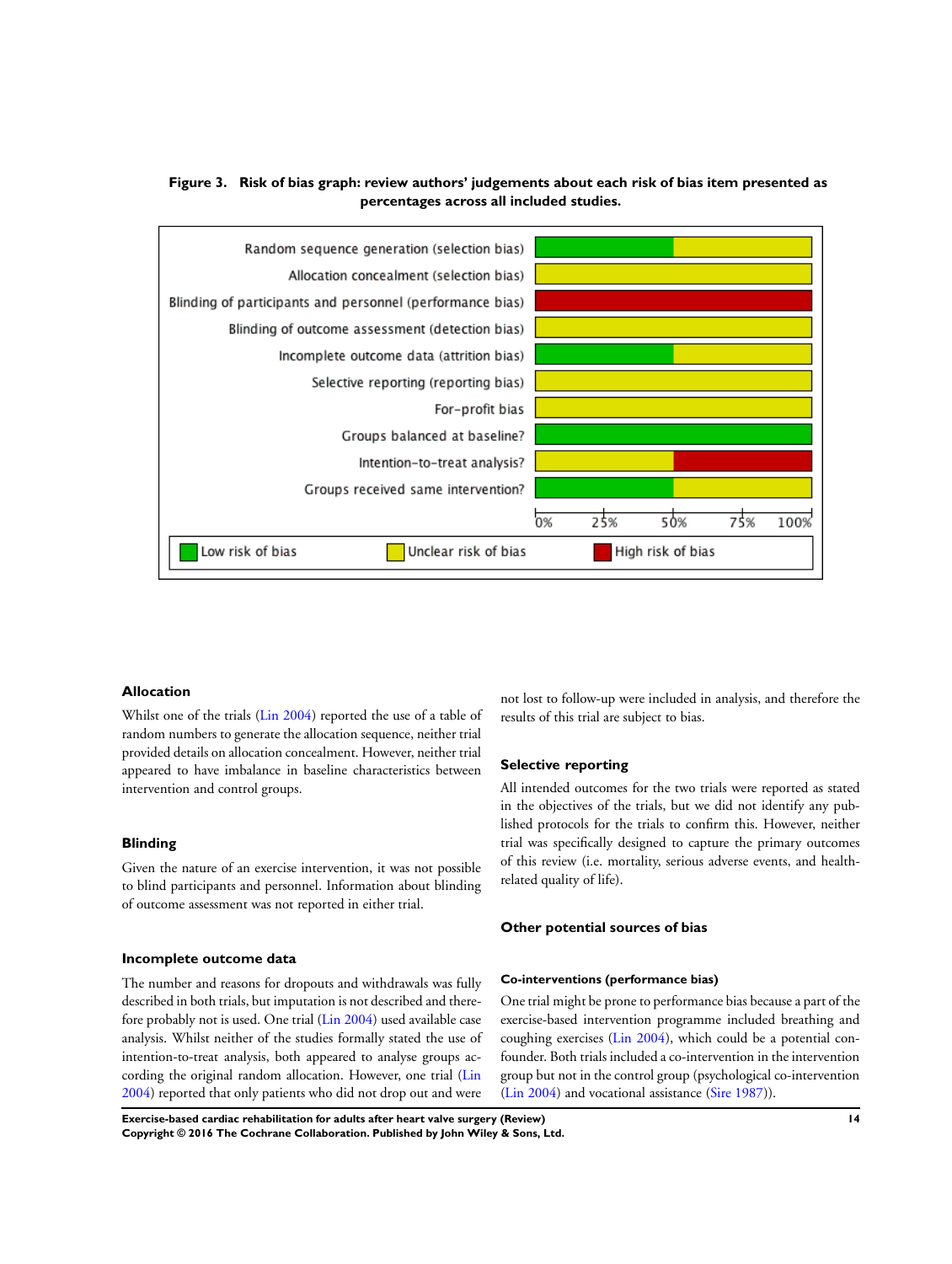#### **For-profit bias**

It is unclear whether the trials were industry sponsored, and they therefore may or may not be free of for-profit bias.

#### **Small trial bias**

There were insufficient trials to assess small trial bias.

## **Groups balanced at baseline**

According to baseline characteristics there seemed to be no baseline imbalances.

#### **Intention-to-treat analysis**

In both trials the numbers of drop outs and participants lost to follow-up is clearly reported, however, the data analysis seems to apply available case analysis.

#### **Groups received same intervention**

For both trials, the intervention is clearly described for both groups.

#### **Effects of interventions**

See: **[Summary of findings for the main comparison](#page-4-0)**

## **Primary outcomes**

#### **Mortality (all-cause and cardiovascular mortality)**

Neither of the trials stated that they sought to formally collect mortality as an outcome. Only two deaths were reported across the two trials. In [Lin 2004](#page-20-0), two participants died in the exercise group and none in the control group (2/55 (3.6%) versus 0/49 (0%). One was due to sudden death and one due to brain stem death. The trial of Sire and colleagues reported no deaths in either the exercise or control arm (0/21 (0%) versus 0/23 (0%)) [\(Sire 1987](#page-20-0)) (RR 4.46, 95% confidence interval (CI) 0.22 to 90.78, quality of evidence: very low).

Sensitivity analyses for mortality showed in a best/worst-case scenario that exercise is superior to control (RR 0.59, 95% CI 0.10 to 3.41, quality of evidence: very low), and in a worst/best-case scenario that control is superior to exercise in reducing mortality (RR 9.82, 95% CI 0.56 to 173.19, quality of evidence: very low), although none of the findings were statistically significant.

#### **Serious adverse events**

Neither of the trials stated that they sought formally to collect serious adverse events as an outcome. A total of 11 serious adverse events was seen across the two trials (RR 1.15, 95% CI 0.37 to 3.62; [Table 1](#page-40-0)). No significant difference was found between groups in the number of participants with a serious adverse event (6/76 (7.9%) versus 5/72 (6.9%)).

Analysing the data in the best/worst-case scenario regarding missing data reveals an insignificant effect estimate favouring cardiac rehabilitation (RR 0.64, 95% CI 0.24 to 1.70, quality of the evidence: very low). Analysing the data in the worst/best-case scenario regarding missing data reveals an insignificant effect favouring the control group (RR 2.33, 95% CI 0.87 to 6.27).

Trial sequential analysis could not be performed due to too little information. Presently, only 1.57% of the Diversity Adjusted Required Information Size (DARIS) of 9456 participants has been obtained.

#### **Adverse events in observational studies**

Observational studies and other relevant literature that we identified during the literature search were screened for adverse events. We identified thirteen observational studies ([Gohlke-](#page-20-0)[Bärwolf 1992](#page-20-0); [Habel-Verge 1987](#page-20-0); [Jairath 1995](#page-20-0); [Kappagoda 1979;](#page-20-0) [Kassirskii 1983;](#page-20-0) [Kassirskii 1991;](#page-20-0) [Landry 1984;](#page-20-0) [Meurin 2005;](#page-20-0) [Newell 1980;](#page-20-0) [Niemelä 1983;](#page-20-0) [Roseler 1997;](#page-20-0) [Toyomasu 1990;](#page-20-0) [Vanhees 2004\)](#page-20-0). Of these, nine stated that they did not observe adverse events, and the remaining four observational studies reported the following specifically-described adverse events.

A study by Habel-Verge [\(Habel-Verge 1987\)](#page-20-0) in patients after mitral valve surgery reported a non-significant slight increase in haemolysis without clinical relevance for some patients in the training group. Meurin ([Meurin 2005](#page-20-0)) found that among 251 patients, 66 patients had at least one atrial fibrillation episode during exercise lasting more than 24 hours. Further, the adverse events observed were small or moderate pericardial effusion (12% of patients), pleural effusion requiring no pleural drainage (7%), urinary tract infection (5%), and transient ischaemic attack (3.9%). The study by Newell ([Newell 1980\)](#page-20-0) tested a physical exercise programme: The Royal Canadian Air Force exercise programme comprising daily exercise for 11 to 12 minutes, including muscle strengthening exercises (callisthenics) and a stationary run. It is described that out of 24 patients, 3 patients in the exercise training group developed postoperative complications necessitating clinical intervention (subacute bacterial endocarditis and cardiac failure), but no complications attributable to training arose in the patients who undertook the complete training procedure.

Vanhees ([Vanhees 2004](#page-20-0)) described in an observational study that included all cardiovascular patients (patients with artificial valve surgery comprised only 3.61% of the total population) that the incidence of complications requiring resuscitation during exercise over 20 years of cardiac rehabilitation was 21 out of 1909 patients

**Exercise-based cardiac rehabilitation for adults after heart valve surgery (Review) 15 Copyright © 2016 The Cochrane Collaboration. Published by John Wiley & Sons, Ltd.**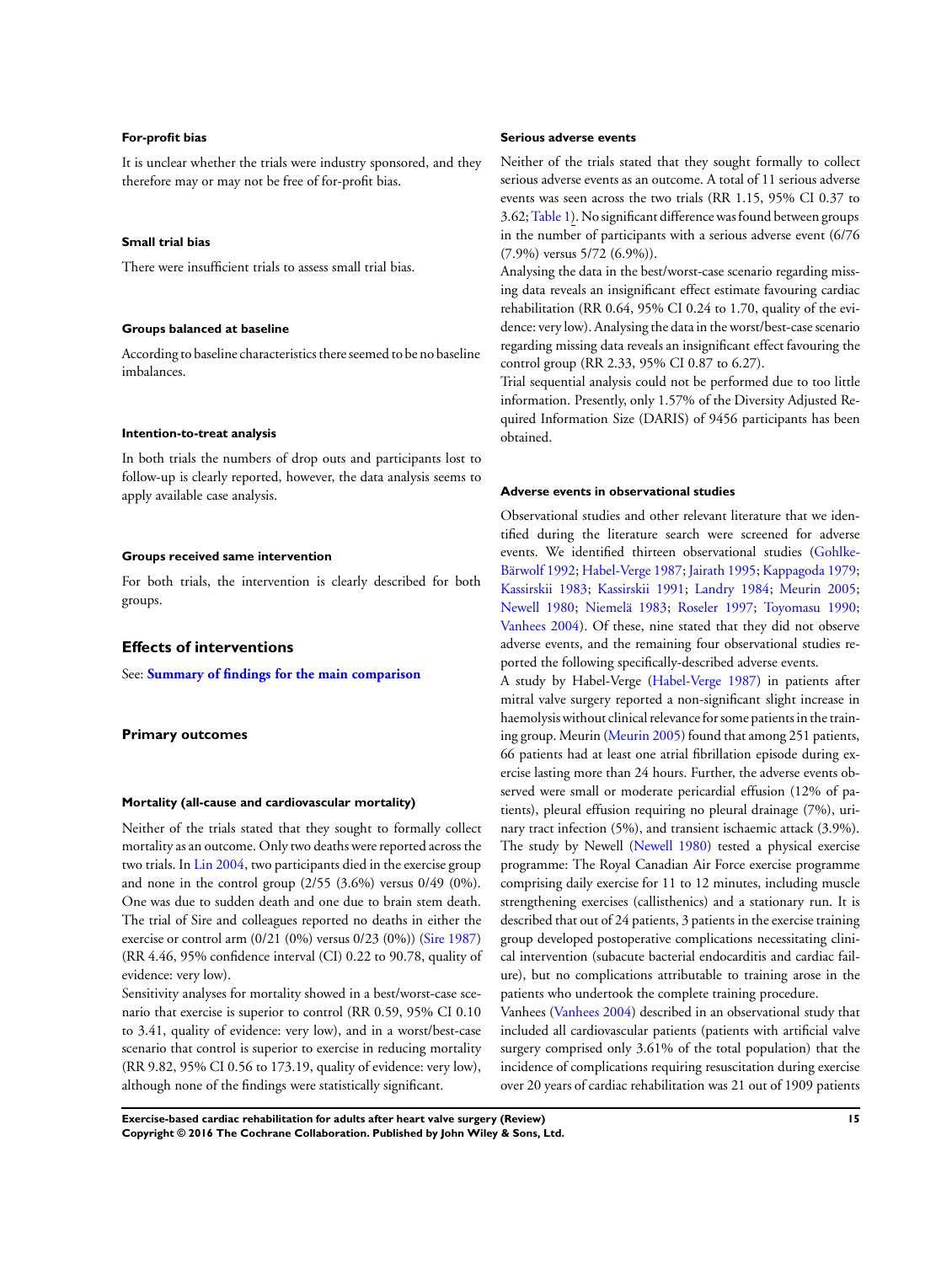(1 patient resuscitated in 29,214 training hours), with the following complications: acute myocardial infarction during training (n = 4), ventricular tachycardia with temporary loss of consciousness but with spontaneous recovery  $(n = 7)$ , sustained atrial tachycardia  $(n = 1)$ , and the remaining undescribed.

## **Health-related quality of life**

None of the trials reported on health-related quality of life.

#### **Secondary outcomes**

#### **New York Heart Association (NYHA) class III-IV**

None of the trials reported NYHA class at follow-up.

#### **Ejection fraction**

None of the trials reported left ventricular ejection fraction at follow-up.

#### **Exercise capacity**

Both trials reported exercise capacity assessed using strenuous exercises (not specified) and standardised bicycle exercise, respectively (not specified whether maximal or submaximal): one trial at 2, 6 and 12 months follow-up [\(Sire 1987\)](#page-20-0), and the other trial [\(Lin 2004](#page-20-0)) at baseline (immediately before discharge) and at 3 months follow-up. The trials assessed physical capacity using either metabolic equivalents (METs) or kilo joules (kJ) which are both measures of energy expenditure at a given activity. Both trials reported a positive effect of exercise training on exercise capacity that achieved statistical significance  $(P < 0.05)$ .

Due to the differences in follow-up we have reported exercise capacity pooled across studies at two time points, as stated in the protocol ([Sibilitz 2013b](#page-20-0)):

1. At the end of intervention (short-term follow-up): 3

months ([Lin 2004](#page-20-0)) and 6 months ([Sire 1987](#page-20-0));

2. At longest follow-up: 3 months [\(Lin 2004](#page-20-0)) and 12 months [\(Sire 1987](#page-20-0)).

When pooled across both studies, exercise-based rehabilitation increased exercise capacity between groups both at follow-up at the end of intervention (SMD -0.47 kJ, 95% CI -0.81 to -0.13, random effects) and at longest follow-up (12 months) (SMD -0.50, 95% CI -0.85 to -0.14, quality of the evidence: moderate). Thus, the effect has not diminished with longer follow-up. There was no evidence of statistical heterogeneity ( $I<sup>2</sup>$  statistic: 0% and 6%). We were not able to perform trial sequential analysis, as the two trials assessed physical capacity using two different scales. Therefore, the results are reported as SMD.

## **Other outcomes (added following protocol publication)**

#### **Return to work**

Only one trial assessed resumption of employment. The Sire trial reported a non-significant difference in the proportion of patients in the exercise group compared to control on return to work at 12 months follow-up (RR 0.55, 95% CI 0.19 to 1.56, quality of evidence: low) ([Sire 1987](#page-20-0)).The trial found that after surgery 17/ 21 (81%) patients in the cardiac rehabilitation group compared with 15/23 in the control group (65%) had returned to work (4/ 21 (19%) versus 8/23 (35%) not returning to work).

#### **Costs and cost-effectiveness**

Neither trial reported costs or cost-effectiveness at follow-up.

#### **Subgroup analyses**

There were insufficient trials to undertake stratified meta-analysis and neither trial reported a subgroup analysis.

# **D I S C U S S I O N**

## **Summary of main results**

This systematic review identified two randomised clinical trials with a high risk bias, in a total of 148 participants after valve surgery comparing exercise-based cardiac rehabilitation with no exercise control. The exercise-based programmes in these trials consisted of both aerobic exercise and resistance training/joint movements, and comply with European Society of Cardiology recommendation for physical activity for secondary prevention [\(Corra 2010](#page-20-0)). There are inadequate data to assess the effects of exercise-based cardiac rehabilitation on the primary outcomes: mortality, serious adverse events, and health-related quality of life. Both of the included randomised clinical trials did show exercise training to be beneficial in terms of short-term improvements in exercise capacity. When outcomes were pooled across both trials, we found a significant improvement in exercise capacity at the end of intervention and at longest follow-up of an average of 0.47 and 0.50 standard deviation units, respectively. However, this result might be due to random or systematic errors. Due to the lack of data we cannot assess the impact of exercise-based cardiac rehabilitation on other secondary outcomes of this review: left ventricular ejection fraction, New York Heart Association class, return to work, costs and cost-effectiveness.

**Exercise-based cardiac rehabilitation for adults after heart valve surgery (Review) 16 Copyright © 2016 The Cochrane Collaboration. Published by John Wiley & Sons, Ltd.**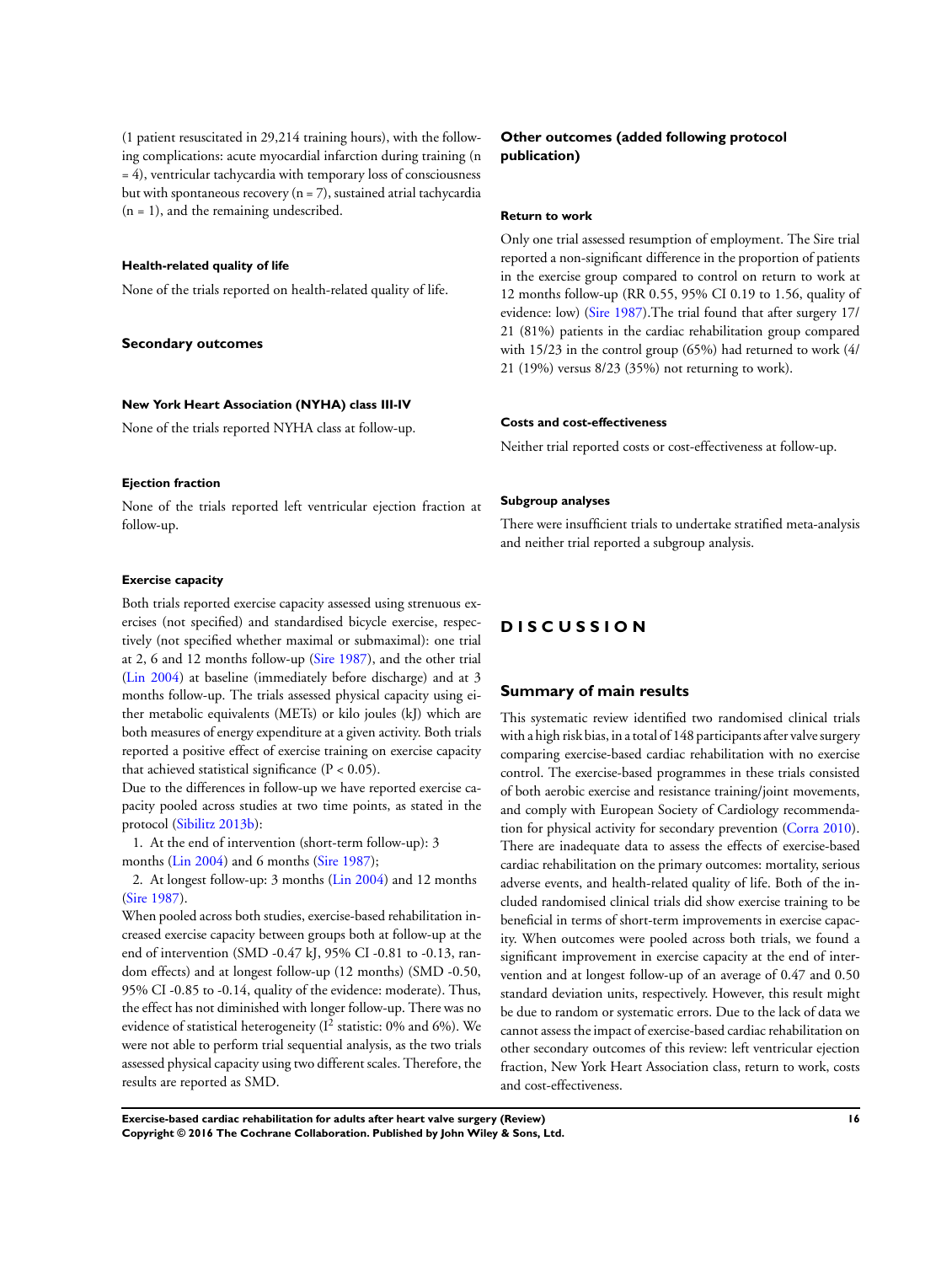From observational data we found that exercise-based cardiac rehabilitation might have an impact on adverse events. The intervention appears to be safe for selected individuals, but might for some people induce adverse events, such as atrial fibrillation and heart failure. Therefore one of the main findings in this review is that exercise-based cardiac rehabilitation does increase exercise capacity, but not without risk of complications. It is therefore recommended at present, that exercise should not be prescribed for all patients after heart valve surgery, but tailored for low-risk individuals and those without any postsurgical complications in order to avoid adverse events.

## **Overall completeness and applicability of evidence**

The generalisability of the findings of this review is limited by the small amount of data identified. Both of the included trials recruited highly-selected trial populations consisting of young patients with low to moderate risk, and few women. Moreover, the trials are relatively old (undertaken in 1987 and 2004) and may not reflect contemporary clinical practice. Therefore, several issues need to be addressed when interpreting the implications of the findings of this review for daily clinical practice. For example, throughout the last decade, novel repair techniques have evolved including less invasive techniques, and treatment after heart valve surgery (such as an anticoagulation strategy) has been updated since the publication of the studies included in this review. Further, none of the trials have addressed post-surgical complications, such as readmission, atrial fibrillation, pericardial exudate, and poor self-reported health. These issues need to be included when planning post-surgery management, and considered for inclusion in a rehabilitation programme after valve surgery. In summary, the applicability of the evidence in this review to current practice might be limited, and results should be interpreted with caution, because the trials in the review to some extent are outdated and do not reflect the heart valve populations of today.

## **Quality of the evidence**

The lack of reporting of methods of the two included trials, especially in terms of the description of the randomisation process and blinding of outcome assessment, made it difficult to assess their risk of bias. However, the risks of bias and of random errors are considered to be high, the quality of evidence ranged from moderate to very low, and both the trial sequential analysis and the sensitivity analyses emphasise that further randomised trials are warranted.

### **Potential biases in the review process**

To our knowledge this is the first systematic review of randomised trials assessing the impact of exercise-based cardiac rehabilitation for adults after heart valve surgery. We conducted the review according to the recommendations provided in the *Cochrane Handbook for Systematic Reviews of Interventions* ([Higgins 2011a\)](#page-20-0). We followed our peer-reviewed published protocol [\(Sibilitz 2013b](#page-20-0)) with predefined participants, interventions, comparisons, and outcomes, to avoid biases during review preparation. We performed a comprehensive literature search to identify published and unpublished studies, followed our prespecified inclusion and exclusion criteria, and conducted the meta-analysis using available data or based it on intention-to-treat when possible. We were unable to locate full copies of one paper that may have included important data [\(Ha 2011](#page-20-0)). We excluded this trial based on the information provided in the abstract only. However, the bias of this omission is difficult to assess.

The included trials were relatively small and had short-term followup; thus the number of reported events (mortality and serious adverse events) was small. Neither of the trials sought formally to collect mortality or serious adverse events as outcomes, and we were only able to capture these outcomes based on the descriptions of losses to follow-up and drop-outs. Another potential limitation in the review process includes translation bias when translating the Chinese article.

## **Agreements and disagreements with other studies or reviews**

We found that exercise-based cardiac rehabilitation increased physical capacity at short-term follow-up although the result may be due to random or systematic errors. However, this finding concurs with a previous review ([Kiel 2011](#page-20-0)) and observational studies [\(Jairath 1995](#page-20-0); [Kassirskii 1991](#page-20-0); [Landry 1984](#page-20-0); [Newell 1980](#page-20-0)). Kiel and colleagues [\(Kiel 2011\)](#page-20-0) state that cardiac rehabilitation improves quality of life and facilitates return to work. Further, their clinical review was non-systematic, restricted to English literature, included both randomised clinical trials and observational studies, and did not undertake a meta-analysis. Nevertheless, the review concludes that exercise-based cardiac rehabilitation should be part of after-care following heart valve surgery [\(Kiel 2011\)](#page-20-0). Because Kiel's conclusions are based on data without assessment of the included trials' risk of bias, they must be considered with caution. Cochrane reviews of the effects of exercise-based cardiac rehabilitation have been undertaken for other heart diseases including people with heart failure and Ischaemic heart disease [\(Heran 2011;](#page-20-0) [Taylor 2014\)](#page-20-0). These reviews demonstrate that cardiac rehabilitation decreases rates of hospitalisation and increases health-related quality of life. Similar outcomes remain to be confirmed for patients after heart valve surgery in future systematic reviews when more data are available.

As the studies in the present review only reported mortality and serious adverse events in the short term, we cannot assess the pos-

**Exercise-based cardiac rehabilitation for adults after heart valve surgery (Review) 17 Copyright © 2016 The Cochrane Collaboration. Published by John Wiley & Sons, Ltd.**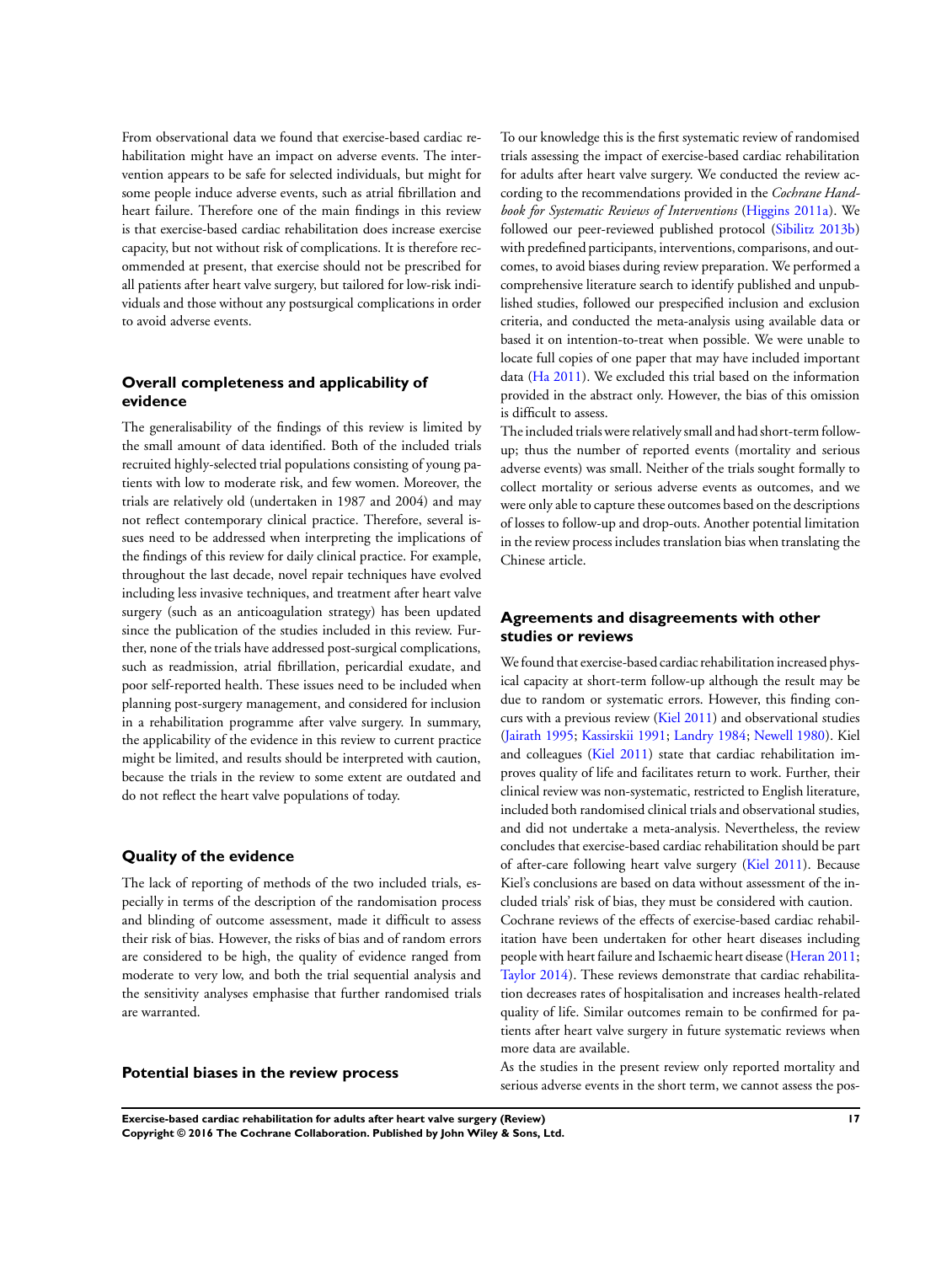sible long-term harms of exercise-based cardiac rehabilitation after valve surgery. Future research therefore needs to address the long-term benefits of exercise training after valve surgery. In this review, both of the participants who died had dropped out of the trial before the end of follow-up, and no information about comorbidities is available.

The populations of exercise-based rehabilitation trials were typically highly selected. Based on the observational studies identified in this review, the intervention appears to be safe for some selected individuals but also for some with a risk of adverse events. Criteria and predictors to identify the patients who benefit the most from rehabilitation are still lacking. Until further evidence emerges for the general heart valve population, exercise-based rehabilitation should therefore be tailored and adjusted throughout if necessary. One of the included trials ([Sire 1987](#page-20-0)) found a positive effect of a cardiac rehabilitation programme including return to work, which is in accordance with former findings ([Kittel 2008\)](#page-20-0). However, at present it is unclear whether cardiac factors or psychosocial factors are the reason for unemployment after surgery.

# **A U T H O R S ' C O N C L U S I O N S**

## **Implications for practice**

Current guidelines from the European Society of Cardiology recommend exercise-based cardiac rehabilitation for patients after heart valve surgery, based on reviews of observational studies, and clinical expertise. Our systematic review of randomised trials shows that there is insufficient evidence to decide whether exercise-based cardiac rehabilitation should be provided for patients after heart valve surgery. In particular, the impact of exercise-based cardiac rehabilitation after heart valve surgery on mortality, serious adverse events, and health-related quality of life remains unclear. Additionally, the impact on adverse events needs to be further investigated, and used to tailor the exercise prescription to relevant individuals. Nevertheless, our review indicates that exercise-based cardiac rehabilitation may improve short-term physical capacity after heart valve surgery and may positively affect return to work.

Both trials included in this review have investigated interventions that were largely based on exercise training. It is widely accepted that contemporary cardiac rehabilitation is a complex intervention and should consist of other elements including risk-factor education and counselling, and psychosocial interventions ([Anderson](#page-20-0) [2014](#page-20-0)). Additional interventions may also include breathing and coughing exercises and vocational evaluation advice. The rehabilitation programmes in the trials included in this review concur with daily clinical practice for cardiac rehabilitation, in which it is emphasized that other elements than exercise should be included. Moreover, due to the risk of complications and of readmissions, a rehabilitation programme for heart valve surgery patients also

needs to address medical issues and medical stabilisation, along with anticoagulation treatment and thorough information about endocarditis prophylaxis. A relevant practical question is whether patients could benefit from having several options for their intervention, such as centre-based or home-based cardiac rehabilitation or a combination, but again this would need more trials focusing on the association between the risk of mortality and serious adverse events with regards to exercise programmes. Further evidence is needed to justify addition of exercise training in the after care for patients with heart valve surgery.

## **Implications for research**

This systematic review shows that adequately powered randomised trials are needed to assess the impact of exercise-based cardiac rehabilitation on the outcomes that matter most to patients, clinicians and policy makers. These outcomes include mortality and serious adverse events, health-related quality of life, return to work, and costs and cost-effectiveness. These trials need to be well conducted and reported in accordance with CONSORT guidelines for nonpharmacological interventions [\(Boutron 2008\)](#page-20-0).

Future clinical trials of exercise-based cardiac rehabilitation in heart valve surgery patients should address the following considerations:

• generalisability of trial populations (i.e. inclusion of women, people with different valve lesions and types of valve surgery (both replacement and repair), and older people who typically remain under-represented in trial populations);

• interventions to minimise the risk of re-hospitalisation, days in bed during, after and up to 12 months after surgery, post-surgery complications;

• interventions to enhance long-term mortality, costs and cost-effectiveness, and adherence, compliance and referral to rehabilitation programmes.

Regarding future Cochrane reviews, it would be reasonable to establish a minimum limit for the number of patients or studies when the review is to be updated, in order to make the review as relevant as possible.

Cardiac rehabilitation is a multifaceted intervention, including different components. A comparison of different kinds of programmes should be tested, in order to better define exercise training, e.g., in terms of 1) type of exercise (cardiovascular training, stretching exercise, strength exercises), 2) workloads (high versus low intensity training, 3) frequency of sessions, 4) programme duration and 5) location of training (home-based or hospital-based).

This review identified two ongoing trials: [CopenHeartVR 2014](#page-20-0) and [Rehabilitation in Aortic Stenosis Patients \(RASP\).](#page-20-0) The CopenHeart<sub>VR</sub> Trial [\(Sibilitz 2013a](#page-20-0)) will be the first randomised

**Exercise-based cardiac rehabilitation for adults after heart valve surgery (Review) 18 Copyright © 2016 The Cochrane Collaboration. Published by John Wiley & Sons, Ltd.**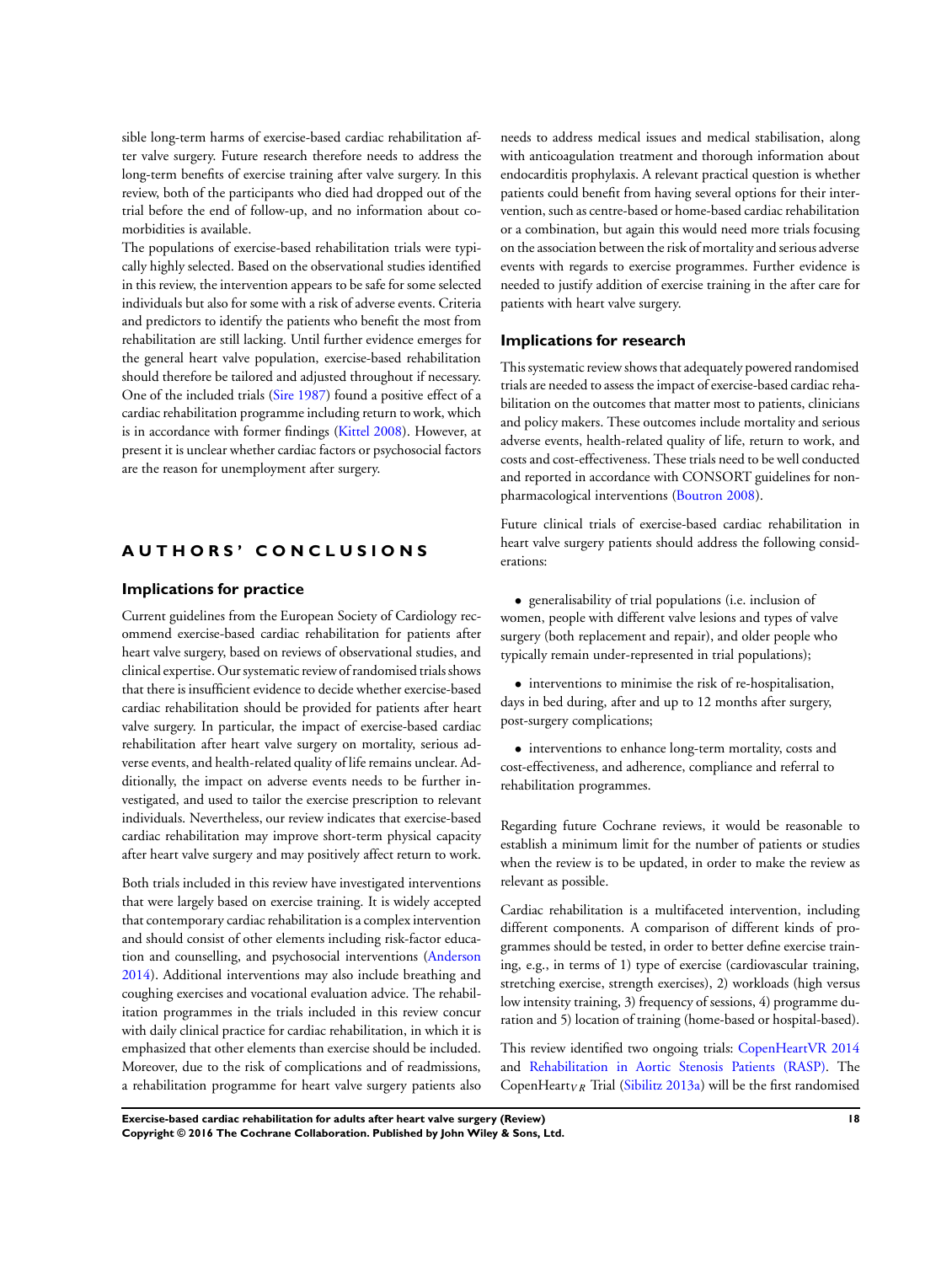<span id="page-20-0"></span>trial to assess the impact of exercise-based cardiac rehabilitation on mortality, serious adverse events, adverse events, and health-related quality of life in an unselected population after heart valve surgery. The primary and secondary outcomes of the CopenHeart<sub>VR</sub> trial are expected to be published in 2016. The Rehabilitation in Aortic Stenosis Patients (RASP) is still recruiting and the expected publication status is at present unclear (information from clinicaltrials.gov and personal email communication with the investigators).

# **A C K N O W L E D G E M E N T S**

We thank all the authors who provided important contributions to the drafting of this review. We are indebted to Swenyu Hu, Director of HR & New Business Development, Danish Institute for Study Abroad, Copenhagen, Denmark, and Henry Lishi Li, London School of Hygiene and Tropical Medicine, London, UK, for their excellent translation services. Further, we thank Dr. Lindsey Anderson for alignment of this review with the other Cochrane reviews in the cardiac rehabilitation portfolio.

## **R E F E R E N C E S**

## **References to studies included in this review**

#### **Lin 2004** *{published data only}*

Lin CY, He Z, Chen J, Yang B, Gu JX. Efficacy analysis of rehabilitation therapy on patients with heart valve replacement. *Chinese Journal of Clinical Rehabilitation* 2004;**8**:426–7.

## **Sire 1987** *{published data only}*

Sire S. Physical training and occupational rehabilitation after aortic valve replacement. *European Heart Journal* 29 April 1987;**8**:1215–20.

# **References to studies excluded from this review**

#### **Amat Santos 2012** *{unpublished data only}*

Amat Santos IJ, Duro IC, Hernandez Luis C, Alvarado M, De La Fuente L, Amado MG, et al. Benefits of cardiac rehabilitation programmes in high-risk patients with symptomatic chronic heart failure and low left ventricular ejection fraction. European Heart Journal. 2012; Vol. 33: 1056.

#### **Batra 2012** *{published and unpublished data}*

Batra AS, McElhinney DB, Wang W, Zakheim R, Garofano RP, Daniels C, et al. Cardiopulmonary exercise function among patients undergoing transcatheter pulmonary valve implantation in the US Melody valve investigational trial. *American Heart Journal* 2012;**163**:280–7.

## **Brosseau 1995** *{published and unpublished data}*

Brosseau R, Juneau M, Sirard A, Savard A, Marchand C, Boudreau MH, et al. Safety and feasibility of a self monitored, home-based phase II exercise program for high risk patients after cardiac surgery, [La securite d'un entrainement a domicile en phase II apres une chirurgie cardiaque pour les patients a haut risque]. *Canadian Journal of Cardiology* 1995;**11**:675–85.

#### **Chambers 2005** *{published and unpublished data}*

Chambers J, Rimington H, Rajani R, Hodson F, Blauth C. Reply [2]. Journal of Heart Valve Disease 2005.

#### **Chan 2012** *{published and unpublished data}*

Chan CL, Wang CW, Ho RT, Ho AH, Ziea ET, Taam Wong VC, et al. A systematic review of the effectiveness of qigong exercise in cardiac rehabilitation. *American Journal of Chinese Medicine* 2012;**40**:255–67.

#### **de Charmoy 2000** *{published and unpublished data}*

de Charmoy SB, Eales CJ. The role of prophylactic chest physiotherapy after cardiac valvular surgery: is there one?. *South African Journal of Physiotherapy* 2000;**56**:24–8.

## **Dull 1983** *{published and unpublished data}*

Dull JL, William JL. Are maximal inspiratory breathing exercises or incentive spirometry better than early mobilization after cardiopulmonary bypass?. *Physical Therapy* 1983;**63**:655–9.

#### **Fang 2002** *{published and unpublished data}*

Fang W, Chen YT, Liang JJ. Effects of early rehabilitative guidance on quality of life after cardiac valve replacement. *Chinese Journal of Clinical Rehabilitation* 2002;**6**:1106–7.

#### **Ferreira 2009** *{published and unpublished data}*

Ferreira PE, Rodrigues AJ, Evora PR. Effects of an inspiratory muscle rehabilitation program in the postoperative period of cardiac surgery. *Arquivos Brasileiros de Cardiologia* 2009;**92**:275–82.

#### **Gaita 1999** *{published and unpublished data}*

Gaita D, Branea I, Dragulescu S, Gaita A, Socoteanu I, Gaspar M, et al. *Benefit of Exercise Training in Patients with Valve Protheses and Chronic Heart Failure*. Bologna: Medimond S R L, 1999.

#### **Ghalamghash 2008** *{published and unpublished data}*

Ghalamghash R, Goosheh B, Emrani A, Keyhani MR. Effect of cardiac rehabilitation program on functional capacity following valvular heart surgery. *Journal of Medical Council of Islamic Republic of Iran* 2008;**26**:292–3.

## **Gortner 1988** *{published and unpublished data}*

Gortner SR, Gilliss CL, Shinn JA, Sparacino PA, Rankin S, Leavitt M, et al. Improving recovery following cardiac surgery: a randomized clinical trial. *Journal of Advanced Nursing* 1988;**13**:649–61.

### **Green 2013** *{published and unpublished data}*

Green P, Kirtane A, Genereux P, McAndrew T, Hueter I, Alu M, et al. The impact of six-minute walk test performance on outcomes after transcatheter aortic valve replacement: insights from the PARTNER trial. Journal of the American College of Cardiology. 2013; Vol. 62:E1971.

**Exercise-based cardiac rehabilitation for adults after heart valve surgery (Review) 19 Copyright © 2016 The Cochrane Collaboration. Published by John Wiley & Sons, Ltd.**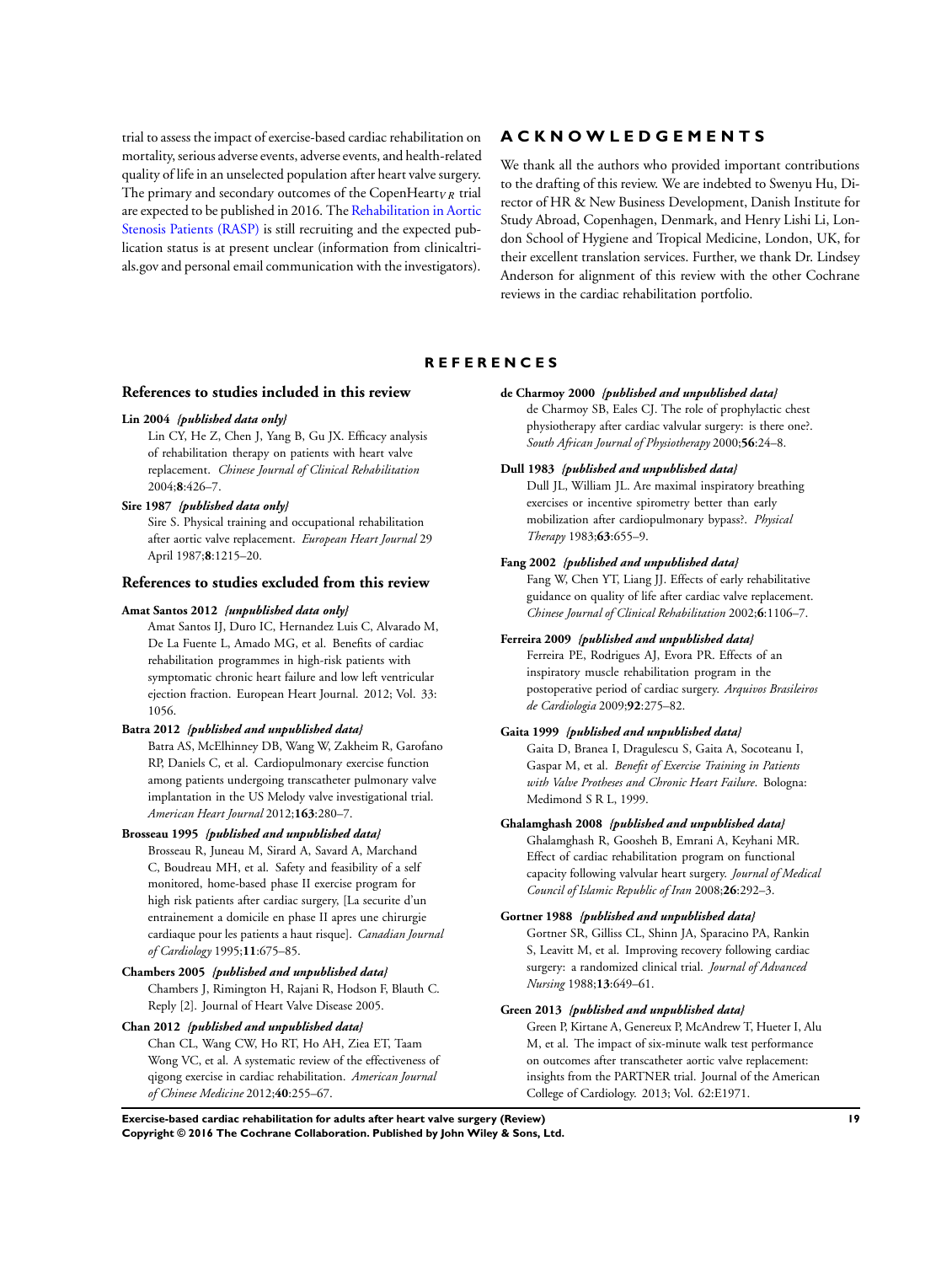#### **Grunewald 1971** *{published and unpublished data}*

Grunewald B. Prevention and rehabilitation of rheumatic heart valve diseases. *Zeitschrift fur Allgemeinmedizin* 1971; **47**:705–9.

## **Ha 2011** *{published and unpublished data}*

Ha YK, Jung YY. Development and application of an early exercise program for open heart surgery patients. *Journal of Korean Critical Care Nursing* 2011;**4**:1.

## **Hokanson 2011** *{published and unpublished data}*

Hokanson JS, Ralphe JC. Exercise restrictions after balloon aortic valvuloplasty (Letter to the Editor). Journal of the American College of Cardiology (JACC) 2011; Vol. 57: 2034.

## **Hui 2006** *{published and unpublished data}*

Hui PN, Wan M, Chan WK, Yung PM. An evaluation of two behavioral rehabilitation programs, qigong versus progressive relaxation, in improving the quality of life in cardiac patients. *Journal of Alternative & Complementary Medicine* 2006;**12**:373–8.

## **Jairath 1995** *{published and unpublished data}*

Jairath N, Salerno T, Chapman J, Dornan J, Weisel R. The effect of moderate exercise training on oxygen uptake postaortic/mitral valve surgery. *Journal of Cardiopulmonary Rehabilitation* 1995;**15**:424–30.

#### **Johnson 1996** *{published and unpublished data}*

Johnson D, Kelm C, Thomson D, Burbridge B, Mayers I. The effect of physical therapy on respiratory complications following cardiac valve surgery. *Chest* 1996;**109**:638–44.

#### **Kardis 2007** *{published and unpublished data}*

Kardis P, Sherman M, Barnett SD. Association of age and quality of life following phase II cardiac rehabilitation. *Journal of Nursing Care Quality* 2007;**22**:255–9.

## **Kassirskii 1983** *{published and unpublished data}*

Kassirskii GI, Semenovskii ML, Petrunina LV, Fomina NG. Evaluation of patient rehabilitation effectiveness after aortic valve prosthesis based on spiroergometric study data. *Kardiologiia* 1983;**23**:82–6.

### **Kassirskii 1991** *{published and unpublished data}*

Kassirskii GI, Grosheva TV. Physical rehabilitation using bicycle ergometry training of patients after aortic valve replacement. *Terapevticheskii Arkhiv* 1991;**63**:59–62.

## **Kodric 2013** *{published and unpublished data}*

Kodric M, Trevisan R, Torregiani C, Cifaldi R, Longo C, Cantarutti F, et al. Inspiratory muscle training for diaphragm dysfunction after cardiac surgery. *Journal of Thoracic & Cardiovascular Surgery* 2013;**145**:819–23.

# **Kübler 1984** *{published data only (unpublished sought but not used)}*

Kübler W, Opherk D. Angina pectoris with normal coronary arteries. *Acta Medica Scandinavica. Supplementum* 1984;**694**:55–7.

#### **Liao 2004** *{published and unpublished data}*

Liao B, Liu H, Chen L, Guo SM, Liu AM. Effect of psychological and behavioral interventions on the negative emotion of patients with heart valve replacements during perioperative period. *Chinese Journal of Clinical Rehabilitation* 2004;**8**:7360–1.

## **Lim 1998** *{published and unpublished data}*

Lim HY, Lee CW, Park SW, Kim JJ, Song JK, Hong MK, et al. Effects of percutaneous balloon mitral valvuloplasty and exercise training on the kinetics of recovery oxygen consumption after exercise in patients with mitral stenosis. *European Heart Journal* 1998;**19**:1865–71.

## **Martsinkiavichus 1980** *{published and unpublished data}*

Martsinkiavichus A, Paliushchinskaia N, Iozaitis M, Zhukauskene I, Norvilene A. Physical activity and the work capacity of patients with artificial heart valves before and after rehabilitation. *Kardiologiia* 1980;**20**:28–31.

#### **Nagashio 2003** *{published and unpublished data}*

Nagashio M, Suzuki Y, Onishi Y, Tomatsu A, Shimada Y, Okamura S, et al. Post-operative cardiac rehabilitation programs for early returning to daily life activities: selfmeasurement of heart rate and blood pressure during staying at home trial. *Journal of Cardiology* 2003;**41**:91–5.

#### **Nehyba 2009** *{published data only}*

Nehyba S, Chaloupka V, Soucek R, Chaloupkova S, Vysoky R, Stetka F, et al. The programme of managed ambulatory rehabilitation for patients after heart valve defect surgery. *Vnitrni Lekarstvi* 2009;**55**:1118–25.

## **Newell 1980** *{published and unpublished data}*

Newell JP, Kappagoda CT, Stoker JB, Deverall PB, Watson DA, Linden RJ. Physical training after heart valve replacement. *British Heart Journal* 1980;**44**:638–49.

## **Petrunina 1980** *{published and unpublished data}*

Petrunina LV. Patient physical rehabilitation after mitral or aortic valve prosthesis. *Kardiologiia* 1980;**20**:50–3.

## **Rizwan 2012** *{published and unpublished data}*

Rizwan A, Jalwan J, Mukherjee S. To compare the immediate effect of deep breathing exercise and incentive spirometry on ABG after mitral valve replacement surgery. *Indian Journal of Physiotherapy & Occupational Therapy* 2012;**6**:12–7.

## **Roseler 1997** *{published and unpublished data}*

Roseler S, Schwartz FW, Karoff M. Evaluation of the effectiveness of an ambulatory after-care rehabilitation program. *Gesundheitswesen* 1997;**59**:236–41.

### **Rosenfeldt 2011** *{published and unpublished data}*

Rosenfeldt F, Braun L, Spitzer O, Bradley S, Shepherd J, Bailey M, et al. Physical conditioning and mental stress reduction--a randomised trial in patients undergoing cardiac surgery. *BMC Complementary & Alternative Medicine* 2011; **11**:20.

#### **Sumide 2009** *{published and unpublished data}*

Sumide T, Shimada K, Ohmura H, Onishi T, Kawakami K, Masaki Y, et al. Relationship between exercise tolerance and muscle strength following cardiac rehabilitation: comparison of patients after cardiac surgery and patients with myocardial infarction. *Journal of Cardiology* 2009;**54**: 273–81.

**Exercise-based cardiac rehabilitation for adults after heart valve surgery (Review) 20 Copyright © 2016 The Cochrane Collaboration. Published by John Wiley & Sons, Ltd.**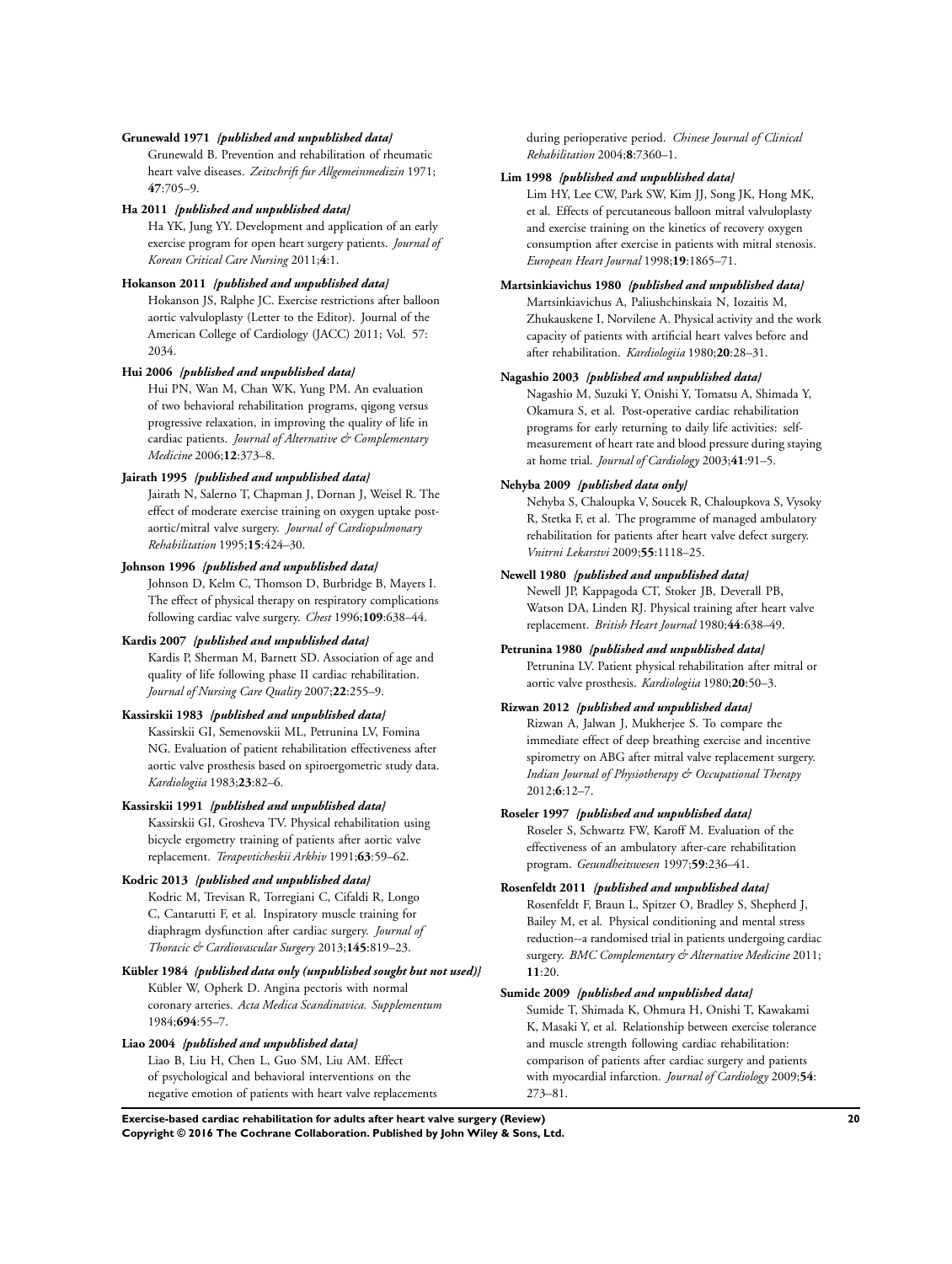### **Therrien 2003** *{published and unpublished data}*

Therrien J, Fredriksen PM, Walker M, Granton J, Reid GJ, Webb G. A pilot study of exercise training in adult patients with repaired tetralogy of Fallot. *Canadian Journal of Cardiology* 2003;**19**:685–9.

#### **Ueshima 2004** *{published data only (unpublished sought but not used)}*

Ueshima K, Kamata J, Kobayashi N, Saito M, Sato S, Kawazoe K, et al. Effects of exercise training after open heart surgery on quality of life and exercise tolerance in patients with mitral regurgitation or aortic regurgitation. *Japanese Heart Journal* 2004;**45**(5):789–97.

**Widimsky 2009** *{published and unpublished data}* Widimsky P, Suryapranata H. "PRAGUE" randomized clinical trials: Pride of Czech cardiology. *Cor et Vasa* 2009; **51**(10):679–83.

#### **References to ongoing studies**

#### **CopenHeartVR 2014** *{unpublished data only}*

NCT01558765. CopenHeartVR - a randomized clinical trial investigating the effect of integrated rehabilitation versus usual care without physical exercise after heart valve surgery. http://clinicaltrials.gov/show/NCT01558765  $(21.06.15).$ 

**Rehabilitation in Aortic Stenosis Patients (RASP)** *{unpublished data only}*

NCT01504737. Rehabilitation in the Form of Exercise Training in Aortic Stenosis Patients (RASP). http:// clinicaltrials.gov/show/NCT01504737 (21.06.15).

## **Additional references**

## **Anderson 2014**

Anderson LJ, Taylor RS. Cardiac rehabilitation for people with heart disease: an overview of Cochrane systematic reviews. *International Journal of Cardiology* 2014;**177**(2):348–61. [DOI: http://dx.doi.org/10.1016/ j.ijcard.2014.10.011]

## **BACPR 2012**

The British Association for Cardiovascular Prevention and Rehabilitation. The BACPR Standards and Core Components for Cardiovascular Disease Prevention and Rehabilitation 2012 (2nd edition). The British Cardiovascular Society 2012.

# **Balady 2007**

Balady GJ, Williams MA, Ades PA, Bittner V, Comoss P, Foody JM, et al. Core components of cardiac rehabilitation/ secondary prevention programs: 2007 update. A scientific statement from the American Heart Association Exercise, Cardiac Rehabilitation, and Prevention Committee, the Council on Clinical Cardiology; the Councils on Cardiovascular Nursing, Epidemiology and Prevention, and Nutrition, Physical Activity, and Metabolism; and the American Association of Cardiovascular and Pulmonary Rehabilitation. *Circulation* 2007;**115**:2675–82.

## **Ben-Dor 2010**

Ben-Dor I, Pichard AD, Gonzalez MA, Weissman G, Li Y, Goldstein SA, et al. Correlates and causes of death in

patients with severe symptomatic aortic stenosis who are not eligible to participate in a clinical trial of transcatheter aortic valve implantation. *Circulation* 2010;**122**(11):37–42. [DOI: 10.1161/CIRCULATIONAHA.109.926873]

#### **Boutron 2008**

Boutron I, Moher D, Altman DG, Schultz KF, Ravaud P, CONSORT Group. Extending the CONSORT statement to randomized trials of nonpharmacologic treatment: explanation and elaboration. *Annals of Internal Medicine* 2008;**148**(4):295–309.

## **Butchart 2005**

Butchart EG, Gohlke-Bärwolf C, Antunes MJ, Tornos P, Caterina RD, Cormier B, et al. Recommendations for the management of patients after heart valve surgery. *European Heart Journal* 2005;**26**:2463-71.

#### **Clausen 1976**

Clausen JP, Trap-Jensen J. Heart rate and arterial blood pressure during exercise in patients with angina pectoris: effects of exercise training and of nitroglycerin. *Circulation* 1976;**53**:436–42.

## **Corra 2010**

European Association of Cardiovascular Prevention and Rehabilitation Committee for Science Guidelines, EACPR, Corrà U, Piepoli MF, Carré F, Heuschmann P, Hoffmann U, et al. Secondary prevention through cardiac rehabilitation: physical activity counselling and exercise training: key components of the position paper from the Cardiac Rehabilitation Section of the European Association of Cardiovascular Prevention and Rehabilitation. *European Heart Journal* July 19 2014;**31**(16):1967–74. [PUBMED: 20643803]

#### **Deeks 2011**

Deeks JJ, Higgins JPT, Altman DG. Chapter 9: Analysing data and undertaking meta-analyses. In: Higgins JPT, Green S (editors). Cochrane Handbook for Systematic Reviews of Interventions Version 5.1.0 [updated March 2011]. The Cochrane Collaboration, 2011. Available from www.cochrane-handbook.org.

#### **DeMets 1987**

DeMets DL. Methods for combining randomized clinical trials: strengths and limitations. *Statistics in Medicine* 1987; **6**(3):341–50. [PUBMED: 3616287]

#### **DerSimonian 1986**

DerSimonian R, Laird N. Meta-analysis in clinical trials. *Controlled Clinical Trials* 1987;**7**(3):177–88. [PUBMED: 3802833]

#### **Fredericks 2012**

Fredericks S, Lapum J, Lo J. Anxiety, depression, and selfmanagement: a systematic review. *Clinical Nursing Research* 2012;**21**(4):411–30. [DOI: 10.1177/1054773812436681]

### **Furukawa 2006**

Furukawa TA, Barbuib C, Ciprianib A, Brambillac P, Watanabe N. Imputing missing standard deviations in meta-analyses can provide accurate results. *Journal of Clinical Epidemiology* 2006;**59**:7-10. [DOI: 10.1016/ j.jclinepi.2005.06.006]

**Exercise-based cardiac rehabilitation for adults after heart valve surgery (Review) 21 Copyright © 2016 The Cochrane Collaboration. Published by John Wiley & Sons, Ltd.**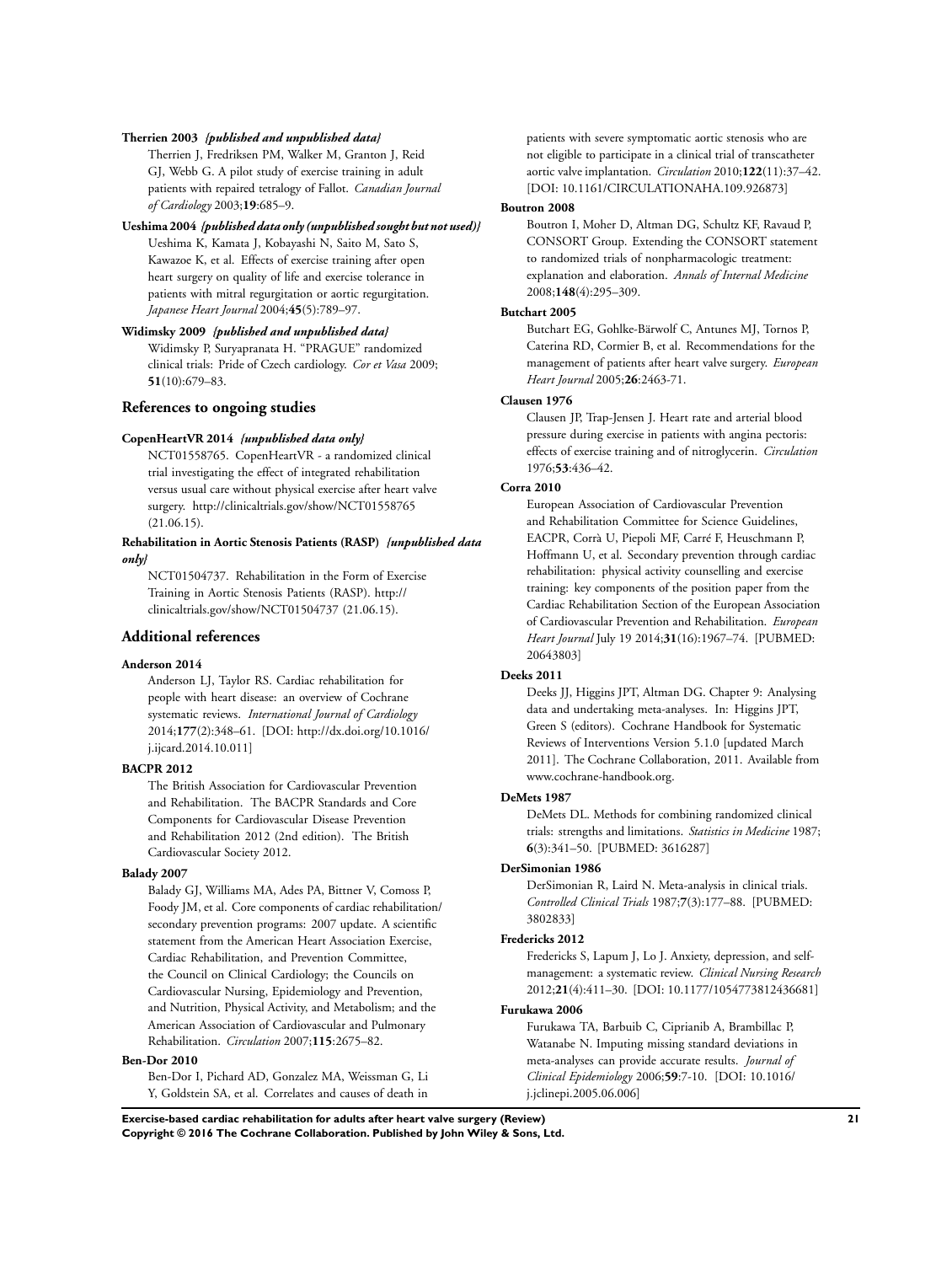#### **Gianuzzi 2003**

Giannuzzi P, Mezzani A, Saner H, Björnstad H, Fioretti P, Mendes M, et al. Physical activity for primary and secondary prevention. Position paper of the Working Group on Cardiac Rehabilitation and Exercise Physiology of the European Society of Cardiology. *European Journal of Cardiovascular Prevention & Rehabilitation* 2003;**10**:319- 27. [DOI: 10.1097/01.hjr.0000086303.28200.50]

#### **Gohlke-Bärwolf 1992**

Gohlke-Bärwolf C, Gohlke H, Samek L, Peters K, Betz P, Eschenbruch E, et al. Exercise tolerance and working capacity after valve replacement. *Journal of Heart Valve Disease* 1992;**1**(2):189–95. [PUBMED: 1341626]

#### **Habel-Verge 1987**

Habel-Verge C, Landry F, Desaulniers D, Dagenais GR, Moisan A, Côte L, Robitaillw NM. Physical fitness improves after mitral valve replacement [L'entraînement physique après un remplacement valvulaire mitral]. *CMAJ* 1987 Jan 15;**136**(2):142–7.

#### **Hambrecht 2000**

Hambrecht R, Gielen S, Linke A, Fiehn E, Yu J, Walther C, et al. Effects of exercise training on left ventricular function and peripheral resistance in patients with chronic heart failure: a randomised trial. *JAMA* 2000;**283**(23):3095-101.

### **Hansen 2009**

Hansen L, Winkel S, Kuhr J, Bader R, Bleese N, Riess F-C. Factors influencing survival and postoperative quality of life after mitral valve reconstruction. *European Journal of Cardio-Thoracic Surgery* 2010;**37**:635–44. [DOI: 10.1016/ j.ejcts.2009.07.044]

## **Hegbom 2007**

Hegbom F, Stavem K, Sire S, Heldal M, Orning OM, Gjesdal K. Effects of short-term exercise training on symptoms and quality of life in patients with chronic atrial fibrillation. *International Journal of Cardiology* 2007;**116**: 86–92.

#### **Heran 2011**

Heran BS, Chen JMH, Ebrahim S, Moxham T, Oldridge N, Rees K, et al. Exercise-based cardiac rehabilitation for coronary heart disease. *Cochrane Database of Systematic Reviews* 2011, Issue 7. [DOI: 10.1002/ 14651858.CD001800.pub2]

#### **Higgins 2011a**

Higgins JPT, Green S (editors). Cochrane Handbook for Systematic Reviews of Interventions Version 5.1.0 [updated March 2011]. The Cochrane Collaboration, 2011. Available from www.cochrane-handbook.org.

## **Higgins 2011b**

Higgins JPT, Altman DG, Sterne JAC. Chapter 8: Assessing risk of bias in included studies. In: Higgins JPT, Green S (editors). Cochrane Handbook for Systematic Reviews of Interventions Version 5.1.0 [updated March 2011]. The Cochrane Collaboration, 2011. Available from www.cochrane-handbook.org.

#### **Higgins 2011c**

Higgins JPT, Deeks JJ, Altman DG. Chapter 16: Special topics in statistics. In: Higgins JPT, Green S (editors). Cochrane Handbook for Systematic Reviews of Interventions Version 5.1.0 [updated March 2011]. The Cochrane Collaboration, 2011. Available from www.cochrane-handbook.org.

## **ICH-GCP 1997**

International Conference on Harmonisation of Technical Requirements for Registration of Pharmaceuticals for Human Use. Code of Federal Regulation & ICH Guidelines Media: Parexel Barnett, 1997.

#### **Iung 2003**

Iung B, Baron G, Butchart EG, Delahaye F, Gohlke-Bärwolf C, Levang OW, et al. A prospective survey of patients with valvular heart disease in Europe: The Euro Heart Survey on Valvular Heart Disease. *European Heart Journal* 2003;**24**: 1231–43. [DOI: 10.1016/S0195-668X(03)00201-X]

## **Kappagoda 1979**

Kappagoda CT, Linden RJ, Newell JP. Effect of the Canadian air force training programme on a submaximal exercise test. *Quarterly Journal of Experimental Physiology* 1979;**64**:185–204.

## **Karlsson 2010**

Karlsson AK, Mattson B, Johansson M, Lidell E. Wellbeing in patients and relatives after open-heart surgery from the perspective of health care professionals. *Journal of Clinical Nursing* 2010;**19**:840–6. [DOI: 10.1111/ j.1365-2702.2009.03017.x]

## **Kiel 2011**

Kiel MK. Cardiac rehabilitation after heart valve surgery. *PM & R: The Journal of Injury, Function and Rehabilitation* 2011;**3**(10):962–7. [DOI: 10.1016/j.pmrj.2011.06.007]

#### **Kittel 2008**

Kittel J, Karoff M. Improvement of worklife participation through vocationally oriented cardiac rehabilitation? Findings of a randomized control group study. *Rehabilitation (Stuttg)* 2008 Feb;**47**(1):14–22. [PUBMED: 18247267]

#### **Landry 1984**

Landry F, Habel C, Desaulniers D, Dagenais GR, Moisan A, Cote L. Vigorous physical training after aortic valve replacement: analysis of 10 patients. *The American Journal of Cardiology* 1984;**53**(4):562–6. [PUBMED: 6695785]

#### **Lefebvre 2011**

Lefebvre C, Manheimer E, Glanville J. Chapter 6: Searching for studies. In: Higgins JPT, Green S (editors). Cochrane Handbook for Systematic Reviews of Interventions Version 5.1.0 [updated March 2011]. The Cochrane Collaboration 2011. Available from www.cochrane-handbook.org.

## **Meurin 2005**

Meurin P, Iliou MC, Ben Driss A, Pierre B, Corone S, Cristofini P, et al. Early exercise training after mitral valve repair: a multicentric prospective French study. *Chest Journal* 2005;**128**(3):1638–44. [PUBMED: 16162769]

**Exercise-based cardiac rehabilitation for adults after heart valve surgery (Review) 22 Copyright © 2016 The Cochrane Collaboration. Published by John Wiley & Sons, Ltd.**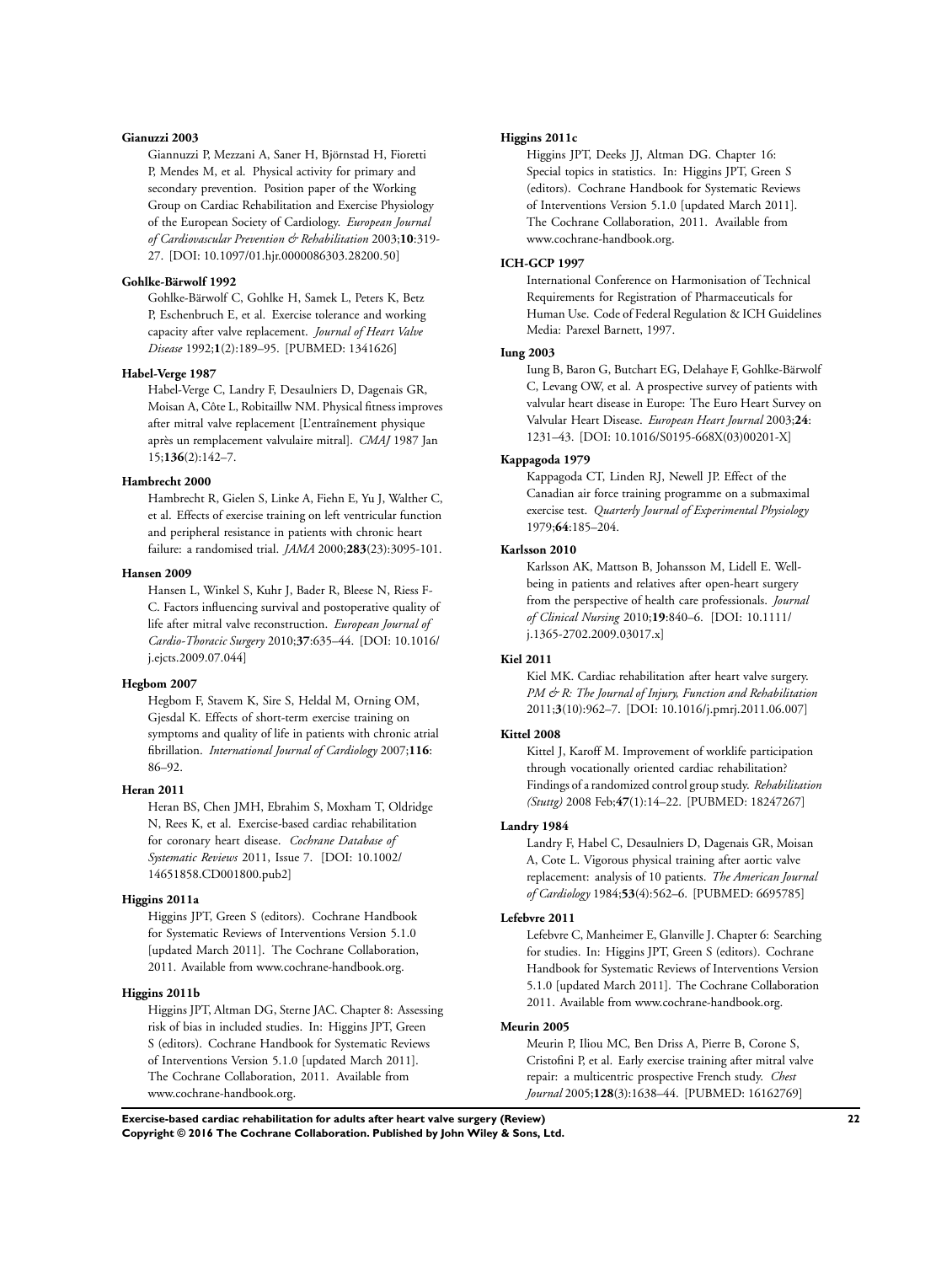#### **Niemelä 1983**

Niemela K, Ikaheimo M, Takkunen J. Functional evaluation after aortic valve replacement. *Scandinavian Journal of Thoracic and Cardiovascular Surgery* 1983;**17**:221–5.

## **Nishimura 2014**

Nishimura RA, Otto CM, Bonow RO, Carabello BA, Erwin III JP, Guyton RA, et al. 2014 AHA/ACC Guideline for the Management of Patients With Valvular Heart Disease: Executive Summary: a report of the American College of Cardiology/American Heart Association Task Force on Practice Guidelines. *Circulation* 2014;**129**:2440–92. [DOI: 10.1161/CIR.0000000000000029]

#### **Nkomo 2006**

Nkomo VT, Gardin JM, Skelton TN, Gottdiener JS, Scott CG, Enriquez-Sarano M. Burden of valvular heart diseases: a population-based study. *Lancet* 2006;**368 (9540)**:1005–11.

## **Pardaens 2014**

Pardaens S, Moerman V, Willems AM, Calders P, Bartunek J, Vanderheyden M, et al. Impact of the preoperative risk and the type of surgery on exercise capacity and training after valvular surgery. *The American Journal of Cardiology* 2014; **113**(8):1383–9. [DOI: 10.1016/j.amjcard.2014.01.413]

#### **Pavy 2006**

Pavy B, Iliou MC, Meurin P, Tabet JY, Corone S. Safety of exercise training for cardiac patients: results of the French registry of complications during cardiac rehabilitation. *Archives of Internal Medicine* 2006;**166**(21):2329–34. [PUBMED: 17130385]

# **Piepoli 2010**

Piepoli MF, Corra U, Benzer W, Bjarnason-Wehrens B, Dendale P, Gaita D, et al. Secondary prevention through cardiac rehabilitation: from knowledge to implementation. A position paper from the Cardiac Rehabilitation Section of the European Association of Cardiovascular Prevention and Rehabilitation. European Journal of Cardiovascular Prevention & Rehabilitation 2010; Vol. 17, issue 1:1–17. [DOI: 10.1097/HJR.0b013e3283313592]

## **RevMan 2014 [Computer program]**

The Nordic Cochrane Centre, The Cochrane Collaboration. Review Manager (RevMan). Version 5.3. Copenhagen: The Nordic Cochrane Centre, The Cochrane Collaboration, 2014.

## **Savovic 2012**

Savovic J, Jones H, Altman D, Harris R, Jni P, Pildal J, et al. Influence of reported study design characteristics on intervention effect estimates from randomised controlled trials: combined analysis of meta-epidemiological studies. *Health Technology Assessment Journal* 2012;**16**(35):1–82. [PUBMED: 22989478]

## **Sibilitz 2013a**

Sibilitz KL, Berg SK, Hansen TB, Risom SS, Rasmussen TB, Hassager C, et al. Effect of comprehensive cardiac rehabilitation after heart valve surgery (CopenHeartVR): study protocol for a randomised clinical trial. *Trials* 2013; **14**:104. [DOI: 10.1186/1745-6215-14-104]

#### **Sterne 2011**

Sterne JAC, Egger M, Moher D. Chapter 10: Addressing reporting biases. In: Higgins JPT, Green S (editors). Cochrane Handbook for Systematic Reviews of Interventions Version 5.1.0 [updated March 2011]. The Cochrane Collaboration, 2011. Available from www.cochrane-handbook.org.

# **Supino 2006**

Supino PG, Borer JS, Preibisz J, Bornstein A. The epidemiology of valvular heart disease: a growing public health problem. *Heart Failure Clinics* 2006;**2**(4):379–93.

### **Taylor 2014**

Taylor RS, Sagar VA, Davies EJ, Briscoe S, Coats AJS, Dalal H, et al. Exercise-based rehabilitation for heart failure. *Cochrane Database of Systematic Reviews* 2014, Issue 4. [DOI: 10.1002/14651858.CD003331.pub4]

## **Thompson 2002**

Thompson SG, Higgens JP. How should meta-regression analyses be undertaken and interpreted?. *Statistics in Medicine* 2002;**21**(11):1559–73. [PUBMED: 12111920]

#### **Thorlund 2011**

Thorlund K, Engstrøm J, Wetterslev J, Brok J, Imberger G, Gluud C. User manual for Trial Sequential Analysis (TSA). The Copenhagen Trial Unit, 2011. Available from www.ctu.dk/tsa/files/tsa˙manual.pdf.

## **Toyomasu 1990**

Toyomasu K, Nishiyama Y, Yosida N, Sugimoto S, Noda T, Motonaga I, et al. Physical training in patients with valvular heart disease after surgery. *Japanese Circulation Journal* 1990;**54**(11):1451–8.

## **TSA 2011 [Computer program]**

The Copenhagen Trial Unit, Centre for Clinical Intervention Research. TSA software package. Copenhagen: The Copenhagen Trial Unit, Centre for Clinical Intervention Research, 2011.

#### **Vahanian 2012**

Vahanian A, Alfieri O, Andreotti F, Antunes MJ, Baron-Esquivias G, Baumgartner H, et al. Guidelines on the management of valvular heart disease: the Task Force on the Management of Valvular Heart Disease of the European Society of Cardiology (ESC) and the Eurpoean Association for Cardio-Thoracic Surgery (EACTS). *European Heart Journal* 2012;**33**(19):2451–96. [DOI: 10.1093/eurheartj/ ehs109]

## **Vanhees 2004**

Vanhees L, Stevens A, Schepers D, Defoor J, Rademakers F, Fagard R. Determinants of the effects of physical training and of the compliments requiring resuscitation during exercise in patients with cardiovascular disease. *European Journal of Cardiovascular Prevention & Rehabilitation* 2004; **11**:304–12. [DOI: 10.1097/01.hjr.0000136458.44614.a2]

#### **Wetterslev 2008**

Wetterslev J, Thorlund K, Brok J, Gluud C. Trial sequential analysis may establish when firm evidence is reached in

**Exercise-based cardiac rehabilitation for adults after heart valve surgery (Review) 23 Copyright © 2016 The Cochrane Collaboration. Published by John Wiley & Sons, Ltd.**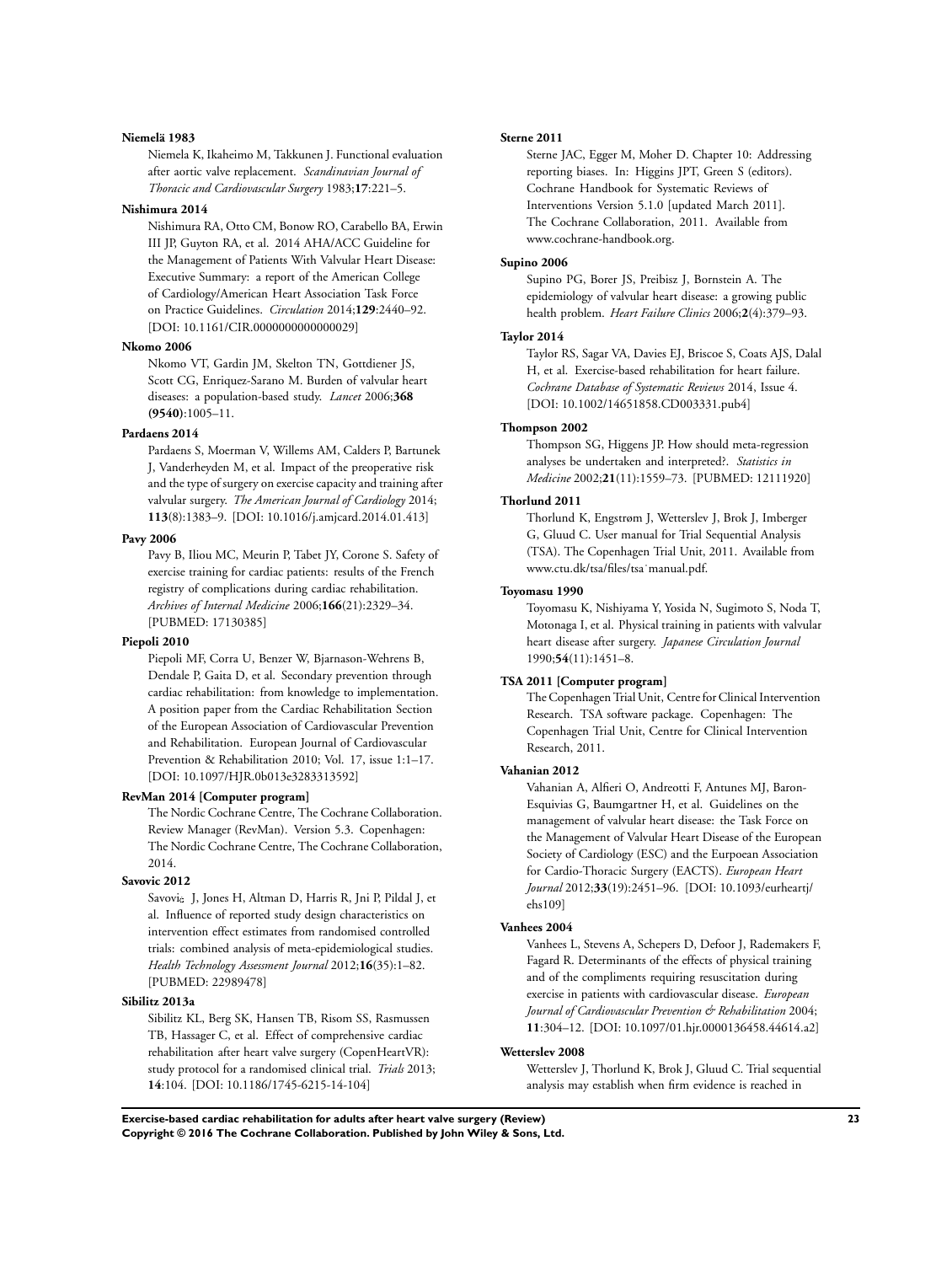cumulative meta-analysis. *Journal of Clinical Epidemiology* 2008;**61**:64–75.

## **Whalley 2011**

Whalley B, Rees K, Davies P, Bennett P, Ebrahim S, Liu Z, et al. Psychological interventions for coronary heart disease. *Cochrane Database of Systematic Reviews* 2011, Issue 8. [DOI: 10.1002/14651858.CD002902.pub3]

## **Wood 2008**

Wood L, Egger M, Gluud LL, Schulz KF, Jüni P, Altman DG, et al. Empirical evidence of bias in treatment effect estimates in controlled trials with different interventions

and outcomes: meta-epidemiological study. *BMJ* 2008;**336** (7644):601–5. [DOI: 18316340]

# **References to other published versions of this review**

#### **Sibilitz 2013b**

Sibilitz KL, Berg SK, Tang LH, Risom SS, Gluud C, Lindschou J, et al. Exercise-based cardiac rehabilitation for adults after heart valve surgery. *Cochrane Database of Systematic Reviews* 2013, Issue 12. [DOI: 10.1002/ 14651858.CD010876]

∗ *Indicates the major publication for the study*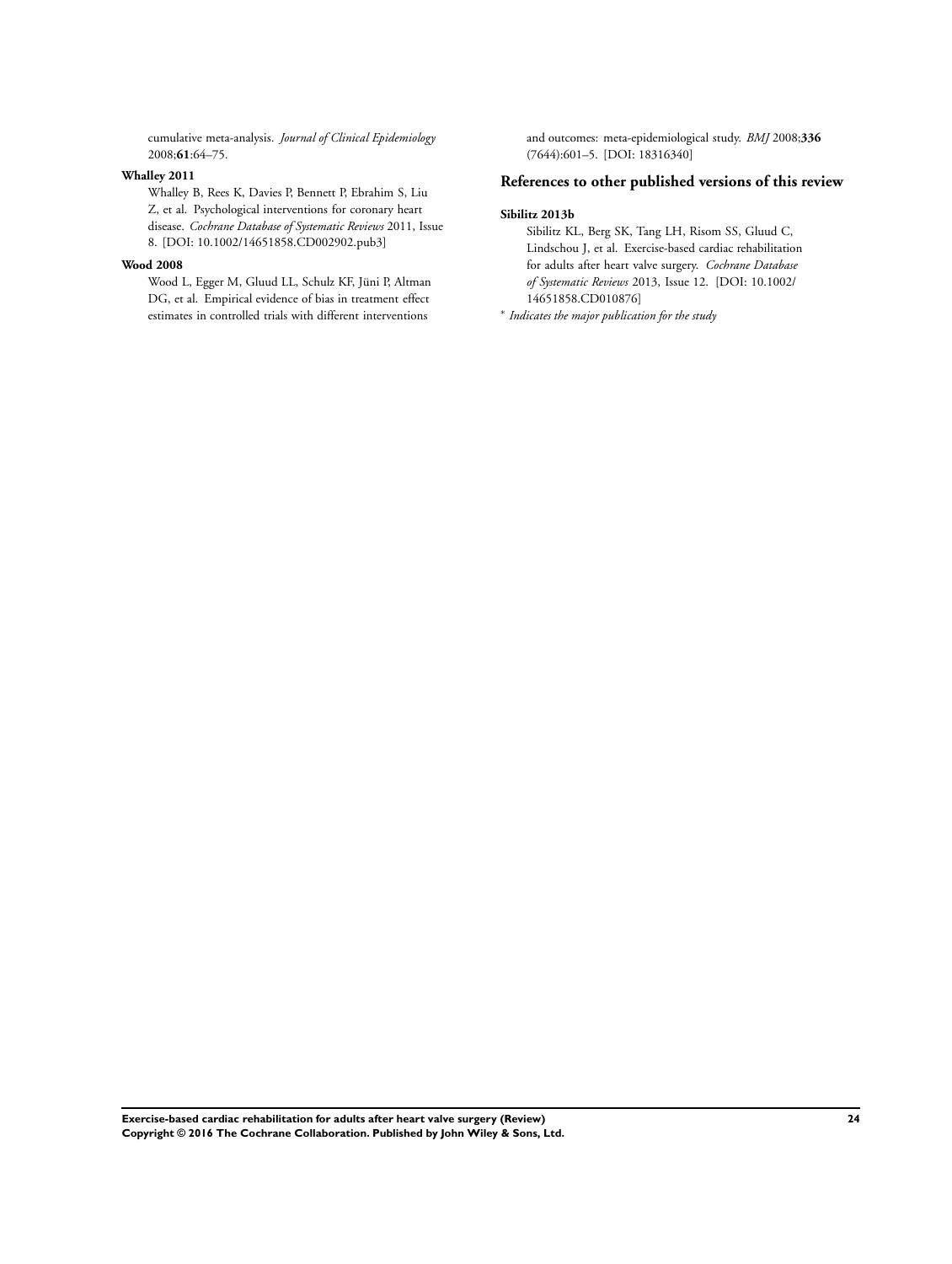# <span id="page-26-0"></span>**CHARACTERISTICS OF STUDIES**

# **Characteristics of included studies** *[ordered by study ID]*

**Lin 2004**

| Methods       | Parallel group randomised clinical trial                                                                                                                                                                                                                                                                                                                                                                                                                                                                                                                                                                                                                                                                                                                                                                                                                                                                                                                                                                                                                                                                                                                                                                                                                                              |
|---------------|---------------------------------------------------------------------------------------------------------------------------------------------------------------------------------------------------------------------------------------------------------------------------------------------------------------------------------------------------------------------------------------------------------------------------------------------------------------------------------------------------------------------------------------------------------------------------------------------------------------------------------------------------------------------------------------------------------------------------------------------------------------------------------------------------------------------------------------------------------------------------------------------------------------------------------------------------------------------------------------------------------------------------------------------------------------------------------------------------------------------------------------------------------------------------------------------------------------------------------------------------------------------------------------|
| Participants  | Country and setting: China, single-centre trial<br>N randomised: N total = 104 (intervention 55; control 49)<br>Number of participants lost to follow-up: 7<br>Number of drop-outs: 3 (2 due to irregular heart rhythm, 1 delayed pericardial tamponade)<br>Number with complications: 4 (rehabilitation group: 1 sudden death, 1 with brain stem<br>disease; control group: 1 with paravalvular leakage, 1 endocarditis)<br>Diagnosis:<br>Aetiology:<br>The kind of valve disease is not specified; we assume that all kinds of valve diseases are<br>included<br><b>Kind of surgery:</b> mechanical valve replacement of any kind<br>Sex:<br>Total: Men: 59; Women: 45<br>Intervention: Men: 31; Women: 24<br><i>Control:</i> Men: 28; Women: 21<br>Age (years, mean):<br>Intervention: $32.8 \pm 12.1$<br><i>Control</i> : $29.8 \pm 9.4$<br>Inclusion/exclusion criteria<br>Inclusion criteria: patients of 20 to 45 years, who have undergone a single or double heart<br>valve replacement<br><i>Exclusion criteria:</i> co-morbidities including pathological changes associated with coro-<br>nary arteries, re-operations of valve replacement surgeries (patients who have undergone<br>valve replacement before), severe pathological changes associated with other organs |
| Interventions | <i>Type of rehabilitation programme:</i> combined physical exercise, breathing exercises and<br>psychological intervention<br>Setting: hospital-based and at home. At hospital and at home before and after surgery<br>Time after hospitalisation: the day after surgery, and continuing until 3 months after<br>surgery<br>Total duration: starting the week before surgery with breathing exercises and psychological<br>intervention, and the day after surgery with physical exercise<br>1) Psychological intervention:<br>Conducted before surgery. To prevent anxiety and mental pressure before surgery. In-<br>troduction to the surgery in detail, and information about safety of the surgery<br>2) Breathing and coughing exercises:<br>Conducted before and after surgery.<br>Frequency and duration: two times a day one week before surgery and after surgery<br>Before surgery:<br>Breathing exercises: lie down or sit up, pillow under knees, relax muscles in stomach,<br>breathe in through the nose so stomach puffs up, breathe out through the nose. 10 to<br>12 times per minute. The patients monitor themselves                                                                                                                                              |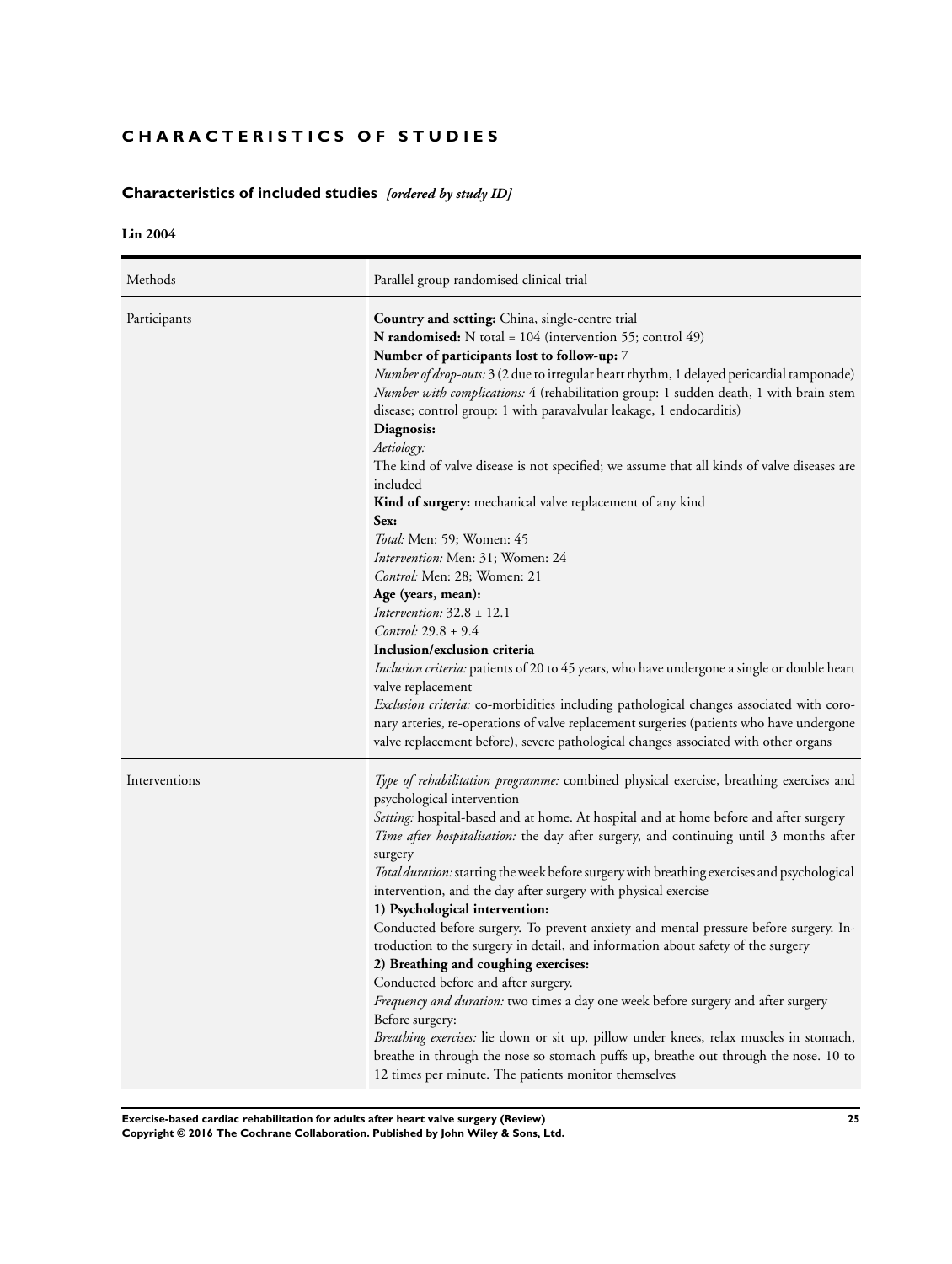*Coughing exercises:* after deep breath, chest and stomach power to cough as much as possible, 2 times daily, 20 times each session, the week before surgery. Breathing machine (Sherwood Voldyne) controls the frequency. The patient can overview the results during the exercises. The exercises are to be performed both sitting up, and half laying down After surgery:

Day one: stomach breathe exercise, cough exercise to get rid of mucus, half lying down, relaxing whole body

Day two: both breathing and coughing exercises

## **3) Physical exercise:**

Conducted after surgery. Includes limb stretch/joint exercises and aerobic exercises

*Frequency:* limb stretch/joint exercises: patients were advised to do so whenever they felt like it at home; aerobic exercise 2 to 3 times per week

*Duration:* 3 to 5 minutes limb stretch/joint exercises and 20 to 30 minutes aerobic exercise/session

*Purpose:* The purpose of the training is to increase endurance, and increase pulmonary and cardiac capacity

At hospital (after surgery):

Day two: joint exercises with passive arms and switch exercises

Day three: joint exercises including both arms and legs exercises

Day four: go out of the hospital, sitting, standing, get out of bed and walking exercises. Aerobic exercises

At home (after discharge):

*Resistance training:* stretch arms and legs 3 to 5 minutes equivalent to 5 to 7 metabolic equivalents (METs) each session. The patients were encouraged to do the exercises whenever possible. The purpose of the exercises was to increase joint mobility, to warm up the body and relieve chest pressure

*Aerobic exercise:* consisted of either walking slowly uphill, using treadmill or exercise bike at home. Goal of 5 to 7 METs per session

*Intensity:* not reported

*Modality:* not relevant

**Both groups:** follow regular principles and normal procedure for surgery. During surgery the same equipment is used for all patients. After surgery all patients have the same amount of analgesics, antibiotics, and anticoagulants

**Type of control intervention:**usual care by the hospital's heart doctor

Outcomes **Outcomes:**

1. Postoperative incidence of pulmonary complications after surgery: measured once in all patients in % of the control group and rehabilitation group, respectively, during the 3-month period

2. The duration of hospitalisation for surgery: days of hospitalisation calculated once after all patients have been discharged after surgery. The number of days between groups was compared

3. The body activity energy level; measured at baseline and after 3 months in METs spent using low strenuous physical exercises to test pulmonary and cardiac capacity Besides outcome measurement the purpose of the test was to assess for which patients the exercise could include a potential risk and thus tailor the exercise plan in the most appropriate way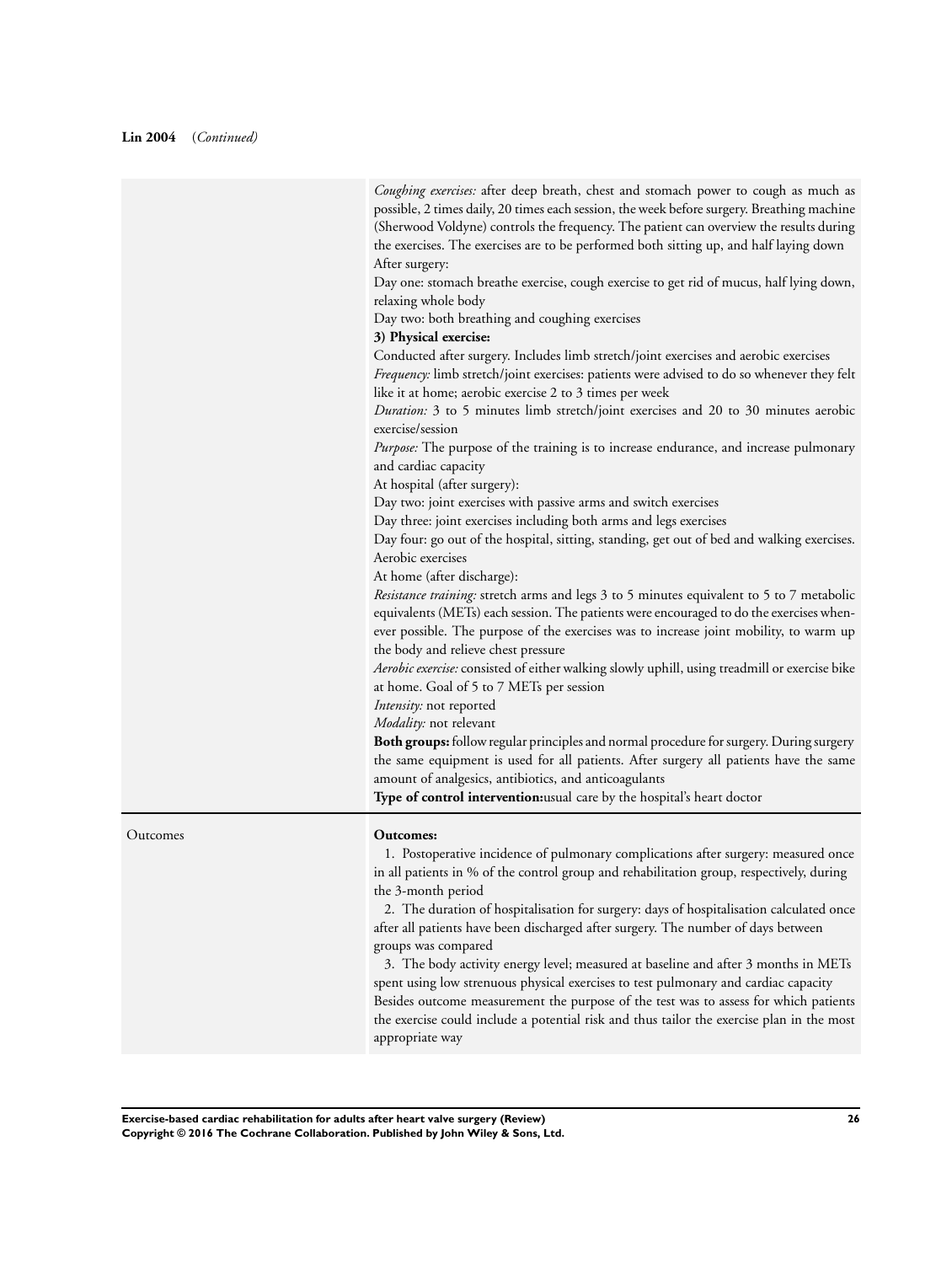# **Lin 2004** (*Continued)*

| <b>Notes</b> | First author involved in selecting patients, not in randomisation. The authors emphasise |
|--------------|------------------------------------------------------------------------------------------|
|              | that cardiac rehabilitation including physical exercise should be tailored and concrete, |
|              | based on different patients' needs and adjusted if necessary                             |

## *Risk of bias Risk of bias*

| <b>Bias</b>                                                                            | Authors' judgement | Support for judgement                                                                                                                                                                                                                                                                                                  |
|----------------------------------------------------------------------------------------|--------------------|------------------------------------------------------------------------------------------------------------------------------------------------------------------------------------------------------------------------------------------------------------------------------------------------------------------------|
| Random sequence generation (selection Low risk<br>bias)                                |                    | Table of randomised numbers.                                                                                                                                                                                                                                                                                           |
| Allocation concealment (selection bias)                                                | Unclear risk       | Insufficient information about concealment of<br>allocation to assess whether the method used<br>could bias the estimate of the effect                                                                                                                                                                                 |
| Blinding of participants and personnel High risk<br>(performance bias)<br>All outcomes |                    | Due to the nature of exercise-based interven-<br>tion, blinding is impossible                                                                                                                                                                                                                                          |
| Blinding of outcome assessment (detection Unclear risk<br>bias)<br>All outcomes        |                    | No information is provided on the blinding of<br>the outcome assessment                                                                                                                                                                                                                                                |
| Incomplete outcome data (attrition bias)<br>All outcomes                               | Unclear risk       | Information about all patients is available, and<br>the number and reasons for dropouts and<br>withdrawals are properly described. However,<br>only patients who did not drop out and were<br>not lost to follow-up were included in the anal-<br>ysis, and therefore the results of this trial are<br>subject to bias |
| Selective reporting (reporting bias)                                                   | Unclear risk       | All intended outcomes have been reported,<br>however, a protocol was not published so it<br>remains unclear                                                                                                                                                                                                            |
| For-profit bias                                                                        | Unclear risk       | The trial appears to be without industry spon-<br>sorship or other kind of for-profit support, but<br>sources of funding are not stated                                                                                                                                                                                |
| Groups balanced at baseline?                                                           | Low risk           | There seemed to be no imbalance between the<br>two study groups according to baseline char-<br>acteristics                                                                                                                                                                                                             |
| Intention-to-treat analysis?                                                           | High risk          | All dropouts and participants lost to follow-up<br>are clearly reported. However, the data analy-<br>sis only included data on participants whose<br>results were known (available case analysis)                                                                                                                      |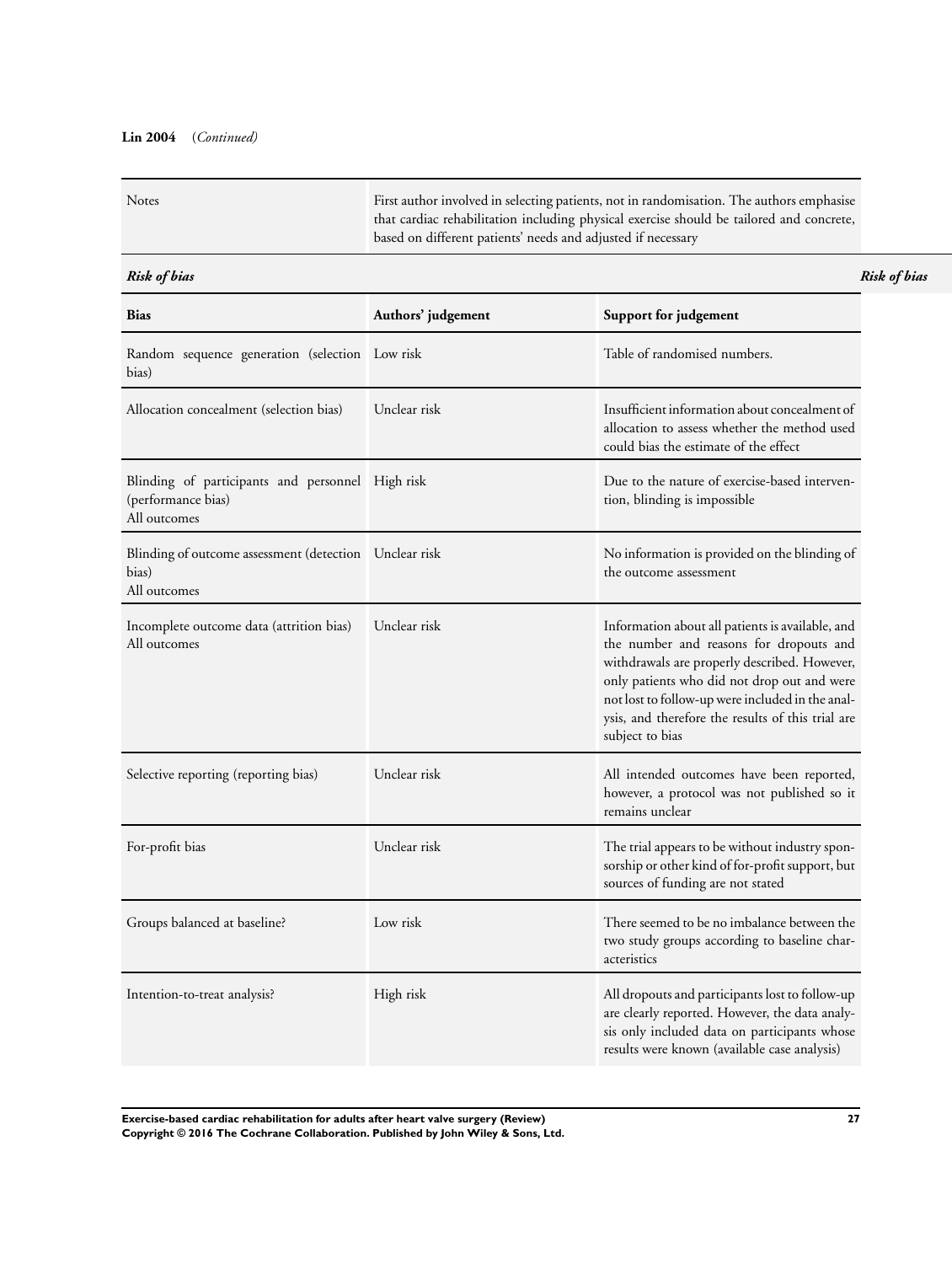# **Lin 2004** (*Continued)*

| Groups received same intervention? | Low risk | Yes, both groups received usual medical care |
|------------------------------------|----------|----------------------------------------------|
|                                    |          | and the only difference between the groups   |
|                                    |          | was the comprehensive rehabilitation pro-    |
|                                    |          | gramme consisting of physical exercise, psy- |
|                                    |          | chological intervention and breathing and    |
|                                    |          | coughing exercises                           |
|                                    |          |                                              |

**Sire 1987**

| Methods       | Parallel group RCT                                                                                                                                                                                                                                                                                                                                                                                                                                                                                                                                                                                                                                                                                                                                                                                                                                                                                                                                                                                                                                                                                                                                                                                                                                                                                                 |
|---------------|--------------------------------------------------------------------------------------------------------------------------------------------------------------------------------------------------------------------------------------------------------------------------------------------------------------------------------------------------------------------------------------------------------------------------------------------------------------------------------------------------------------------------------------------------------------------------------------------------------------------------------------------------------------------------------------------------------------------------------------------------------------------------------------------------------------------------------------------------------------------------------------------------------------------------------------------------------------------------------------------------------------------------------------------------------------------------------------------------------------------------------------------------------------------------------------------------------------------------------------------------------------------------------------------------------------------|
| Participants  | Country and setting: Norway, single-centre trial<br><b>N</b> randomised: N total = 50 (allocation at randomisation not specified; after drop outs:<br>intervention 21; control 23)<br>Number of participants lost to follow-up: 8<br>Number of drop outs: 6<br>Number with complications: 2 (1 early (with paravalvular leakage), 1 late after 6 months<br>(symptoms of angina pectoris))<br>Diagnosis:<br>Aetiology:<br>Aortic valve insufficiency (32%)<br>Aortic stenosis (27%)<br>Combined aortic valve insufficiency and aortic stenosis (41%)<br>Kind of surgery: isolated aortic valve replacement<br>Sex:<br>Total: Men: 36; Women: 8<br>Intervention: Men: 18; Women: 3<br>Control: Men: 18; Women: 5<br>Age (years, mean):<br>Intervention: $45.5 \pm 11.7$<br>Control: 45.5±12.2<br>Inclusion/exclusion criteria<br>Inclusion criteria: patients who have undergone an uncomplicated aortic valve operation<br>Exclusion criteria: patients who could not tolerate and perform a physical training pro-<br>gramme, patients with signs and symptoms of other heart disease, over 60 years of age,<br>disease in the locomotor system and obvious mental ailments or social disturbances.<br>Male patients with heart volumes exceeding 750 ml/m BSA and females with hearts<br>larger than 650 ml/m BSA |
| Interventions | Type of rehabilitation programme: combined physical exercise and vocational follow-up<br>Setting: hospital-based exercise supplemented with home-based exercises<br>Time after hospitalisation: 8th to the 12th week after operation<br><b>Exercise:</b><br>Total duration: 4 weeks, week 8 to 12 after surgery<br>Frequency: daily training<br>Duration: 3 to 4 hours/session<br>Aerobic/resistance/mix: mix of aerobic and resistance training (including bicycling; dy-<br>namic and isometric exercises; callisthenics of alternating heavy and light exercises; vol-                                                                                                                                                                                                                                                                                                                                                                                                                                                                                                                                                                                                                                                                                                                                          |

**Exercise-based cardiac rehabilitation for adults after heart valve surgery (Review) 28 Copyright © 2016 The Cochrane Collaboration. Published by John Wiley & Sons, Ltd.**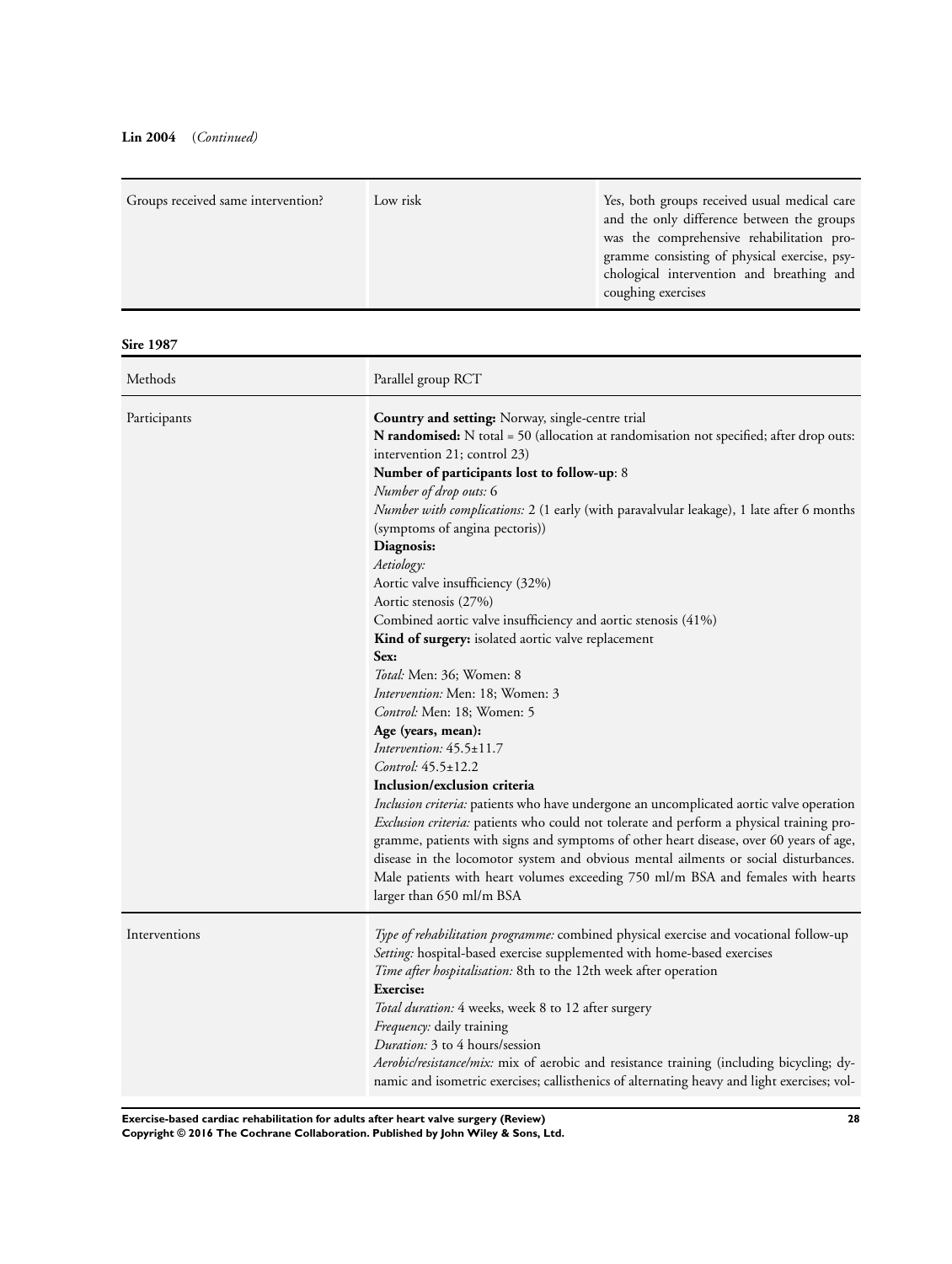# **Sire 1987** (*Continued)*

|              | leyball). The patients also had a home-based programme with few simple exercises<br>Intensity: 85% to 90% of maximal heart rate<br>Modality: not relevant<br>Type of control intervention: none                     |
|--------------|---------------------------------------------------------------------------------------------------------------------------------------------------------------------------------------------------------------------|
| Outcomes     | Outcomes:<br>1) Physical work capacity (expressed as cumulated work): measured 2, 6 and 12 months<br>after surgery using a standardised bicycle exercise test;<br>2) Rate of re-employment: measured after 3 months |
| <b>Notes</b> | Follow-up at 2, 6 and 12 months                                                                                                                                                                                     |

*Risk of bias Risk of bias*

| <b>Bias</b>                                                                            | Authors' judgement | Support for judgement                                                                                                                                                                                                              |
|----------------------------------------------------------------------------------------|--------------------|------------------------------------------------------------------------------------------------------------------------------------------------------------------------------------------------------------------------------------|
| Random sequence generation (selection Unclear risk<br>bias)                            |                    | Patients were allocated at random to training or control group,<br>but details about allocation sequence generation are missing                                                                                                    |
| Allocation concealment (selection bias)                                                | Unclear risk       | Insufficient information about concealment of allocation to as-<br>sess whether the method used could bias the estimate of the ef-<br>fect                                                                                         |
| Blinding of participants and personnel High risk<br>(performance bias)<br>All outcomes |                    | Due to the nature of exercise-based intervention, blinding is<br>impossible                                                                                                                                                        |
| Blinding of outcome assessment (detection Unclear risk<br>bias)<br>All outcomes        |                    | No information is provided on the blinding of the outcome<br>assessment                                                                                                                                                            |
| Incomplete outcome data (attrition bias)<br>All outcomes                               | Low risk           | Information about all patients is available, and the number and<br>reasons for dropouts and withdrawals are properly described                                                                                                     |
| Selective reporting (reporting bias)                                                   | Unclear risk       | All intended outcomes have been reported, however, a protocol<br>was not published so it remains unclear                                                                                                                           |
| For-profit bias                                                                        | Unclear risk       | The trial appears without industry sponsorship or other kind of<br>for-profit support, but sources of funding are not stated                                                                                                       |
| Groups balanced at baseline?                                                           | Low risk           | There seemed to be no imbalance between the two study groups<br>according to baseline characteristics                                                                                                                              |
| Intention-to-treat analysis?                                                           | Unclear risk       | All dropouts and participants lost to follow-up are clearly re-<br>ported except for one participant (unclear which group the pa-<br>tient belonged to), but it is not reported whether the two groups<br>both received usual care |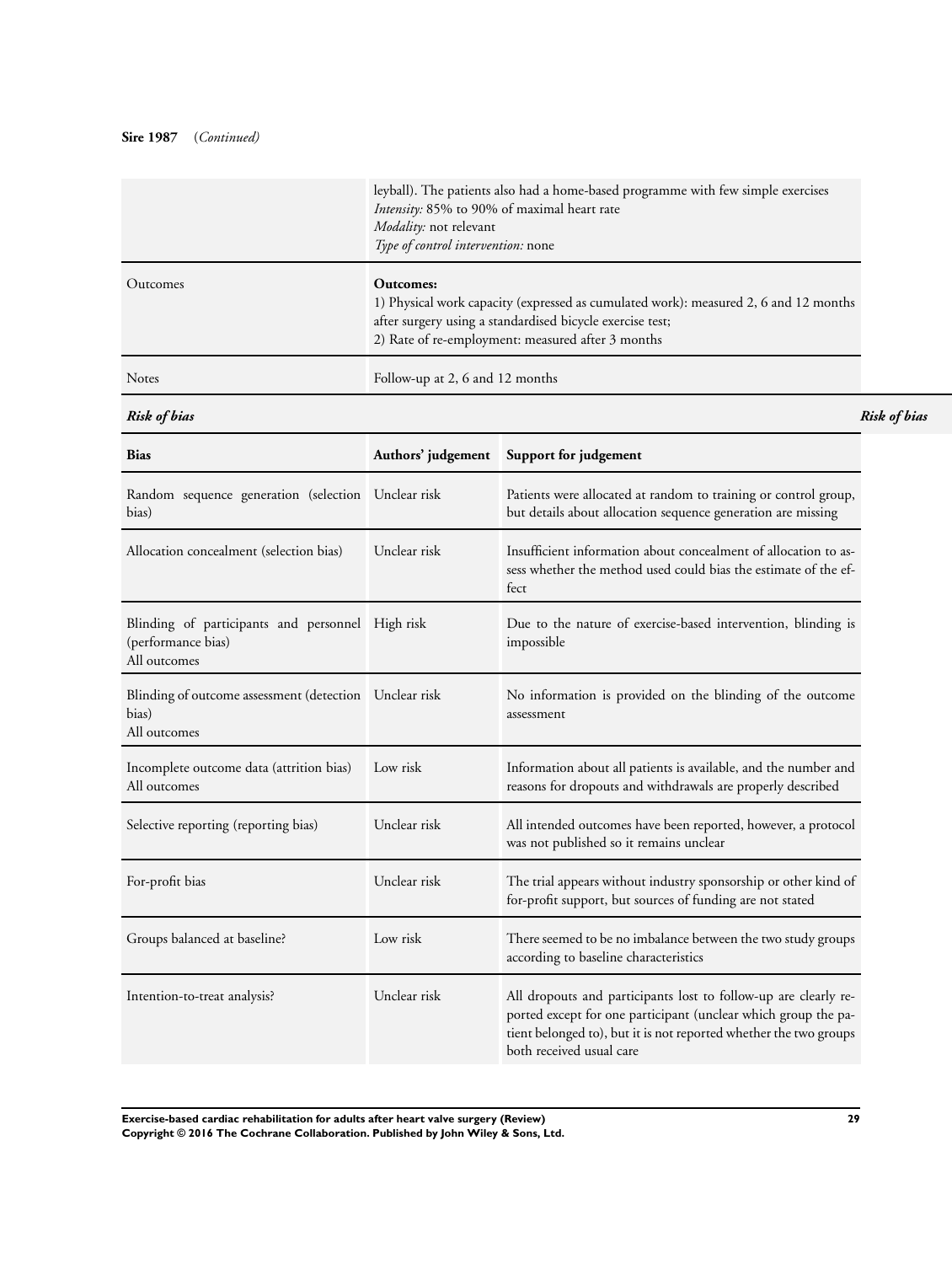<span id="page-31-0"></span>

| Groups received same intervention? | Unclear risk | Not enough information to judge whether all participants re-<br>ceived the same usual care |
|------------------------------------|--------------|--------------------------------------------------------------------------------------------|
|------------------------------------|--------------|--------------------------------------------------------------------------------------------|

# **Characteristics of excluded studies** *[ordered by study ID]*

| Study            | Reason for exclusion                                                                                                                                                                                                              |
|------------------|-----------------------------------------------------------------------------------------------------------------------------------------------------------------------------------------------------------------------------------|
| Amat Santos 2012 | Patient population not appropriate. Conference paper                                                                                                                                                                              |
| Batra 2012       | Not randomised trial                                                                                                                                                                                                              |
| Brosseau 1995    | Patient population not appropriate                                                                                                                                                                                                |
| Chambers 2005    | Letter to the Editor, not randomised trial                                                                                                                                                                                        |
| Chan 2012        | Not randomised trial (systematic review of effectiveness of qigong in cardiac rehabilitation)                                                                                                                                     |
| de Charmoy 2000  | Intervention not appropriate (chest physiotherapy)                                                                                                                                                                                |
| Dull 1983        | Patient population not appropriate                                                                                                                                                                                                |
| Fang 2002        | Inappropriate intervention (rehabilitation guidance at 24 hours after surgery and QoL measure) and unclear<br>patient population (both including patients with rheumatic heart disease and patients after valve replace-<br>ment) |
| Ferreira 2009    | Intervention not appropriate (inspiratory breathing exercises)                                                                                                                                                                    |
| Gaita 1999       | Patient population not appropriate (randomisation method and study population unclear)                                                                                                                                            |
| Ghalamghash 2008 | Not randomised trial                                                                                                                                                                                                              |
| Gortner 1988     | Intervention not appropriate (nursing intervention, no physical exercise)                                                                                                                                                         |
| Green 2013       | Not randomised trial                                                                                                                                                                                                              |
| Grunewald 1971   | Not randomised trial                                                                                                                                                                                                              |
| Ha 2011          | Not randomised trial. Not possible to obtain full paper                                                                                                                                                                           |
| Hokanson 2011    | Letter to the Editor, not randomised trial                                                                                                                                                                                        |
| Hui 2006         | Patient population not appropriate                                                                                                                                                                                                |
| Jairath 1995     | Not randomised trial (non-randomised cluster trial)                                                                                                                                                                               |

**Exercise-based cardiac rehabilitation for adults after heart valve surgery (Review) 30 Copyright © 2016 The Cochrane Collaboration. Published by John Wiley & Sons, Ltd.**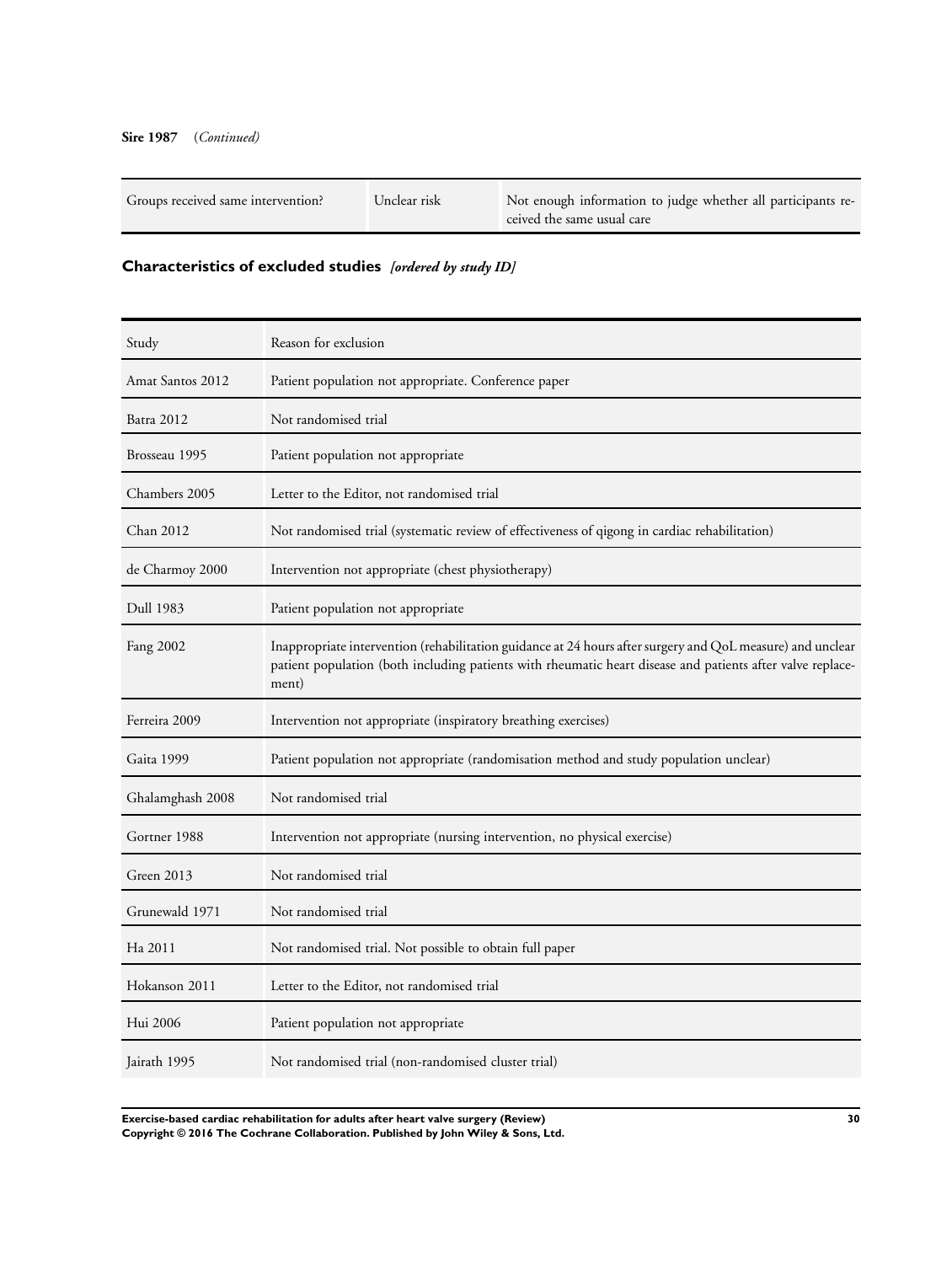# (*Continued)*

| Johnson 1996          | Intervention not appropriate (physical intervention in control group)                                                                |
|-----------------------|--------------------------------------------------------------------------------------------------------------------------------------|
| Kardis 2007           | Not randomised trial (randomised case control study)                                                                                 |
| Kassirskii 1983       | Not randomised trial (observational study)                                                                                           |
| Kassirskii 1991       | Not randomised trial                                                                                                                 |
| Kodric 2013           | Patient population not appropriate (patients after all kind of major cardiac surgery)                                                |
| Kübler 1984           | Patient population not appropriate                                                                                                   |
| Liao 2004             | Intervention not eligible (no physical intervention, only psychological and behavioural intervention)                                |
| Lim 1998              | Patient population not appropriate                                                                                                   |
| Martsinkiavichus 1980 | Not randomised trial                                                                                                                 |
| Nagashio 2003         | Patient population not appropriate                                                                                                   |
| Nehyba 2009           | Not randomised trial (non-randomised cluster trial) and patient population including patients with coronary<br>artery bypass surgery |
| Newell 1980           | Not randomised trial (non-randomised cluster trial)                                                                                  |
| Petrunina 1980        | Not randomised trial                                                                                                                 |
| Rizwan 2012           | Not randomised trial                                                                                                                 |
| Roseler 1997          | Not a randomised trial and inappropriate patient population                                                                          |
| Rosenfeldt 2011       | Patient population not appropriate (both patients with valve surgery and coronary artery bypass graft<br>surgery)                    |
| Sumide 2009           | Not randomised trial                                                                                                                 |
| Therrien 2003         | Patient population not appropriate (repaired tetralogy of Fallot)                                                                    |
| Ueshima 2004          | Not randomised trial                                                                                                                 |
| Widimsky 2009         | Patient population not appropriate (patients with acute myocardial infarction)                                                       |

**Exercise-based cardiac rehabilitation for adults after heart valve surgery (Review) 31 Copyright © 2016 The Cochrane Collaboration. Published by John Wiley & Sons, Ltd.**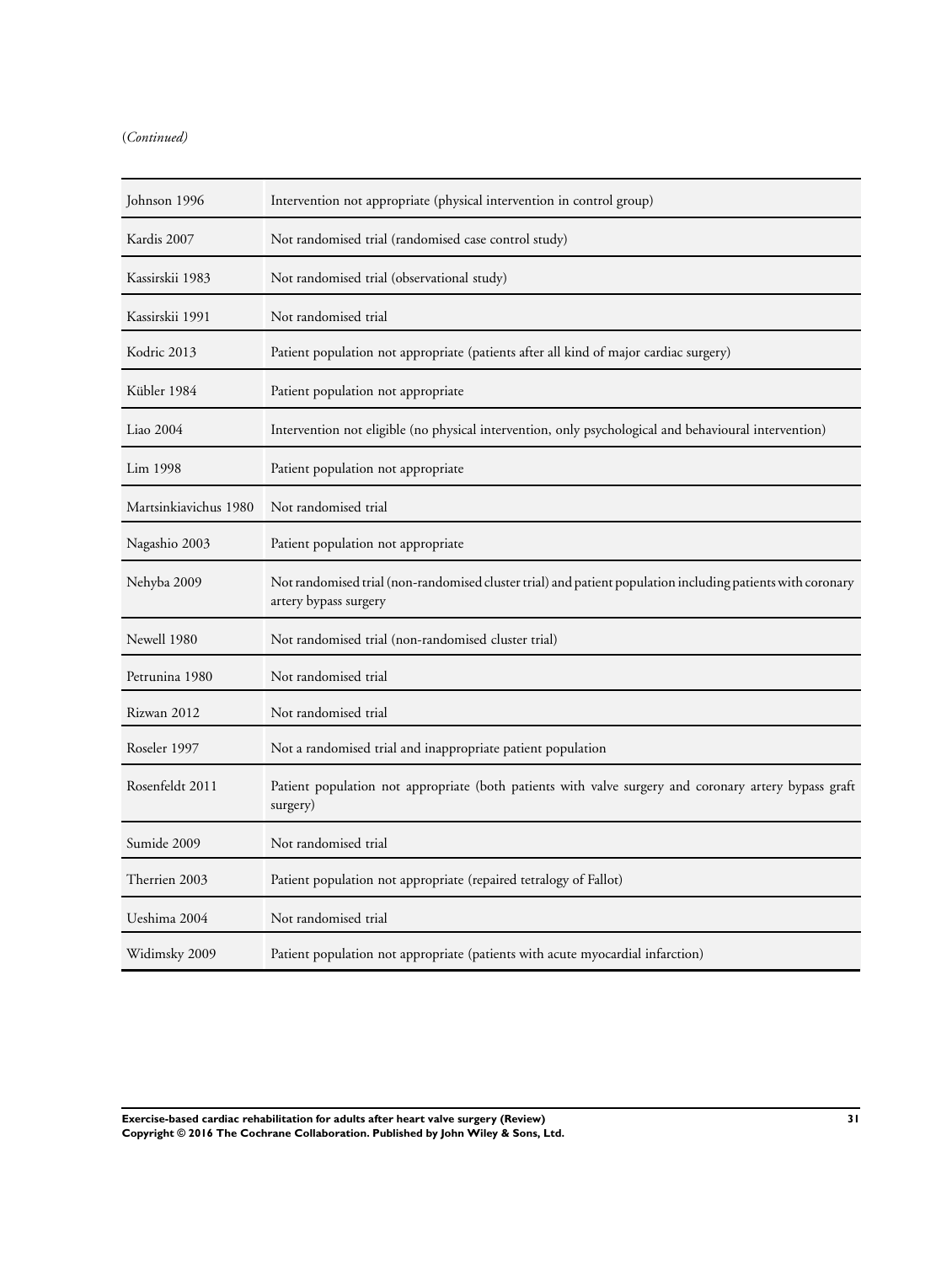# <span id="page-33-0"></span>**Characteristics of ongoing studies** *[ordered by study ID]*

# **CopenHeartVR 2014**

| Trial name or title | CopenHeartVR (VR = Valve replacement or repair)                                                                                                                                                                                          |
|---------------------|------------------------------------------------------------------------------------------------------------------------------------------------------------------------------------------------------------------------------------------|
| Methods             | Parallel group RCT                                                                                                                                                                                                                       |
| Participants        | Adults after any kind of heart valve surgery or replacement                                                                                                                                                                              |
| Interventions       | 12 weeks of combined exercise training 3 times per week to either home-based, centre-based or community-<br>based training and psycho-educational intervention comprising 5 nurse consultations within the first 6 months<br>of surgery  |
| Outcomes            | Primary:<br>Change in physical capacity measured by $VO2$ peak before and at 4 months after surgery<br>Secondary:<br>Change in self-assessed mental health measured by Short Form-36 Mental Compenent Score at 6 months<br>after surgery |
| Starting date       | Feb. 2012                                                                                                                                                                                                                                |
| Contact information | laerum@gmail.com                                                                                                                                                                                                                         |
| <b>Notes</b>        | Estimated enrolment: 210. Enrolment finished May 2014<br>Location: Rigshospitalet, Copenhagen University Hospital, Denmark                                                                                                               |

# **Rehabilitation in Aortic Stenosis Patients (RASP)**

| Trial name or title | Rehabilitation in Aortic Stenosis Patients (RASP)                                                                                                                                                                                                                                                                                                                                                                                                        |
|---------------------|----------------------------------------------------------------------------------------------------------------------------------------------------------------------------------------------------------------------------------------------------------------------------------------------------------------------------------------------------------------------------------------------------------------------------------------------------------|
| Methods             | Parallel group RCT                                                                                                                                                                                                                                                                                                                                                                                                                                       |
| Participants        | Adults with aortic stenosis who have undergone aortic valve replacement                                                                                                                                                                                                                                                                                                                                                                                  |
| Interventions       | 12 weeks of supervised exercise training 3 times per week to home-based training based upon public health<br>recommendations of minimum level of physical activity                                                                                                                                                                                                                                                                                       |
| Outcomes            | Primary:<br>Change in peak oxygen uptake. Time frame: Before (within one week before intervention), 1 week after and<br>12 months after intervention. Physical capacity is measured with cardiopulmonary exercise testing (CPET)<br>on bicycle ergometer<br>Secondary:<br>Change in Health-related Quality of Life. Time frame: Before (within one week before intervention), 1 week<br>after and 12 months after intervention. Short-form 36, version 2 |
| Starting date       | Estimated enrolment: 40. Enrolment scheduled to finish December 2013 but email correspondence with<br>authors confirm that enrolment is yet ongoing (2014)                                                                                                                                                                                                                                                                                               |

**Exercise-based cardiac rehabilitation for adults after heart valve surgery (Review) 32 Copyright © 2016 The Cochrane Collaboration. Published by John Wiley & Sons, Ltd.**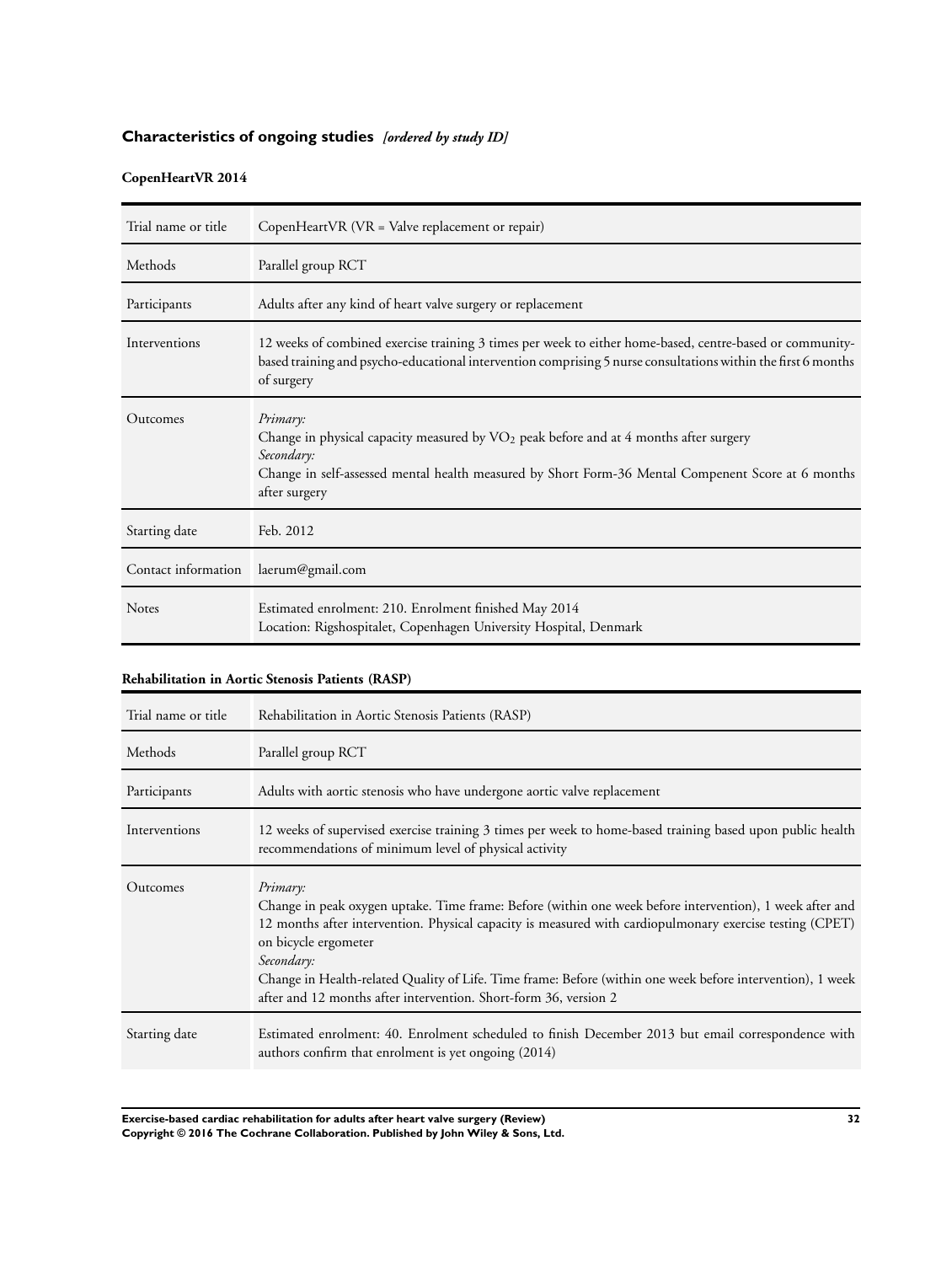# **Rehabilitation in Aortic Stenosis Patients (RASP)** (*Continued)*

| Contact information | Contact: Kristofer Hedman, BSc, kristofer.hedman@liu.se and Sabina Borg, BSc, sabina.borg@lio.se |
|---------------------|--------------------------------------------------------------------------------------------------|
| <b>Notes</b>        | Study director: Eva Nylander, PhD<br>Location: Linkoeping University, Sweden                     |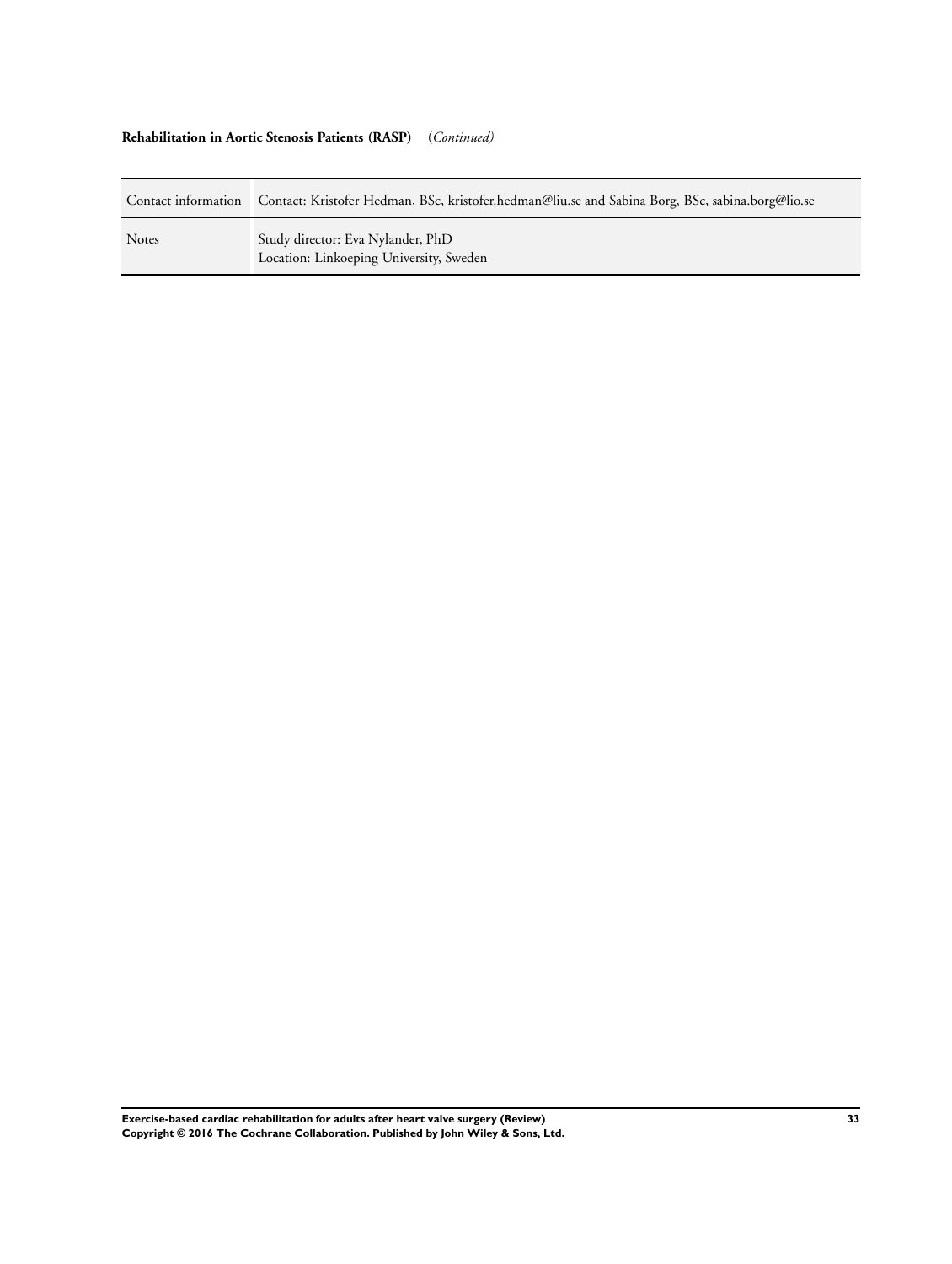# **D A T A A N D A N A L Y S E S**

| Comparison 1. Exercise versus no exercise |  |  |  |
|-------------------------------------------|--|--|--|

| Outcome or subgroup title                             | No. of<br>studies | No. of<br>participants | Statistical method                        | <b>Effect size</b>       |
|-------------------------------------------------------|-------------------|------------------------|-------------------------------------------|--------------------------|
| 1 Mortality                                           | 1                 | 104                    | Risk Ratio (M-H, Fixed, 95% CI)           | 4.46 [0.22, 90.78]       |
| 2 Mortality: best/worst-case<br>scenario              | 1                 | 104                    | Risk Ratio (M-H, Fixed, 95% CI)           | $0.59$ [0.10, 3.41]      |
| 3 Mortality: worst/best-case<br>scenario              |                   | 104                    | Risk Ratio (M-H, Fixed, 95% CI)           | 9.82 [0.56, 173.19]      |
| 4 Serious adverse events                              | 2                 | 148                    | Risk Ratio (M-H, Random, 95% CI)          | $1.15$ [0.37, 3.62]      |
| 5 Serious adverse events:<br>best/worst-case scenario | $\overline{2}$    | 148                    | Risk Ratio (M-H, Random, 95% CI)          | $0.64$ [0.24, 1.70]      |
| 6 Serious adverse events:<br>worst/best-case scenario | $\overline{c}$    | 148                    | Risk Ratio (M-H, Random, 95% CI)          | $2.33$ [0.87, 6.27]      |
| 7 Exercise capacity at the end of<br>intervention     | 2                 | 140                    | Std. Mean Difference (IV, Random, 95% CI) | $-0.47$ $[-0.81, -0.13]$ |
| 8 Exercise capacity at longest<br>follow-up           | 2                 | 140                    | Std. Mean Difference (IV, Random, 95% CI) | $-0.50$ $[-0.85, -0.14]$ |
| 9 Return to work                                      |                   | 44                     | Risk Ratio (M-H, Fixed, 95% CI)           | $0.55$ [0.19, 1.56]      |

## **Analysis 1.1. Comparison 1 Exercise versus no exercise, Outcome 1 Mortality.**

Review: Exercise-based cardiac rehabilitation for adults after heart valve surgery

Comparison: 1 Exercise versus no exercise

Outcome: 1 Mortality

| Study or subgroup                              | Exercise | No exercise |                  | <b>Risk Ratio</b>   | Weight  | <b>Risk Ratio</b>      |
|------------------------------------------------|----------|-------------|------------------|---------------------|---------|------------------------|
|                                                | n/N      | n/N         |                  | M-H, Fixed, 95% CI  |         | M-H, Fixed, 95% CI     |
| Lin 2004                                       | 2/55     | 0/49        |                  |                     | 100.0 % | 4.46 [ 0.22, 90.78 ]   |
| <b>Total (95% CI)</b>                          | 55       | 49          |                  |                     | 100.0 % | $4.46$ [ 0.22, 90.78 ] |
| Total events: 2 (Exercise), 0 (No exercise)    |          |             |                  |                     |         |                        |
| Heterogeneity: not applicable                  |          |             |                  |                     |         |                        |
| Test for overall effect: $Z = 0.97$ (P = 0.33) |          |             |                  |                     |         |                        |
| Test for subgroup differences: Not applicable  |          |             |                  |                     |         |                        |
|                                                |          |             |                  |                     |         |                        |
|                                                |          |             | 0.1<br>0.01      | $ 0\rangle$<br>100  |         |                        |
|                                                |          |             | Favours exercise | Favours no exercise |         |                        |

**Exercise-based cardiac rehabilitation for adults after heart valve surgery (Review) 34 Copyright © 2016 The Cochrane Collaboration. Published by John Wiley & Sons, Ltd.**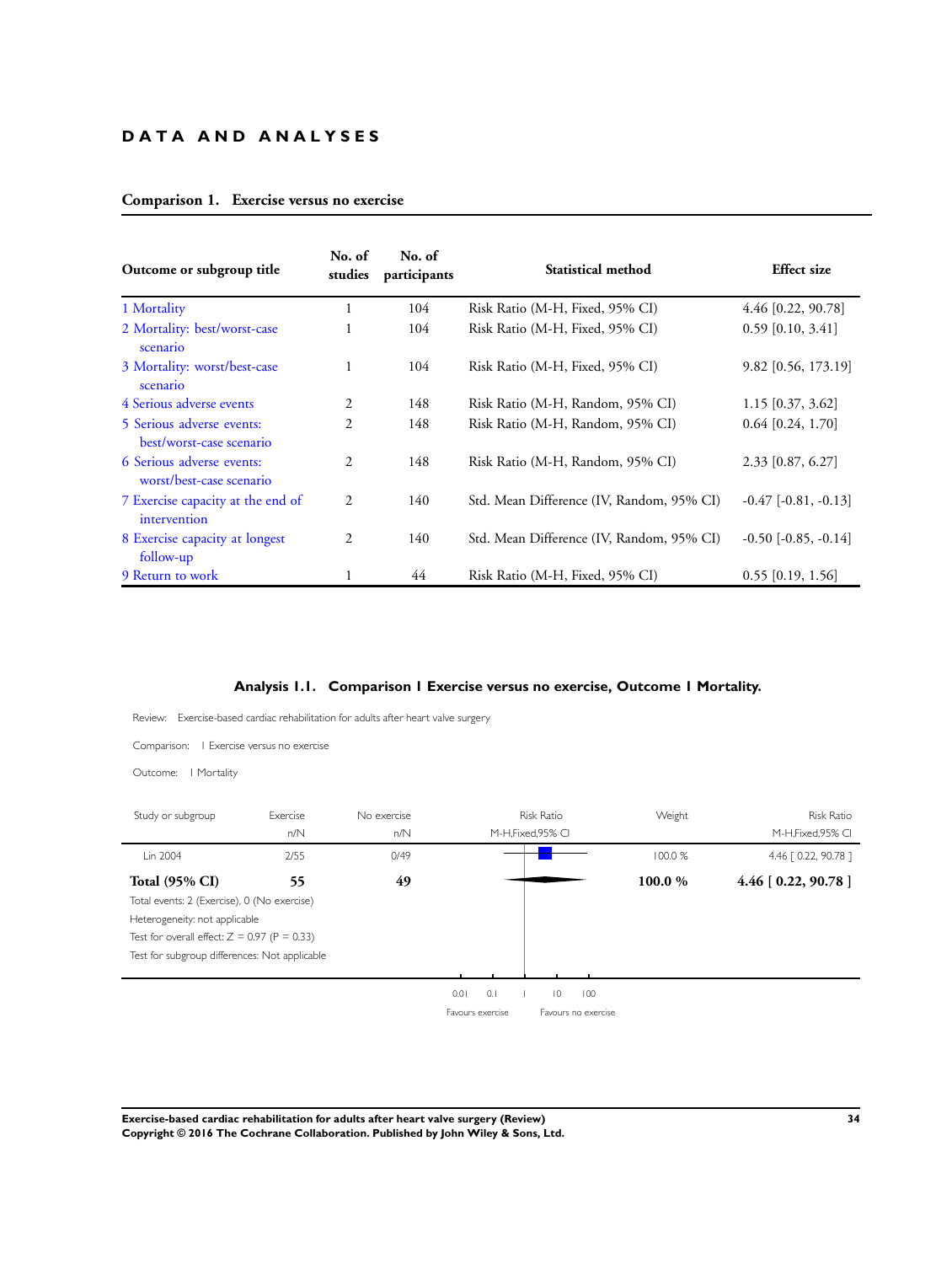# <span id="page-36-0"></span>**Analysis 1.2. Comparison 1 Exercise versus no exercise, Outcome 2 Mortality: best/worst-case scenario.**

Review: Exercise-based cardiac rehabilitation for adults after heart valve surgery

Comparison: 1 Exercise versus no exercise

j.

 $\blacksquare$ 

Ĭ.

Ĭ.

Outcome: 2 Mortality: best/worst-case scenario

| Study or subgroup                              | Exercise | No exercise |      |                  | <b>Risk Ratio</b>  |                     | Weight  | <b>Risk Ratio</b>     |
|------------------------------------------------|----------|-------------|------|------------------|--------------------|---------------------|---------|-----------------------|
|                                                | n/N      | n/N         |      |                  | M-H, Fixed, 95% CI |                     |         | M-H, Fixed, 95% CI    |
| Lin 2004                                       | 2/55     | 3/49        |      |                  |                    |                     | 100.0%  | $0.59$ $[0.10, 3.41]$ |
| <b>Total (95% CI)</b>                          | 55       | 49          |      |                  |                    |                     | 100.0 % | $0.59$ [ 0.10, 3.41 ] |
| Total events: 2 (Exercise), 3 (No exercise)    |          |             |      |                  |                    |                     |         |                       |
| Heterogeneity: not applicable                  |          |             |      |                  |                    |                     |         |                       |
| Test for overall effect: $Z = 0.58$ (P = 0.56) |          |             |      |                  |                    |                     |         |                       |
| Test for subgroup differences: Not applicable  |          |             |      |                  |                    |                     |         |                       |
|                                                |          |             |      |                  |                    |                     |         |                       |
|                                                |          |             | 0.01 | 0.1              | $\overline{0}$     | 100                 |         |                       |
|                                                |          |             |      | Favours exercise |                    | Favours no exercise |         |                       |

## **Analysis 1.3. Comparison 1 Exercise versus no exercise, Outcome 3 Mortality: worst/best-case scenario.**

Review: Exercise-based cardiac rehabilitation for adults after heart valve surgery

Comparison: 1 Exercise versus no exercise

Outcome: 3 Mortality: worst/best-case scenario

| Study or subgroup                              | Exercise | No exercise |                  | <b>Risk Ratio</b>     | Weight | <b>Risk Ratio</b>       |
|------------------------------------------------|----------|-------------|------------------|-----------------------|--------|-------------------------|
|                                                | n/N      | n/N         |                  | M-H, Fixed, 95% CI    |        | M-H, Fixed, 95% CI      |
| Lin 2004                                       | 5/55     | 0/49        |                  |                       | 100.0% | 9.82 [ 0.56, 173.19 ]   |
| <b>Total (95% CI)</b>                          | 55       | 49          |                  |                       | 100.0% | $9.82$ [ 0.56, 173.19 ] |
| Total events: 5 (Exercise), 0 (No exercise)    |          |             |                  |                       |        |                         |
| Heterogeneity: not applicable                  |          |             |                  |                       |        |                         |
| Test for overall effect: $Z = 1.56$ (P = 0.12) |          |             |                  |                       |        |                         |
| Test for subgroup differences: Not applicable  |          |             |                  |                       |        |                         |
|                                                |          |             |                  |                       |        |                         |
|                                                |          |             | 0.005<br>0.1     | 200<br>$\overline{0}$ |        |                         |
|                                                |          |             | Favours exercise | Favours no exercise   |        |                         |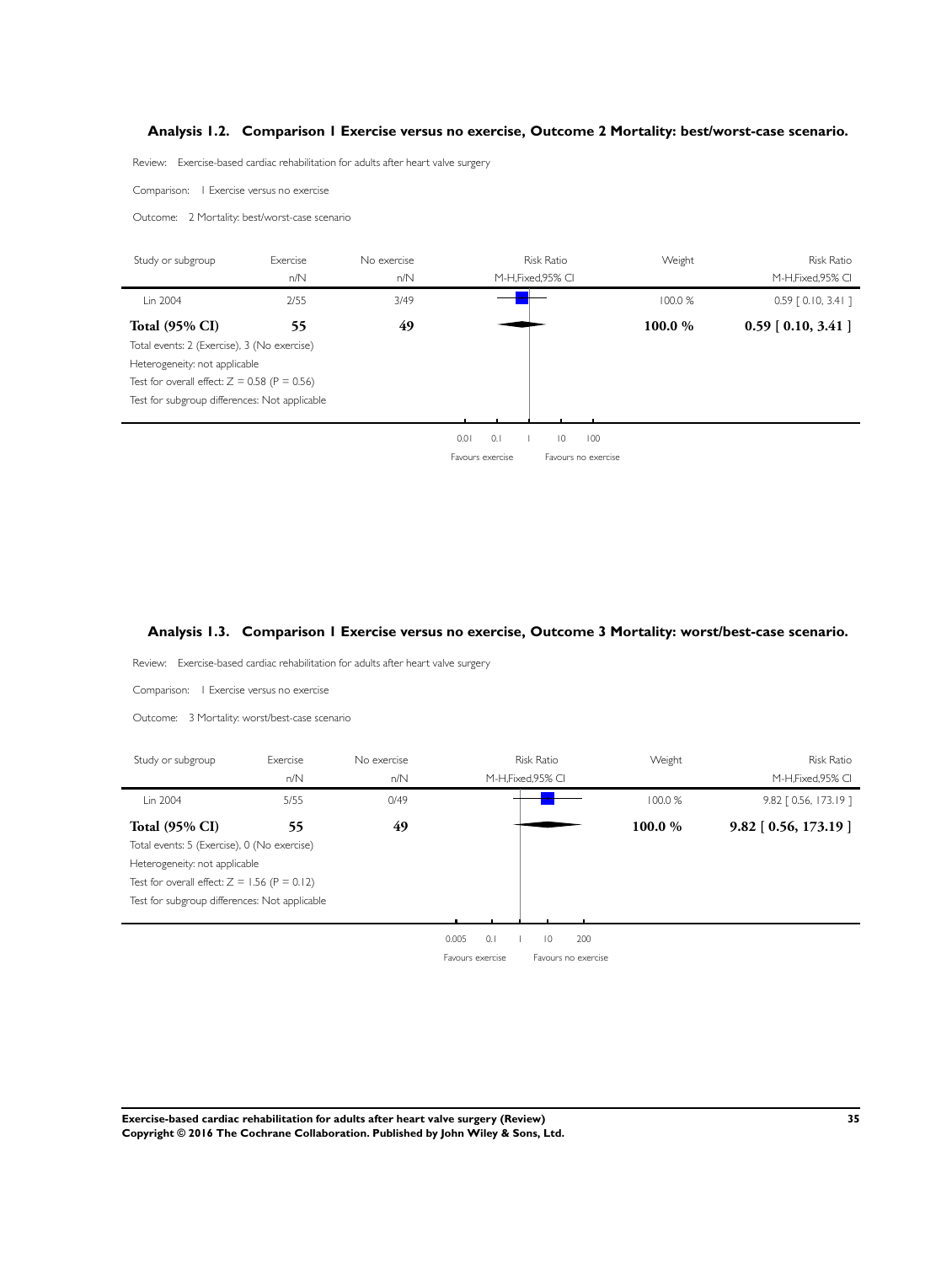# **Analysis 1.4. Comparison 1 Exercise versus no exercise, Outcome 4 Serious adverse events.**

<span id="page-37-0"></span>Review: Exercise-based cardiac rehabilitation for adults after heart valve surgery

Comparison: 1 Exercise versus no exercise

Outcome: 4 Serious adverse events

| Study or subgroup                                                                                        | Exercise | No exercise |      | <b>Risk Ratio</b><br>$M -$ |                |     | Weight | <b>Risk Ratio</b><br>$M -$ |
|----------------------------------------------------------------------------------------------------------|----------|-------------|------|----------------------------|----------------|-----|--------|----------------------------|
|                                                                                                          | n/N      | n/N         |      |                            | H,Random,95%   |     |        | H,Random,95%               |
| Lin 2004                                                                                                 | 4/55     | 3/49        |      |                            |                |     | 62.5 % | $1.19$ $[0.28, 5.05]$      |
| Sire 1987                                                                                                | 2/2      | 2/23        |      |                            |                |     | 37.5 % | $1.10$ $[0.17, 7.10]$      |
| <b>Total (95% CI)</b>                                                                                    | 76       | 72          |      |                            |                |     | 100.0% | $1.15$ [ 0.37, 3.62 ]      |
| Total events: 6 (Exercise), 5 (No exercise)                                                              |          |             |      |                            |                |     |        |                            |
| Heterogeneity: Tau <sup>2</sup> = 0.0; Chi <sup>2</sup> = 0.00, df = 1 (P = 0.95); l <sup>2</sup> = 0.0% |          |             |      |                            |                |     |        |                            |
| Test for overall effect: $Z = 0.24$ (P = 0.81)                                                           |          |             |      |                            |                |     |        |                            |
| Test for subgroup differences: Not applicable                                                            |          |             |      |                            |                |     |        |                            |
|                                                                                                          |          |             |      |                            |                |     |        |                            |
|                                                                                                          |          |             | 0.01 | 0.1                        | $\overline{0}$ | 100 |        |                            |

Favours exercise Favours no exercise

## **Analysis 1.5. Comparison 1 Exercise versus no exercise, Outcome 5 Serious adverse events: best/worst-case scenario.**

Review: Exercise-based cardiac rehabilitation for adults after heart valve surgery

Comparison: 1 Exercise versus no exercise

Outcome: 5 Serious adverse events: best/worst-case scenario

| Study or subgroup                                                                                        | Exercise | No exercise |     | <b>Risk Ratio</b><br>$M -$ |                     | Weight | Risk Ratio<br>$M -$   |
|----------------------------------------------------------------------------------------------------------|----------|-------------|-----|----------------------------|---------------------|--------|-----------------------|
|                                                                                                          | n/N      | n/N         |     | H,Random,95%<br>Ċ          |                     |        | H,Random,95%          |
| Lin 2004                                                                                                 | 4/55     | 6/49        |     |                            |                     | 66.3 % | $0.59$ $[0.18, 1.98]$ |
| Sire 1987                                                                                                | $2/2$    | 3/23        |     |                            |                     | 33.7 % | $0.73$ $[0.13, 3.95]$ |
| <b>Total (95% CI)</b>                                                                                    | 76       | 72          |     |                            |                     | 100.0% | $0.64$ [ 0.24, 1.70 ] |
| Total events: 6 (Exercise), 9 (No exercise)                                                              |          |             |     |                            |                     |        |                       |
| Heterogeneity: Tau <sup>2</sup> = 0.0; Chi <sup>2</sup> = 0.04, df = 1 (P = 0.85); l <sup>2</sup> = 0.0% |          |             |     |                            |                     |        |                       |
| Test for overall effect: $Z = 0.90$ (P = 0.37)                                                           |          |             |     |                            |                     |        |                       |
| Test for subgroup differences: Not applicable                                                            |          |             |     |                            |                     |        |                       |
|                                                                                                          |          |             |     |                            |                     |        |                       |
|                                                                                                          |          |             | 0.2 | 0.5<br>$\overline{2}$      | 5                   |        |                       |
|                                                                                                          |          |             |     | Favours exercise           | Favours no exercise |        |                       |

**Exercise-based cardiac rehabilitation for adults after heart valve surgery (Review) 36**

**Copyright © 2016 The Cochrane Collaboration. Published by John Wiley & Sons, Ltd.**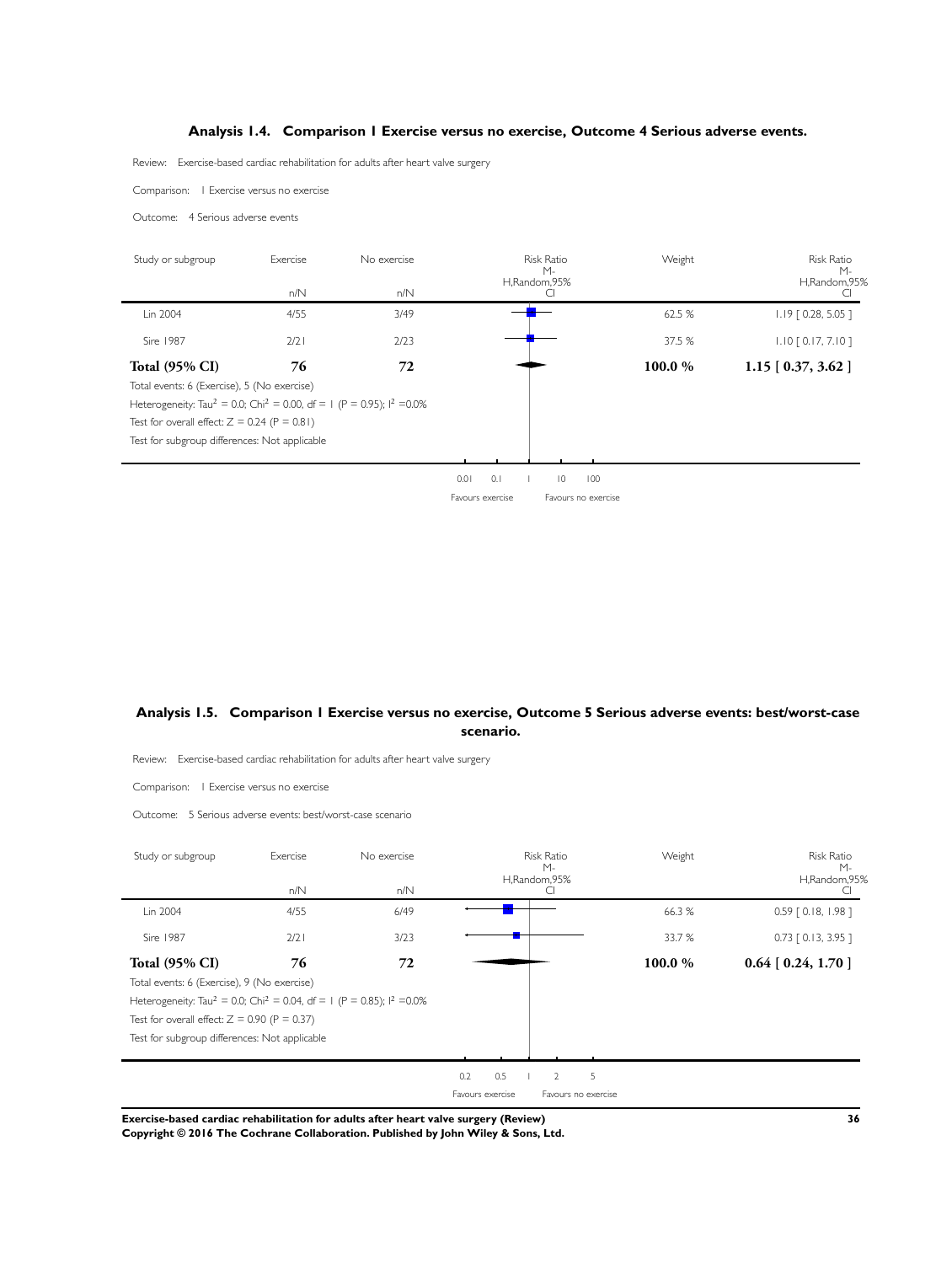# <span id="page-38-0"></span>**Analysis 1.6. Comparison 1 Exercise versus no exercise, Outcome 6 Serious adverse events: worst/best-case scenario.**

Review: Exercise-based cardiac rehabilitation for adults after heart valve surgery

Comparison: 1 Exercise versus no exercise

Outcome: 6 Serious adverse events: worst/best-case scenario

| Study or subgroup                                                                                        | Exercise | No exercise | <b>Risk Ratio</b><br>$M -$ | Weight | <b>Risk Ratio</b><br>$M -$ |
|----------------------------------------------------------------------------------------------------------|----------|-------------|----------------------------|--------|----------------------------|
|                                                                                                          | n/N      | n/N         | H,Random,95%               |        | H,Random,95%               |
| Lin 2004                                                                                                 | 7/55     | 3/49        |                            | 58.2 % | 2.08 [ 0.57, 7.60 ]        |
| Sire 1987                                                                                                | 5/2      | 2/23        |                            | 41.8%  | 2.74 [ 0.59, 12.64 ]       |
| <b>Total (95% CI)</b>                                                                                    | 76       | 72          |                            | 100.0% | $2.33$ [ 0.87, 6.27 ]      |
| Total events: 12 (Exercise), 5 (No exercise)                                                             |          |             |                            |        |                            |
| Heterogeneity: Tau <sup>2</sup> = 0.0; Chi <sup>2</sup> = 0.07, df = 1 (P = 0.79); l <sup>2</sup> = 0.0% |          |             |                            |        |                            |
| Test for overall effect: $Z = 1.68$ (P = 0.093)                                                          |          |             |                            |        |                            |
| Test for subgroup differences: Not applicable                                                            |          |             |                            |        |                            |
|                                                                                                          |          |             |                            |        |                            |

0.1 0.2 0.5 1 2 5 10 Favours exercise Favours no exercise

**Exercise-based cardiac rehabilitation for adults after heart valve surgery (Review) 37 Copyright © 2016 The Cochrane Collaboration. Published by John Wiley & Sons, Ltd.**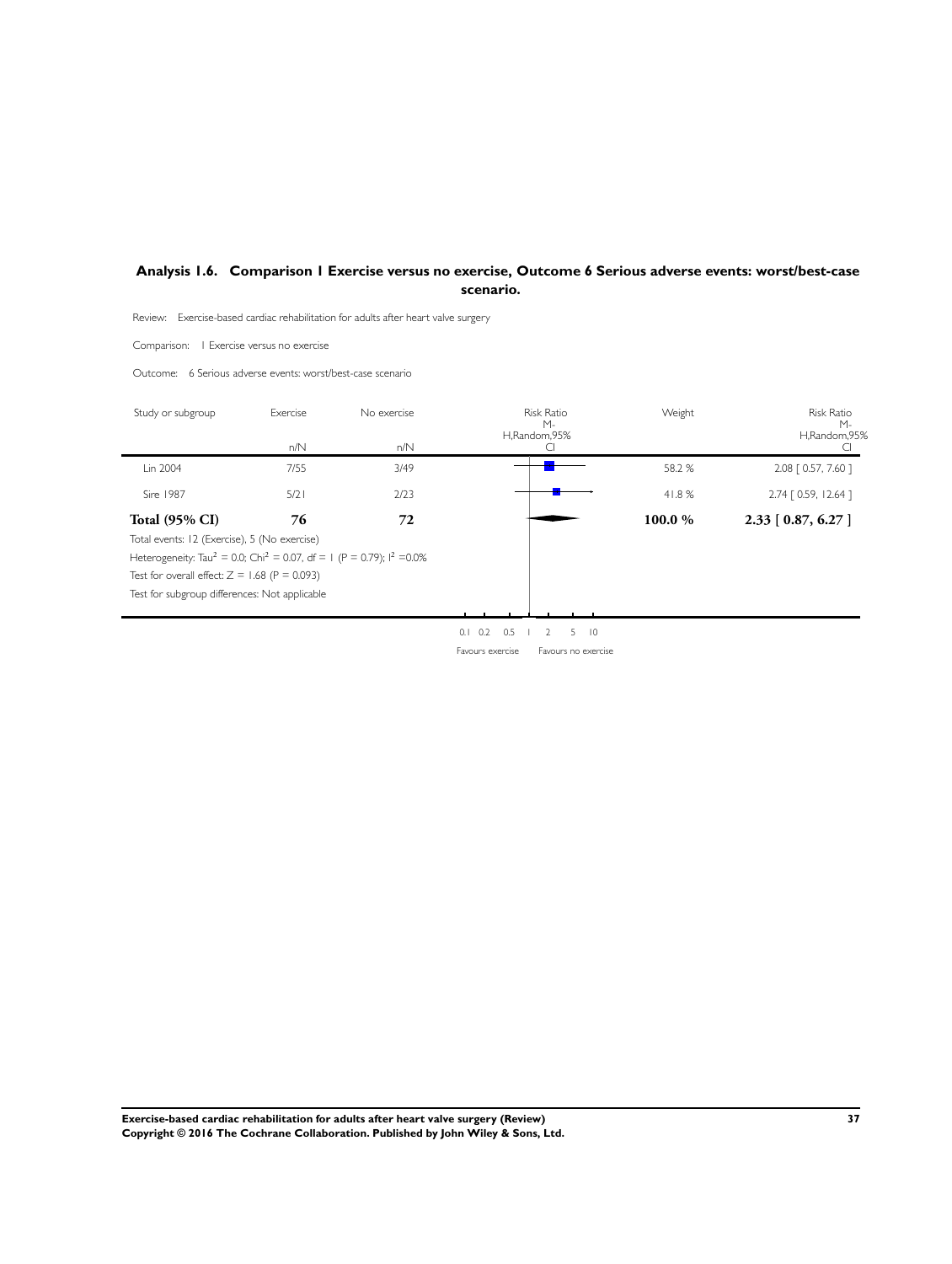# <span id="page-39-0"></span>**Analysis 1.7. Comparison 1 Exercise versus no exercise, Outcome 7 Exercise capacity at the end of intervention.**

Review: Exercise-based cardiac rehabilitation for adults after heart valve surgery

Comparison: 1 Exercise versus no exercise

Outcome: 7 Exercise capacity at the end of intervention

| Study or subgroup                                                                                        | Exercise    | No exercise   |             |               |                | Std.<br>Mean<br>Difference |           | Std.<br>Mean<br>Difference           |
|----------------------------------------------------------------------------------------------------------|-------------|---------------|-------------|---------------|----------------|----------------------------|-----------|--------------------------------------|
|                                                                                                          | $\mathbb N$ | Mean(SD)[k]]  | $\mathbb N$ | Mean(SD)[k]]  |                | IV.Random.95% CI           |           | IV.Random.95% CI                     |
| Lin 2004                                                                                                 | 50          | $-8.67(5.23)$ | 46          | $-6.86(4.27)$ |                |                            | 69.6 %    | $-0.37$ [ $-0.78$ , 0.03 ]           |
| Sire 1987                                                                                                | 21          | $-111.6(47)$  | 23          | $-84(30.2)$   |                |                            | 30.4 %    | $-0.69$ $\lceil -1.30, -0.08 \rceil$ |
| <b>Total (95% CI)</b>                                                                                    | 71          |               | 69          |               |                |                            | 100.0 $%$ | $-0.47$ [ $-0.81, -0.13$ ]           |
| Heterogeneity: Tau <sup>2</sup> = 0.0; Chi <sup>2</sup> = 0.73, df = 1 (P = 0.39); l <sup>2</sup> = 0.0% |             |               |             |               |                |                            |           |                                      |
| Test for overall effect: $Z = 2.74$ (P = 0.0061)                                                         |             |               |             |               |                |                            |           |                                      |
| Test for subgroup differences: Not applicable                                                            |             |               |             |               |                |                            |           |                                      |
|                                                                                                          |             |               |             |               |                |                            |           |                                      |
|                                                                                                          |             |               |             |               | $-0.5$<br>$-1$ | 0.5<br>$\Omega$            |           |                                      |

Favours exercise Favours no exercise

# **Analysis 1.8. Comparison 1 Exercise versus no exercise, Outcome 8 Exercise capacity at longest follow-up.**

Review: Exercise-based cardiac rehabilitation for adults after heart valve surgery

Comparison: 1 Exercise versus no exercise

Outcome: 8 Exercise capacity at longest follow-up

| Study or subgroup                                                                                                                                                                                                                    | Exercise    |                | No exercise |               |                                                                   | Std.<br>Mean<br>Difference | Weight  | Std.<br>Mean<br>Difference          |
|--------------------------------------------------------------------------------------------------------------------------------------------------------------------------------------------------------------------------------------|-------------|----------------|-------------|---------------|-------------------------------------------------------------------|----------------------------|---------|-------------------------------------|
|                                                                                                                                                                                                                                      | $\mathbb N$ | Mean(SD)       | $\mathbb N$ | Mean(SD)      |                                                                   | IV, Random, 95% CI         |         | IV, Random, 95% CI                  |
| Lin 2004                                                                                                                                                                                                                             | 50          | $-8.67(5.23)$  | 46          | $-6.86(4.27)$ |                                                                   |                            | 68.6%   | $-0.37$ $\lceil -0.78, 0.03 \rceil$ |
| Sire 1987                                                                                                                                                                                                                            | 21          | $-123.9(50.6)$ | 23          | $-91.4(32)$   |                                                                   |                            | 31.4%   | $-0.76$ [ $-1.38$ , $-0.15$ ]       |
| <b>Total (95% CI)</b><br>Heterogeneity: Tau <sup>2</sup> = 0.00; Chi <sup>2</sup> = 1.06, df = 1 (P = 0.30); l <sup>2</sup> =6%<br>Test for overall effect: $Z = 2.76$ (P = 0.0058)<br>Test for subgroup differences: Not applicable | 71          |                | 69          |               |                                                                   |                            | 100.0 % | $-0.50$ [ $-0.85$ , $-0.14$ ]       |
|                                                                                                                                                                                                                                      |             |                |             |               | $-0.5$<br>$\circ$<br>$\overline{\phantom{a}}$<br>Favours exercise | 0.5<br>Favours no exercise |         |                                     |

**Exercise-based cardiac rehabilitation for adults after heart valve surgery (Review) 38**

**Copyright © 2016 The Cochrane Collaboration. Published by John Wiley & Sons, Ltd.**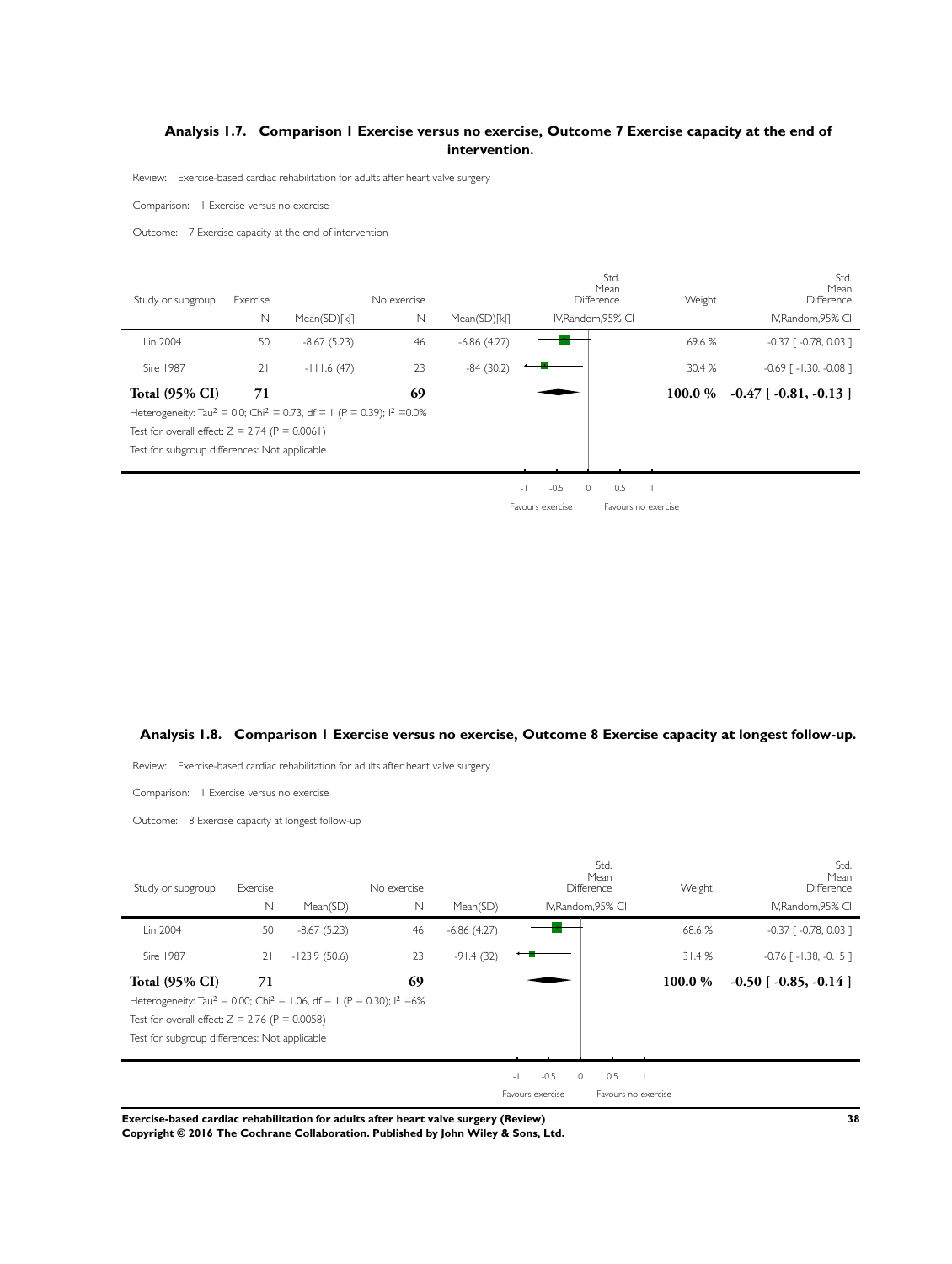# **Analysis 1.9. Comparison 1 Exercise versus no exercise, Outcome 9 Return to work.**

<span id="page-40-0"></span>Review: Exercise-based cardiac rehabilitation for adults after heart valve surgery

Comparison: 1 Exercise versus no exercise



# **A D D I T I O N A L T A B L E S**

**Table 1. Description of severe adverse events**

|                   | Lin 2004                                                                          | <b>Sire 1987</b>                                                   | <b>Total events</b> |
|-------------------|-----------------------------------------------------------------------------------|--------------------------------------------------------------------|---------------------|
| No exercise group | 3 patients:<br>1 pericardial effusion<br>1 paravalvular leakage<br>1 endocarditis | 2 patients:<br>2 non-fatal thromboembolism                         | 5                   |
| Exercise group    | 4 patients:<br>2 heart arrhythmias<br>1 sudden death<br>1 brain stem death        | 2 patients:<br>1 hematoma in abdominal muscle<br>1 angina pectoris | 6                   |

**Exercise-based cardiac rehabilitation for adults after heart valve surgery (Review) 39 Copyright © 2016 The Cochrane Collaboration. Published by John Wiley & Sons, Ltd.**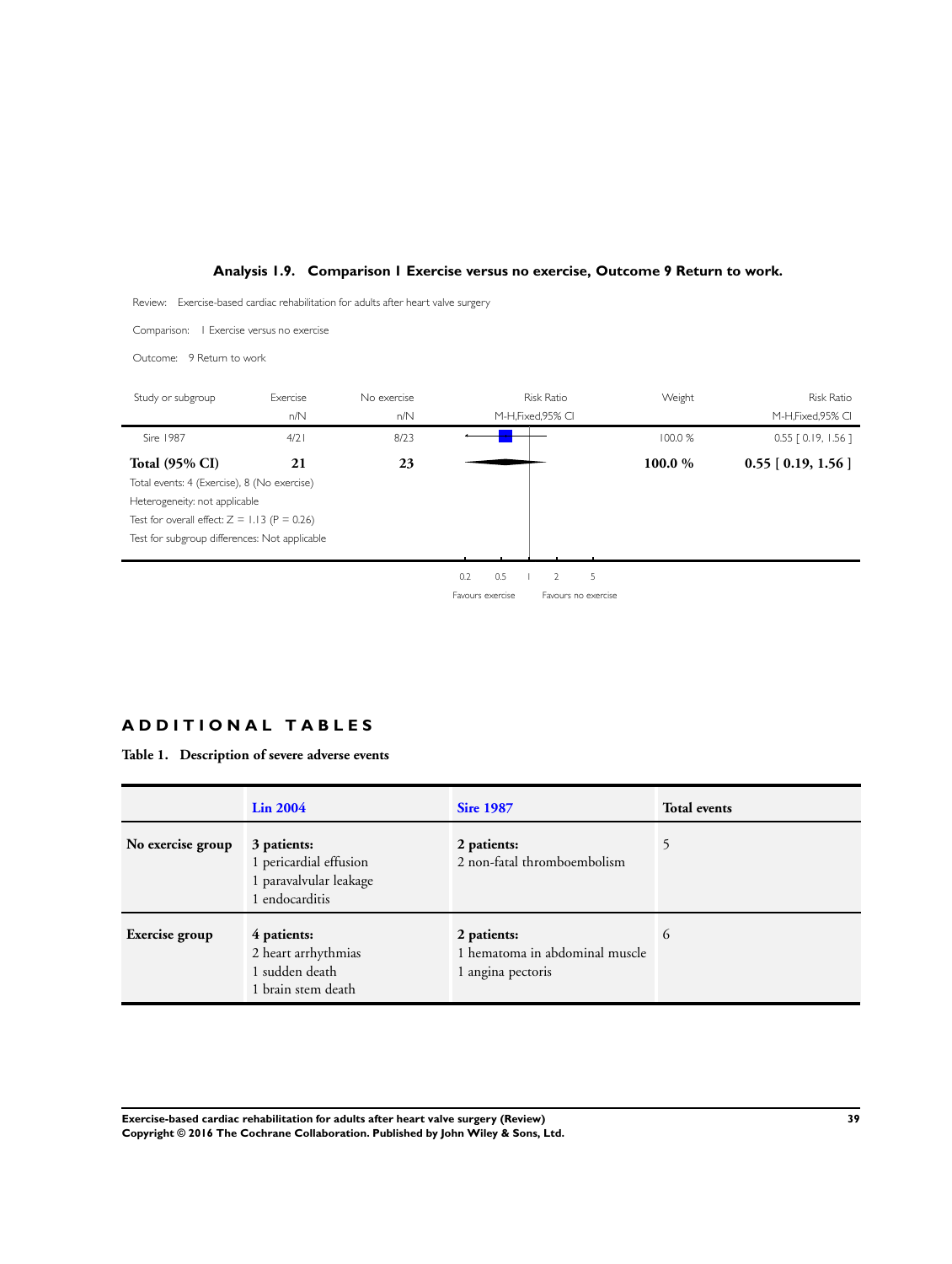# <span id="page-41-0"></span>**A P P E N D I C E S**

# **Appendix 1. Search strategies**

## **Cochrane Library**

#1MeSH descriptor: [Exercise] explode all trees #2MeSH descriptor: [Exercise Therapy] explode all trees #3MeSH descriptor: [Exercise Tolerance] this term only #4MeSH descriptor: [Sports] explode all trees #5MeSH descriptor: [Physical Exertion] this term only #6exercis\* #7sport\* #8MeSH descriptor: [Physical Fitness] this term only #9MeSH descriptor: [Physical Education and Training] explode all trees #10(fitness or fitter or fit) #11muscle\* near/3 (train\* or activ\*) #12train\* near/5 (strength\* or aerobic\* or exercise\*) #13(aerobic or resistance) near/3 (train\* or activ\*) #14physical\* near/5 (fit\* or train\* or therap\* or activ\* or strength or endur\* or exert\* or capacit\*) #15(exercise\* or fitness) near/3 (treat\* or interven\* or program\* or train\* or physical or activ\*) #16MeSH descriptor: [Rehabilitation] this term only #17MeSH descriptor: [Rehabilitation Centers] this term only #18rehabilitat\* #19MeSH descriptor: [Dance Therapy] this term only #20kinesiotherap\*  $#21$ danc<sup>\*</sup> #22("lifestyle" or life-style) near/5 activ\* #23("lifestyle" or life-style) near/5 physical\* #24walk\* #25run\*  $#26jog*$ #27#1 or #2 or #3 or #4 or #5 or #6 or #7 or #8 or #9 or #10 or #11 or #12 or #13 or #14 or #15 or #10 or #10 or #19 or #20 or #21 or #22 or #23 or #24 or #25 or #26 #28MeSH descriptor: [Heart Valve Diseases] explode all trees #29valve near/2 (disease\* or stenos\* or insufficien\*) #30MeSH descriptor: [Heart Valve Prosthesis Implantation] this term only #31MeSH descriptor: [Heart Valve Prosthesis] this term only #32valve near/2 (surg\* or replace\* or repair\* or prosthe\*) #33#28 or #29 or #30 or #31 or #32 #34#27 and #33

# **MEDLINE**

1 exp Exercise/ 2 exp Exercise Therapy/ 3 Exercise Tolerance/ 4 exp Sports/ 5 Physical Exertion/ 6 exercis\*.tw. 7 sport\*.tw. 8 Physical Fitness/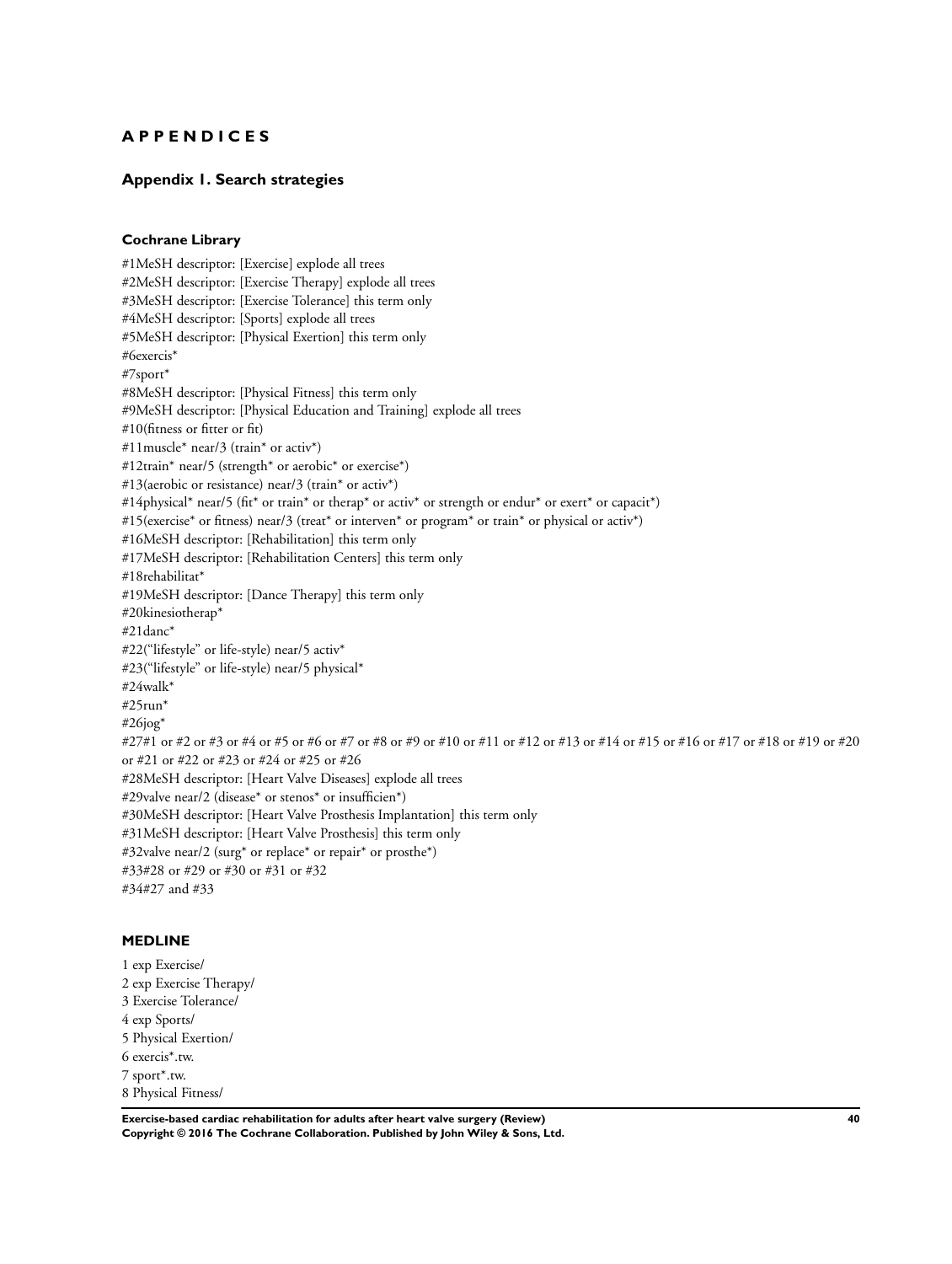9 exp "Physical Education and Training"/ 10 (fitness or fitter or fit).tw. 11 (muscle\* adj3 (train\* or activ\*)).tw. 12 (train\* adj5 (strength\* or aerobic\* or exercise\*)).tw. 13 ((aerobic or resistance) adj3 (train\* or activ\*)).tw. 14 (physical\* adj5 (fit\* or train\* or therap\* or activ\* or strength or endur\* or exert\* or capacit\*)).tw. 15 ((exercise\* or fitness) adj3 (treat\* or interven\* or program\* or train\* or physical or activ\*)).tw. 16 Rehabilitation/ 17 Rehabilitation Centers/ 18 rehabilitat\*.tw. 19 Dance Therapy/ 20 kinesiotherap\*.tw. 21 danc\*.tw. 22 (("lifestyle" or life-style) adj5 activ\$).tw. 23 (("lifestyle" or life-style) adj5 physical\$).tw. 24 walk\*.tw. 25 run\*.tw. 26 jog\*.tw. 27 or/1-26 28 exp Heart Valve Diseases/ 29 (valve adj2 (disease\* or stenos\* or insufficien\*)).tw. 30 Heart Valve Prosthesis Implantation/ 31 Heart Valve Prosthesis/ 32 (valve adj2 (surg\* or replace\* or repair\* or prosthe\*)).tw. 33 or/28-32 34 27 and 33 35 randomized controlled trial.pt. 36 controlled clinical trial.pt. 37 randomized.ab. 38 placebo.ab. 39 drug therapy.fs. 40 randomly.ab. 41 trial.ab. 42 groups.ab. 43 35 or 36 or 37 or 38 or 39 or 40 or 41 or 42 44 exp animals/ not humans.sh. 45 43 not 44 46 34 and 45

# **EMBASE**

1. exp exercise/ 2. exp kinesiotherapy/ 3. exercise tolerance/ 4. exp sport/ 5. exercis\*.tw. 6. sport\*.tw. 7. fitness/ 8. fitness/ 9. physical education/ 10. (fitness or fitter or fit).tw. 11. (muscle\* adj3 (train\* or activ\*)).tw. 12. (train\* adj5 (strength\* or aerobic\* or exercise\*)).tw.

**Exercise-based cardiac rehabilitation for adults after heart valve surgery (Review) 41 Copyright © 2016 The Cochrane Collaboration. Published by John Wiley & Sons, Ltd.**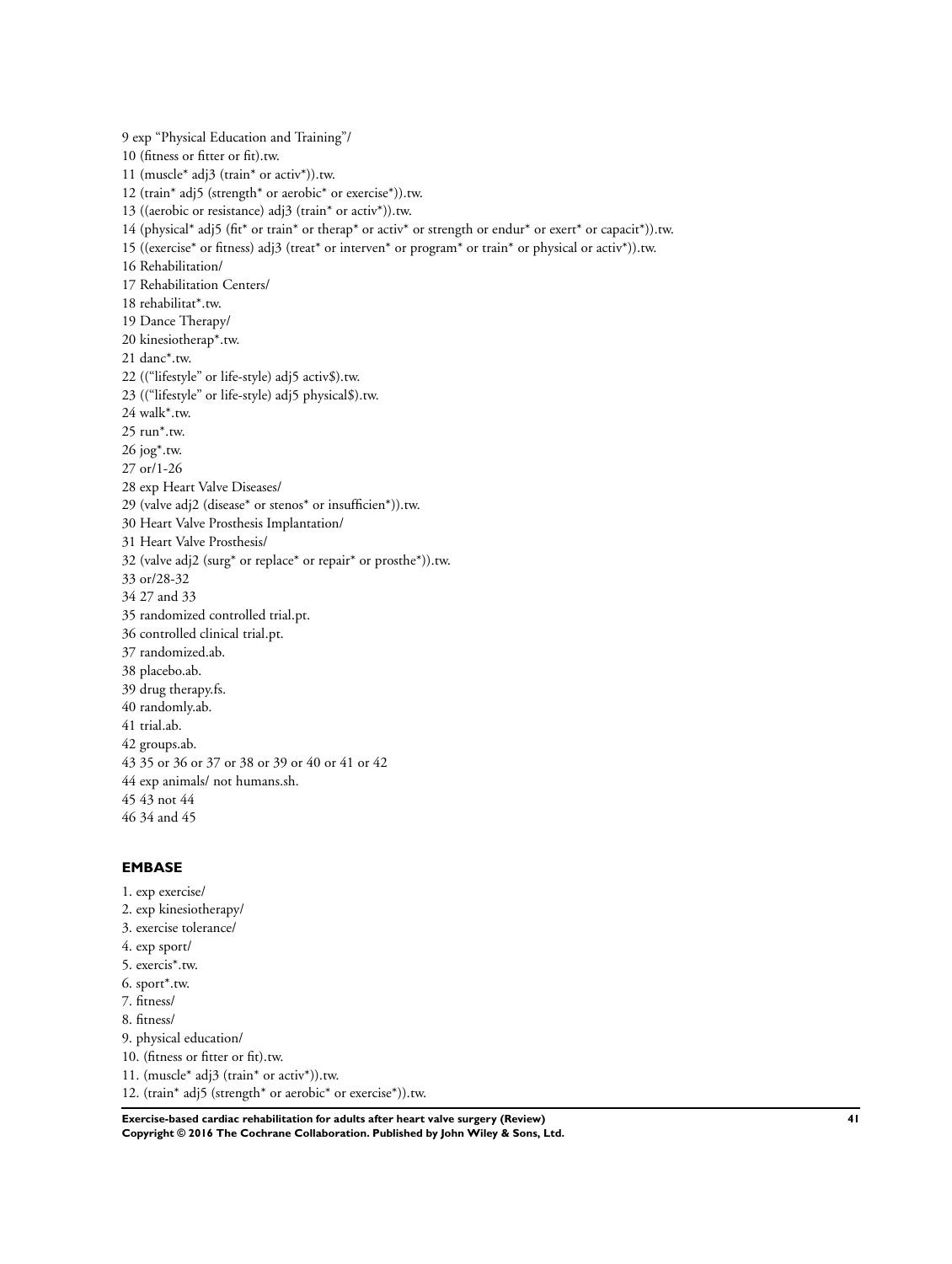13. ((aerobic or resistance) adj3 (train\* or activ\*)).tw.

14. (physical\* adj5 (fit\* or train\* or therap\* or activ\* or strength or endur\* or exert\* or capacit\*)).tw.

15. ((exercise\* or fitness) adj3 (treat\* or interven\* or program\* or train\* or physical or activ\*)).tw.

16. rehabilitation/

17. rehabilitation center/

18. rehabilitat\*.tw.

19. dance therapy/

20. kinesiotherap\*.tw.

21. danc\*.tw.

22. (("lifestyle" or life-style) adj5 activ\$).tw.

23. (("lifestyle" or life-style) adj5 physical\$).tw.

24. walk\*.tw.

25. run\*.tw.

26. jog\*.tw.

27. or/1-26

28. exp valvular heart disease/

29. (valve adj2 (disease\* or stenos\* or insufficien\*)).tw.

30. exp heart valve replacement/

31. exp heart valve prosthesis/

32. (valve adj2 (surg\* or replace\* or repair\* or prosthe\*)).tw.

33. or/28-32

34. 27 and 33

35. random\$.tw.

36. factorial\$.tw.

37. crossover\$.tw.

38. cross over\$.tw.

39. cross-over\$.tw.

40. placebo\$.tw.

41. (doubl\$ adj blind\$).tw.

42. (singl\$ adj blind\$).tw.

43. assign\$.tw.

44. allocat\$.tw.

45. volunteer\$.tw.

46. crossover procedure/

47. double blind procedure/

48. randomized controlled trial/

49. single blind procedure/

50. 35 or 36 or 37 or 38 or 39 or 40 or 41 or 42 or 43 or 44 or 45 or 46 or 47 or 48 or 49

51. (animal/ or nonhuman/) not human/

52. 50 not 51

53. 34 and 52

54. limit 53 to embase

# **CINAHL**

S47 S28 AND S46 S46 S29 or S30 or S31 or S32 or S33 or S34 or S35 or S36 or S37 or S38 or S39 or S40 or S41 or S42 or S43 or S44 or S45 S45 TX cross-over\* S44 TX crossover\* S43 TX volunteer\* S42 (MH "Crossover Design") S41 TX allocat\* S40 TX control\*

**Exercise-based cardiac rehabilitation for adults after heart valve surgery (Review) 42 Copyright © 2016 The Cochrane Collaboration. Published by John Wiley & Sons, Ltd.**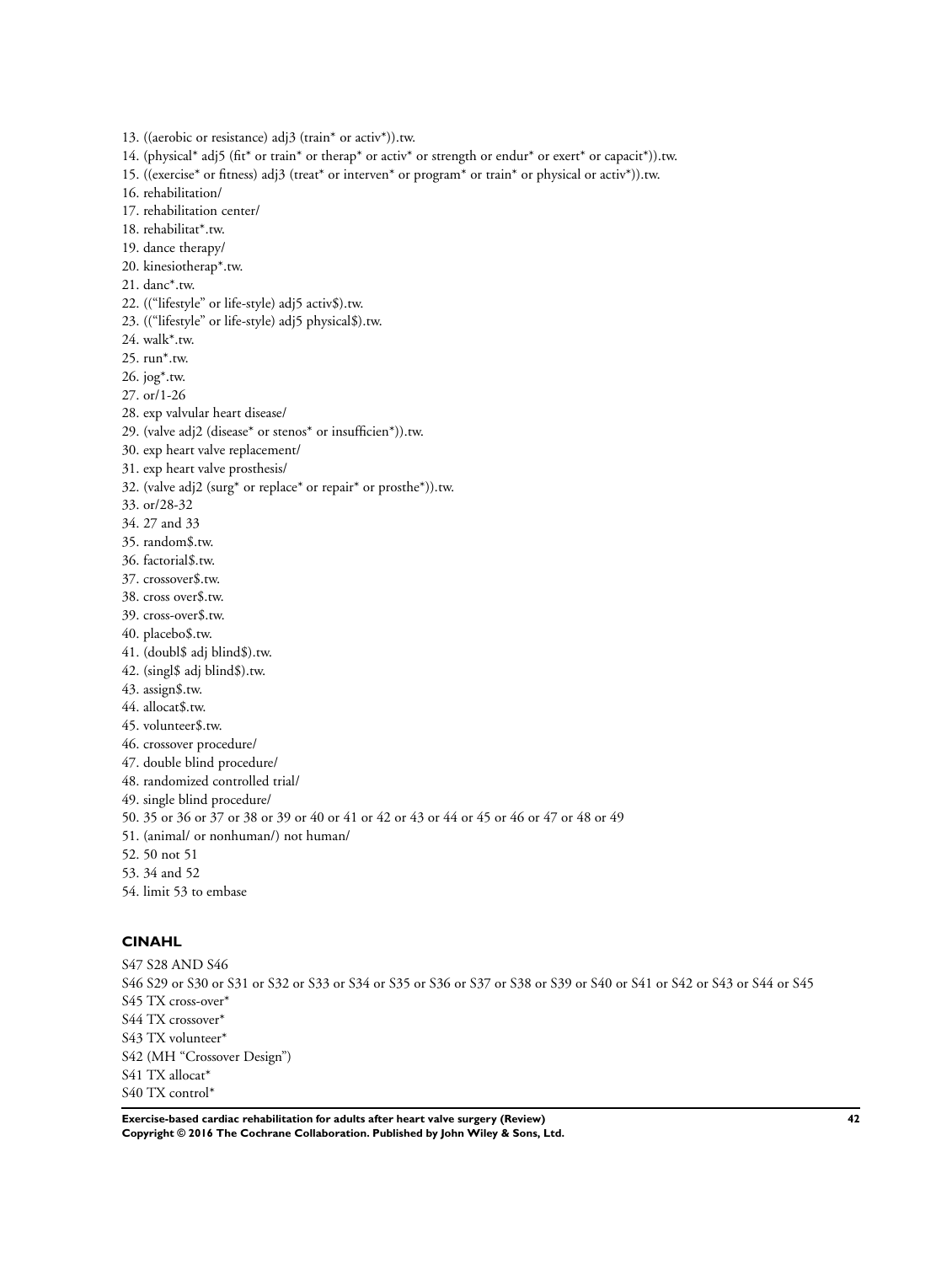S39 TX assign\* S38 TX placebo\* S37 (MH "Placebos") S36 TX random\* S35 TX (doubl\* N1 mask\*) S34 TX (singl\* N1 mask\*) S33 TX (doubl\* N1 blind\*) S32 TX (singl\* N1 blind\*) S31 TX (clinic\* N1 trial?) S30 PT clinical trial S29 (MH "Clinical Trials+") S28 S22 AND S27 S27 S23 OR S24 OR S25 OR S26 S26 valve N2 (surg\* or replace\* or repair\* or prosthe\*) S25 (MH "Heart Valve Prosthesis") S24 valve N2 (disease\* or stenos\* or insufficien\*) S23 (MH "Heart Valve Diseases+") S22 S1 OR S2 OR S3 OR S4 OR S5 OR S6 OR S7 OR S8 OR S9 OR S10 OR S11 OR S12 OR S13 OR S14 OR S15 OR S16 OR S17 OR S18 OR S19 OR S20 OR S21 S21 walk\* or run\* or jog\* S20 (("lifestyle" or life-style) N5 physical\*) S19 (("lifestyle" or life-style) N5 activ\*) S18 kinesiotherap\* or danc\* S17 (MH "Dance Therapy") S16 rehabilitat\* S15 (MH "Rehabilitation Centers") S14 (MH "Rehabilitation") S13 (exercise\* or fitness) N3 (treat\* or interven\* or program\* or train\* or physical or activ\*) S12 physical\* N5 (fit\* or train\* or therap\* or activ\* or strength or endur\* or exert\* or capacit\*) S11 (aerobic or resistance) N3 (train\* or activ\*) S10 train\* N5 (strength\* or aerobic\* or exercise\*) S9 muscle\* N3 (train\* or activ\*) S8 fitness or fitter or fit S7 (MH "Physical Education and Training+") S6 (MH "Physical Fitness") S5 exercis\* or sport\* S4 (MH "Sports+") S3 (MH "Exercise Tolerance+") S2 (MH "Therapeutic Exercise+") S1 (MH "Exercise+")

## **PsycINFO**

- 1. exp Exercise/
- 2. exp Sports/
- 3. exercis\*.tw.
- 4. sport\*.tw.
- 5. physical fitness/
- 6. physical education/
- 7. (fitness or fitter or fit).tw.
- 8. (muscle\* adj3 (train\* or activ\*)).tw.
- 9. (train\* adj5 (strength\* or aerobic\* or exercise\*)).tw.
- 10. ((aerobic or resistance) adj3 (train\* or activ\*)).tw.

**Exercise-based cardiac rehabilitation for adults after heart valve surgery (Review) 43 Copyright © 2016 The Cochrane Collaboration. Published by John Wiley & Sons, Ltd.**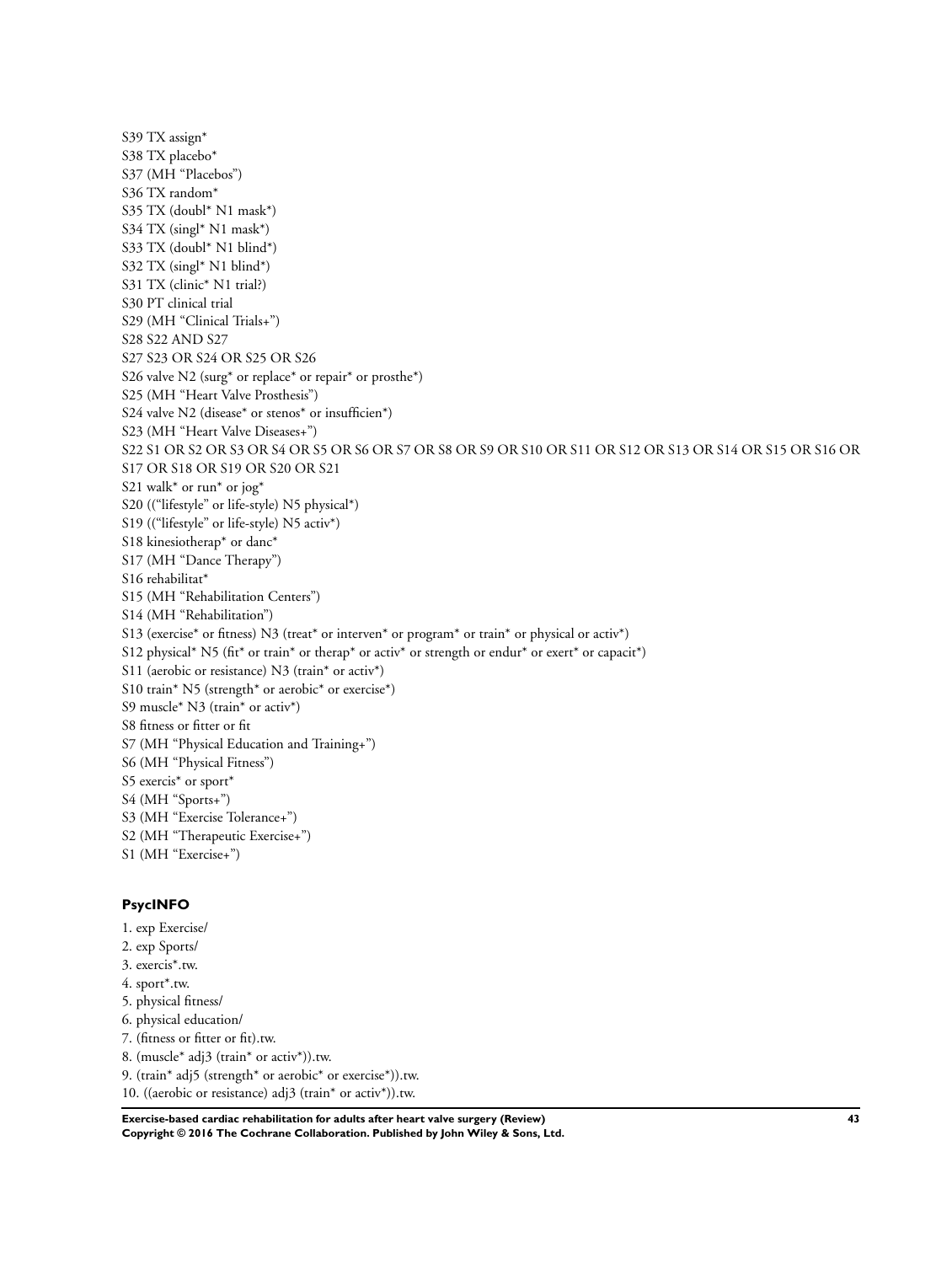11. (physical\* adj5 (fit\* or train\* or therap\* or activ\* or strength or endur\* or exert\* or capacit\*)).tw. 12. ((exercise\* or fitness) adj3 (treat\* or interven\* or program\* or train\* or physical or activ\*)).tw.

- 13. rehabilitation/
- 14. rehabilitation centers/
- 15. rehabilitat\*.tw.
- 16. dance therapy/
- 17. kinesiotherap\*.tw.
- 18. danc\*.tw.
- 19. (("lifestyle" or life-style) adj5 activ\*).tw.
- 20. (("lifestyle" or life-style) adj5 physical\*).tw.
- 21. walk\*.tw.
- 22. run\*.tw.
- 23. jog\*.tw.
- 24. or/1-23
- 25. (valve adj2 (disease\* or stenos\* or insufficien\*)).tw.
- 26. prostheses/
- 27. (valve adj2 (surg\* or replace\* or repair\* or prosthe\*)).tw.
- 28. or/25-27
- 29. 24 and 28
- 30. random\$.tw.
- 31. factorial\$.tw.
- 32. crossover\$.tw.
- 33. cross-over\$.tw.
- 34. placebo\$.tw.
- 35. (doubl\$ adj blind\$).tw.
- 36. (singl\$ adj blind\$).tw.
- 37. assign\$.tw.
- 38. allocat\$.tw.
- 39. volunteer\$.tw.
- 40. control\*.tw.
- 41. "2000".md.
- 42. or/30-41
- 43. 29 and 42

# **LILACS**

(exercis\$ or sport\$ or fit\$ or train\$ or activ\$ or aerobic\$ or rehabilit\$ or walk\$ or jog\$ or run\$) [Words] and ("heart valve\$" or "heart prosthe\$") [Words]

## **CPCI-S**

- # 16 #15 AND #14
- # 15 TS=(random\* or blind\* or allocat\* or assign\* or trial\* or placebo\* or crossover\* or cross-over\*)
- # 14 #13 AND #10
- # 13 #12 OR #11
- # 12 TS=(valve and (surg\* or replace\* or repair\* or prosthe\*))
- # 11 TS=(valve and (disease\* or stenos\* or insufficien\*))
- # 10 #9 OR #8 OR #7 OR #6 OR #5 OR #4 OR #3 OR #2 OR #1
- # 9 TS=(("lifestyle" or life-style) and physical\*)
- # 8 TS=(("lifestyle" or life-style) and activ\*)
- # 7 TS=(rehabilitat\* or danc\* or kinesiotherap\* or walk\* or run\* or jog\*)
- # 6 TS=((exercise\* or fitness) and (treat\* or interven\* or program\* or train\* or physical or activ\*))
- # 5 TS=(physical\* and (fit\* or train\* or therap\* or activ\* or strength or endur\* or exert\* or capacit\*))

### **Exercise-based cardiac rehabilitation for adults after heart valve surgery (Review) 44 Copyright © 2016 The Cochrane Collaboration. Published by John Wiley & Sons, Ltd.**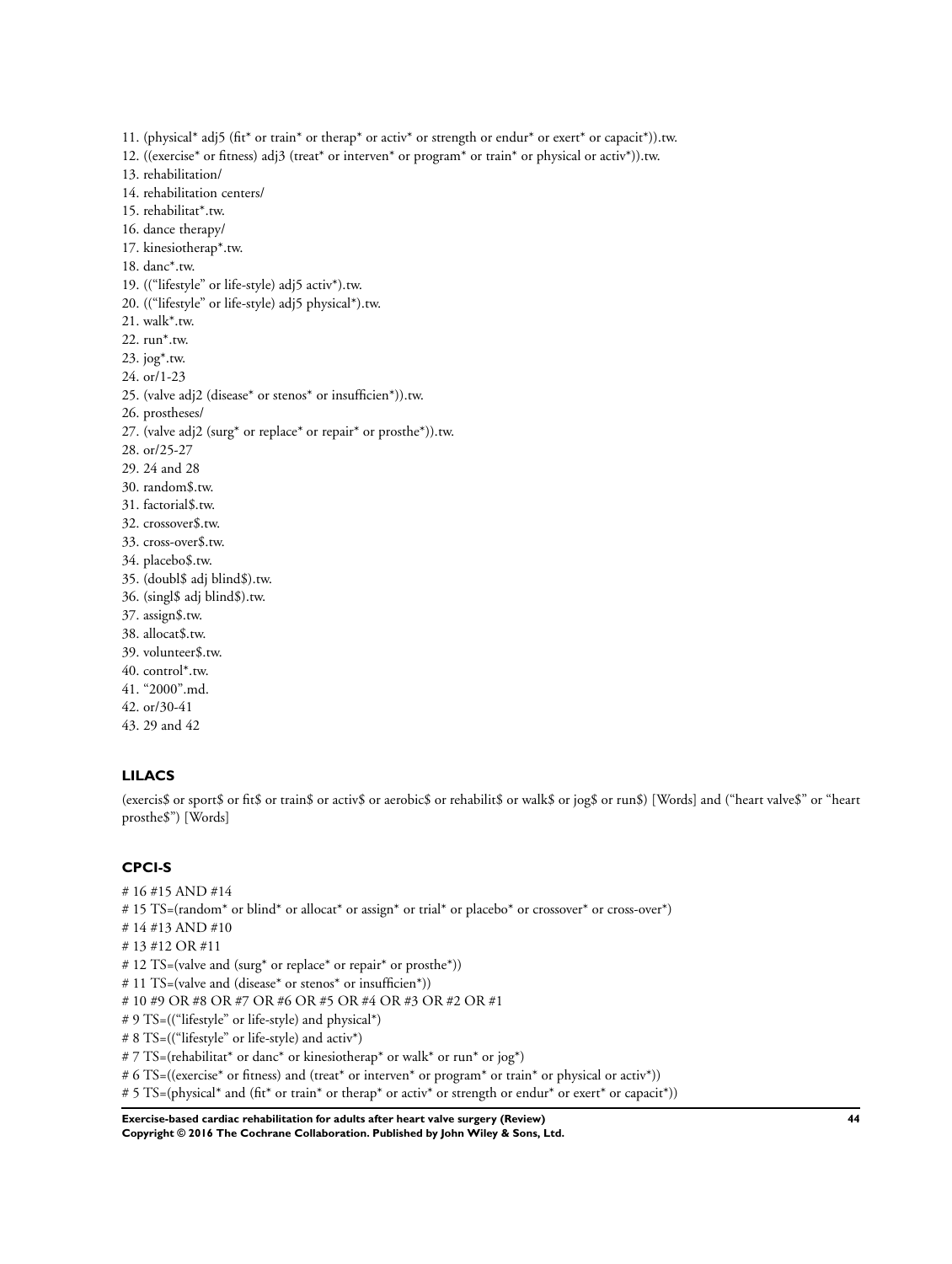- # 4 TS=((aerobic or resistance) and (train\* or activ\*))
- # 3 TS=(train\* and (strength\* or aerobic\* or exercise\*))
- # 2 TS=(muscle\* and (train\* or active\*))
- # 1 TS=(exercis\* or sport\* or fitness or fitter or fit)

# **C O N T R I B U T I O N S O F A U T H O R S**

KLS drafted the review. All authors have revised and contributed to the drafting of the review, and all have approved the final version of the review for publication. RST and JL contributed significantly to supervision of the statistical analyses.

# **D E C L A R A T I O N S O F I N T E R E S T**

Christian Hassager has participated in three industry-sponsored trials on other topics than cardiac rehabilitation.

Kirstine L Sibilitz, Selina K Berg, Lars H Tang, Signe S Risom, Christian Gluud, Jane Lindschou, Lars Kober, and Ann-Dorthe Zwisler are involved in conducting three randomised clinical trials, investigating the effect of cardiac rehabilitation for 1) people with atrial fibrillation treated with radiofrequency ablation, 2) people treated for infective endocarditis, and 3) people after heart valve surgery. None of these trials were industry sponsored, but sponsored by private and public funding, mainly The Danish Strategic Research Council, The Research Council of the Heart Centre of Rigshospitalet, and Region Zealand Research Council. None of the founders had any involvement in the analyses, collection of data or interpretation of results of the trials.

Kirstine L Sibilitz, Selina K Berg, Signe S Risom, and Ann-Dorthe Zwisler are currently co-authoring other Cochrane reviews of cardiac rehabilitation.

Rod S Taylor is author on previous Cochrane reviews of cardiac rehabilitation and is the Chief Investigator for a current ongoing UK NIHR funded trial (REACH-HF) assessing the clinical effectiveness and cost-effectiveness of home-based self-directed exercise-based cardiac rehabilitation intervention for people with heart failure and their carers.

# **S O U R C E S O F S U P P O R T**

# **Internal sources**

• The Research Foundation at the Heart Centre, Rigshospitalet, Denmark. The foundation supported salary to the first author as part of PhD scholarship.

## **External sources**

• The Strategic Research Council, Denmark. The foundation supported salary to the first author as part of PhD scholarship.